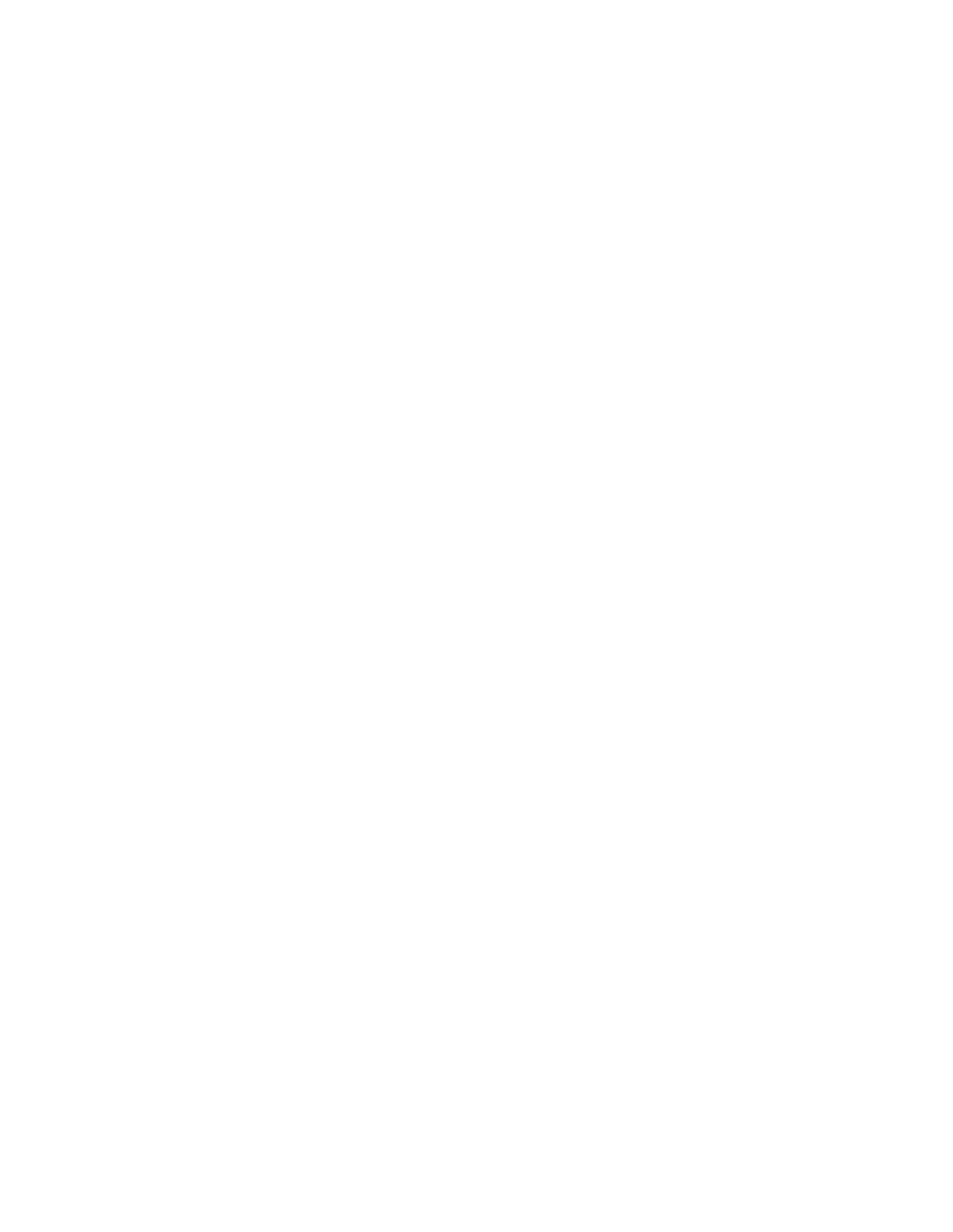

# **NATIONAL MODEL UNITED NATIONS**

THE WORLD'S LARGEST UNIVERSITY-LEVEL SIMULATION • SINCE 1927 13570 Grove Dr., Suite 294 • Minneapolis, MN 55311 www.nmun.org • info@nmun.org • 612.353.5649



#### Dear Delegates,

Welcome to the 2018 National Model United Nations Galápagos Conference (NMUN•Galápagos)! We are pleased to introduce you to our committee, the Conference of the Parties (COP) to the United Nations Framework Convention on Climate Change (UNFCCC). This year's staff are: Director María del Carmen Iturralde and Assistant Director Francisco Avilés. María del Carmen obtained a BA in international relations from the Universidad San Francisco de Quito in 2017, and she is currently working as an intern at the International Organization for Migration. Francisco holds a degree in international relations from the Universidad San Francisco de Quito and an MA in international relations with a minor in security and human rights from FLACSO (Ecuador). He is currently working for a university in Quito.

The topics under discussion for the Conference of the Parties to the UNFCCC are:

- 1. Development and Transfer of Technologies to Support the Implementation of the Paris Agreement
- 2. Adapting to Sea Level Rise in Low-lying Areas and Small Islands

Adopted in 1992, the UNFCCC is at the forefront of international efforts to combat climate change, which constitutes a significant threat to peace, prosperity, and sustainable development. The COP serves as the UNFCCC's governing body.

This Background Guide serves as an introduction to the topics for this committee. However, it is not intended to replace individual research. We encourage you to explore your Member State's policies in depth and to use the Annotated Bibliography and Bibliography to further your knowledge on these topics. In preparation for the Conference, each delegation will submit a Position [Paper](http://www.nmun.org/conferences/galapagos/prepare-for-committee/position-papers.html) by 11:59 p.m. (Eastern) on 1 December 2017 in accordance with the guidelines in the *[NMUN Position Paper Guide](http://www.nmun.org/assets/documents/NMUNPPGuide.pdf)*.

On the [NMUN website,](http://www.nmun.org/conferences/galapagos/prepare-for-committee/committee-materials.html) you will find two resources that are essential to your preparation for the Conference and as a reference during committee sessions.

- 1. *[NMUN Delegate Preparation Guide](http://www.nmun.org/assets/documents/NMUNDelegatePrepGuide.pdf)*: This document explains each step in the delegate process, from pre-Conference research to the committee debate and resolution drafting processes. Please take note of the information on plagiarism and the prohibition on prewritten working papers and resolutions. Delegates should not start discussion on the topics with other members of their committee until the first committee session.
- 2. *[NMUN Rules of Procedure](http://www.nmun.org/assets/documents/NMUNRules.pdf)*: This document includes the long and short form of the rules, as well as an explanatory narrative and example script of the flow of procedure in committee.

In addition, please review the mandatory [NMUN Conduct Expectations](http://www.nmun.org/conduct-expectations.html) on the NMUN website. They include the Conference dress code and other expectations of all attendees. We want to emphasize that any instances of sexual harassment or discrimination based on race, gender, sexual orientation, national origin, religion, age, or disability will not be tolerated.

If you have any questions concerning your preparation for the committee or the Conference itself, please contact [info@nmun.org.](mailto:info@nmun.org)

We wish you all the best in your preparations and look forward to seeing you at the Conference!

María del Carmen Iturralde, Director Francisco Avilés, Assistant Director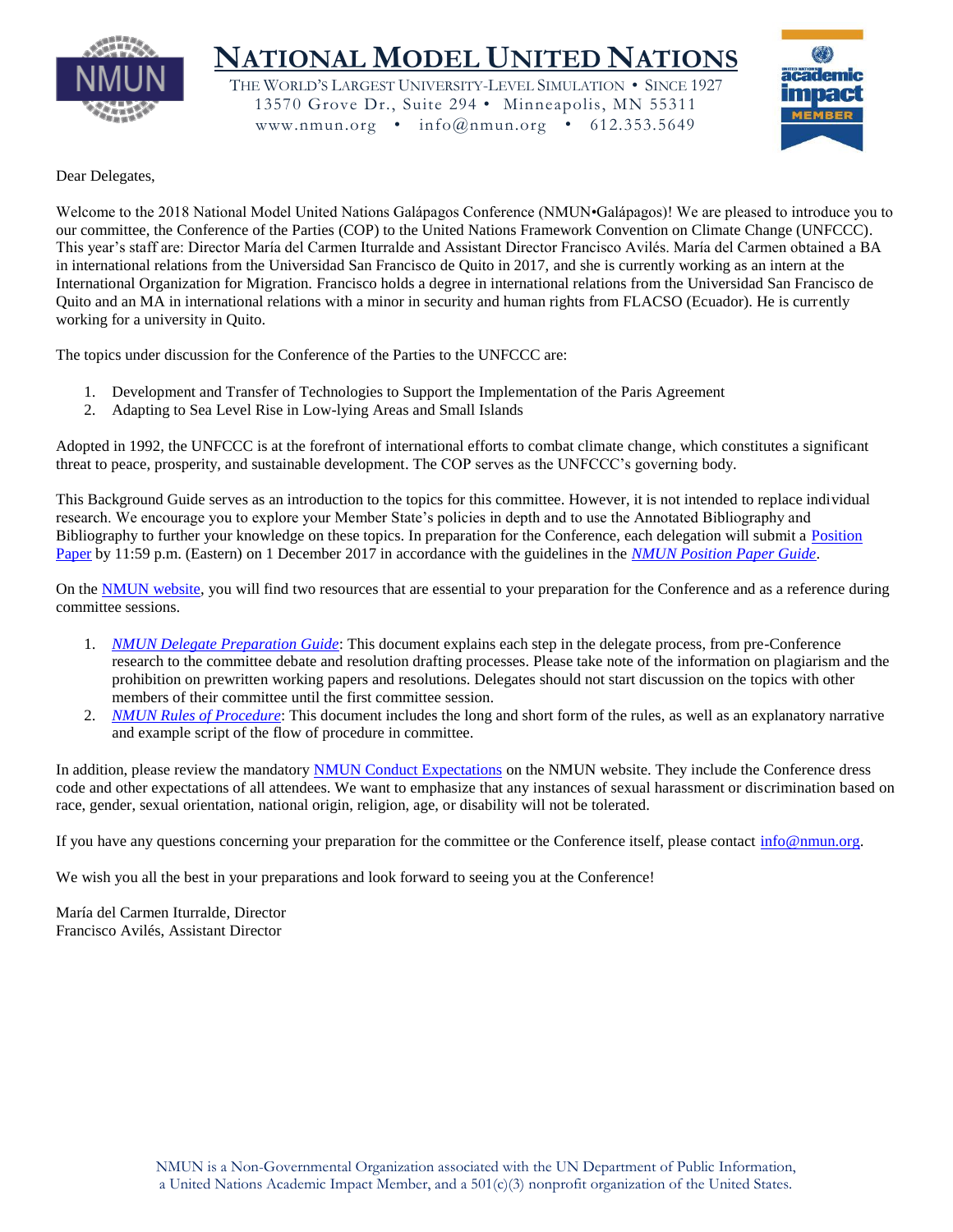

## **Table of Contents**

| I. Development and Transfer of Technologies to Support the Implementation of the Paris Agreement10 |  |
|----------------------------------------------------------------------------------------------------|--|
|                                                                                                    |  |
|                                                                                                    |  |
|                                                                                                    |  |
|                                                                                                    |  |
|                                                                                                    |  |
|                                                                                                    |  |
|                                                                                                    |  |
|                                                                                                    |  |
|                                                                                                    |  |
|                                                                                                    |  |
|                                                                                                    |  |
|                                                                                                    |  |
|                                                                                                    |  |
|                                                                                                    |  |
|                                                                                                    |  |
|                                                                                                    |  |
|                                                                                                    |  |
|                                                                                                    |  |
|                                                                                                    |  |
|                                                                                                    |  |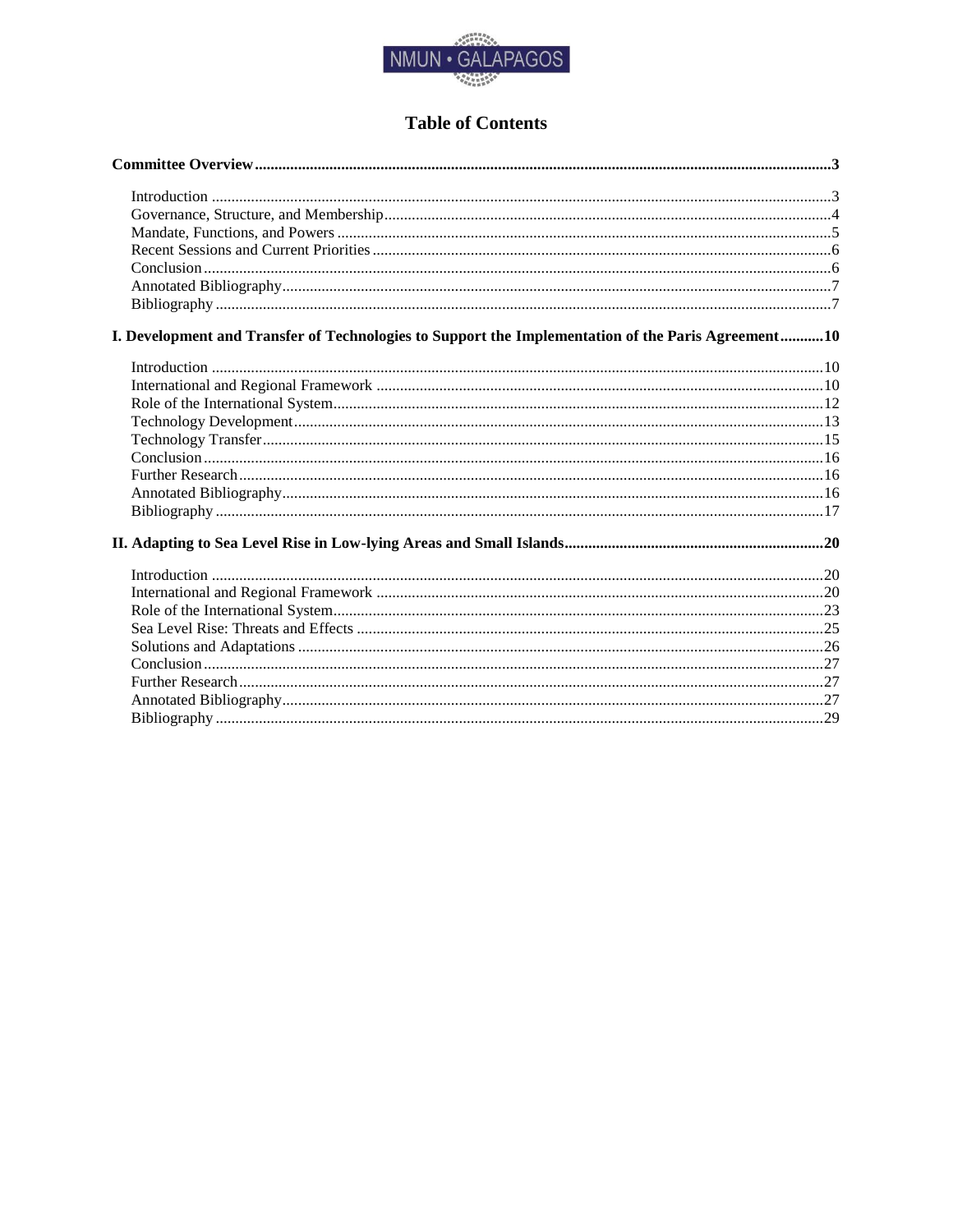

## **Committee Overview**

#### <span id="page-3-1"></span><span id="page-3-0"></span>*Introduction*

In December 1990, as part of a longer process in the international debate on the impact of human activities on the Earth's environment and climate, the United Nations (UN) General Assembly established an Intergovernmental Negotiating Committee to begin work on a treaty on climate change.<sup>1</sup> The resultant *United Nations Framework Convention on Climate Change* (UNFCCC) was opened for signature in 1992 at the UN Conference on Environment and Development in Rio de Janeiro, and it entered into force in 1994 after having received the required

The **United Nations Framework Convention on Climate Change** (UNFCCC) is a treaty that provides a framework for international efforts to combat climate change. All 197 parties to the UNFCCC are represented at the Conference of the Parties (COP), which is the UNFCCC's decision-making body.

50 ratifications.<sup>2</sup> As of August 2017, 197 parties have ratified the UNFCCC: all UN Member States, the State of Palestine, Niue, the Cook Islands, and the European Union.<sup>3</sup> All parties to the UNFCCC are represented at the Conference of the Parties (COP), which meets annually and serves as "the supreme decision-making body of the Convention."<sup>4</sup>

The ultimate objective of the UNFCCC is the "stabilization of greenhouse gas concentrations in the atmosphere at a level that will prevent dangerous anthropogenic interference with the climate system."<sup>5</sup> This is to happen within a timeframe "sufficient to allow ecosystems to adapt naturally to climate change, to ensure that food production is not threatened and to enable economic development to proceed in a sustainable manner."<sup>6</sup> The UNFCCC was "remarkable for its time" in acknowledging a connection between climate change and human activities, as scientific evidence of climate change and its effects was still limited.<sup>7</sup> Parties to the UNFCCC agreed that "lack of full scientific certainty should not be used as a reason" to postpone "precautionary measures to anticipate, prevent or minimize the causes of climate change and mitigate its adverse effects."<sup>8</sup>

The UNFCCC recognizes that the responsibilities of parties would vary depending on their respective capacities, development priorities, and historical contribution to greenhouse gas concentrations in the atmosphere.<sup>9</sup> This important principle is described in article 4 of the UNFCCC as "common but differentiated responsibilities," and it informs the UNFCCC and all related agreements.<sup>10</sup> As developed countries have more resources to commit and are the largest producers of greenhouse gas emissions, they "are expected to do the most to cut emissions on home ground" and to provide assistance to developing countries.<sup>11</sup> In contrast, as developing countries must prioritize socioeconomic development and poverty eradication, their ability to implement their UNFCCC commitments depends on the assistance they receive from developed countries.<sup>12</sup> Accordingly, Annex I of the UNFCCC lists developed countries, all of which are members of the Organisation for Economic Co-operation and Development (OECD), in addition to 12 countries with "economies in transition," and assigns them additional responsibilities to "demonstrate that [they] are taking the lead in modifying longer-term trends in anthropogenic emissions."<sup>13</sup> Annex II of the UNFCCC lists certain Annex I countries that are further expected to support developing countries in the implementation of UNFCCC provisions, including by providing financial resources and promoting access to and transfer of technology.<sup>14</sup>

6 Ibid.

<sup>1</sup> UN General Assembly, *Protection of global climate for present and future generations of mankind (A/RES/45/212)*, 1990.

<sup>2</sup> UNFCCC, *Timeline*.

<sup>3</sup> UNFCCC, *Status of Ratification of the Convention*.

<sup>4</sup> UNFCCC, *Bodies*.

<sup>5</sup> *United Nations Framework Convention on Climate Change*, 1992, art. 2.

<sup>7</sup> UNFCCC, *First steps to a safer future: Introducing the United Nations Framework Convention on Climate Change*.

<sup>8</sup> *United Nations Framework Convention on Climate Change*, 1992, art. 3.

<sup>9</sup> UNFCCC, *First steps to a safer future: Introducing the United Nations Framework Convention on Climate Change*.

<sup>10</sup> *United Nations Framework Convention on Climate Change*, 1992, art. 4.

<sup>11</sup> UNFCCC, *First steps to a safer future: Introducing the United Nations Framework Convention on Climate Change*.

<sup>12</sup> *United Nations Framework Convention on Climate Change*, 1992, art. 4.

<sup>13</sup> Ibid.; UNFCCC, *First steps to a safer future: Introducing the United Nations Framework Convention on Climate Change*.

<sup>14</sup> *United Nations Framework Convention on Climate Change*, 1992, art. 4.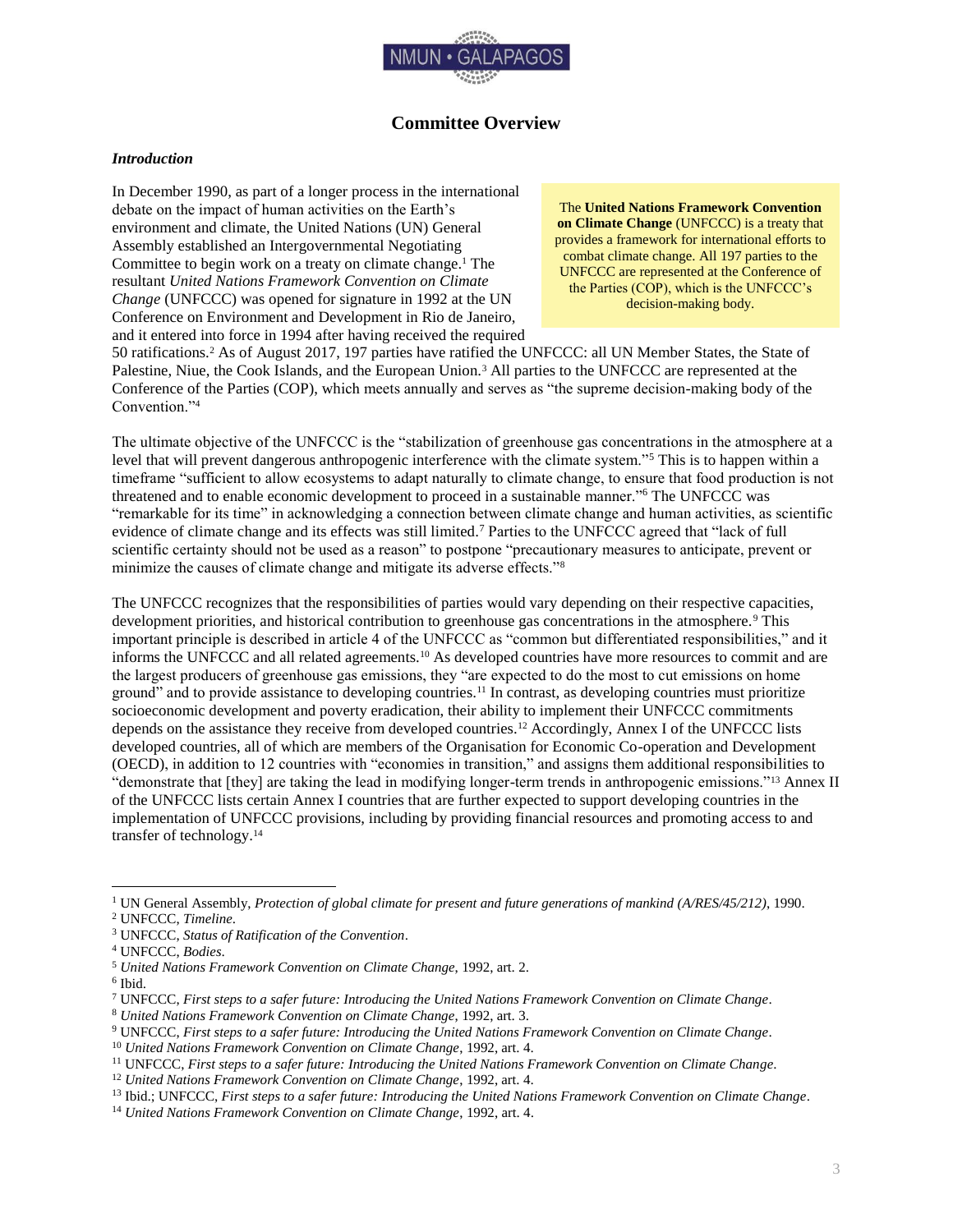

On its own, the UNFCCC is non-binding.<sup>15</sup> In 1995, during its first session, the COP agreed that the UNFCCC was therefore "inadequate" and commenced a negotiation process on "additional commitments."<sup>16</sup> These efforts resulted in the *Kyoto Protocol*, which was adopted by the COP in 1997 as an adjunct, binding agreement; it entered into force in 2005 and currently has 192 parties.<sup>17</sup> In accordance with the principle of "common but differentiated responsibilities," the *Kyoto Protocol* sets specific and measurable reduction targets for the emissions of 37 industrialized countries, as well as the European Union, to be achieved over the initial five-year commitment period of 2008 to 2012.<sup>18</sup> In 2012, the parties to the *Kyoto Protocol* adopted the *Doha Amendment*, which specified further targets for certain countries over a second commitment period of 2013 to 2020.<sup>19</sup> The *Doha Amendment* has yet to enter into force, having received only 80 of the required 144 ratifications.<sup>20</sup>

In 2015, the 21<sup>st</sup> session of the COP adopted the *Paris Agreement*, which seeks "to strengthen the global response to the threat of climate change," including by preventing global temperature rise from exceeding 2 degrees Celsius above pre-industrial levels.<sup>21</sup> Opened for signature in April 2016, the *Paris Agreement* entered into force in November 2016 and has been ratified by 160 parties.<sup>22</sup> All parties to the *Paris Agreement* are required to "prepare, communicate and maintain successive nationally determined contributions" to the overall goal and to implement domestic measures to achieve them.<sup>23</sup> The *Paris Agreement* also includes provisions on enhancing adaptation measures, promoting technology development and transfer, and raising public awareness of climate change.<sup>24</sup>

#### <span id="page-4-0"></span>*Governance, Structure, and Membership*

The UNFCCC created numerous bodies to oversee and facilitate its implementation.<sup>25</sup> Established by article 7, the COP is the governing body of the UNFCCC and includes all 197 parties; it meets once per year. <sup>26</sup> The COP also serves as the meeting of the Parties to the *Kyoto Protocol* and the meeting of the Parties to the *Paris Agreement*. 27 The 192 parties to the *Kyoto Protocol* are represented at the Conference of the Parties serving as the meeting of the Parties to the *Kyoto Protocol* (CMP), and the 160 parties to the *Paris Agreement* are represented at the Conference of the Parties serving as the meeting of the Parties to the *Paris Agreement* (CMA); non-parties have observer status.<sup>28</sup> The CMP and the CMA oversee implementation of the *Kyoto Protocol* and the *Paris Agreement*, respectively.<sup>29</sup> The Bureau of the COP, CMP, and CMA is comprised of 11 members elected to ensure equal representation among regional groups, including small island developing states; it is responsible for organizational duties and process management.<sup>30</sup>

Other entities in the UNFCCC system support the work of the COP, the CMP, and the CMA.<sup>31</sup> Article 8 of the UNFCCC establishes the Secretariat, which provides organizational and technical assistance to all UNFCCC bodies, including by compiling and transmitting reports, coordinating with secretariats of other international bodies, and facilitating the communication of information.<sup>32</sup> Based in Bonn, Germany, the Secretariat is currently headed by Executive Secretary Patricia Espinosa Cantellano, who took office in July 2016.<sup>33</sup> Article 9 establishes the

<sup>22</sup> UNFCCC, *The Paris Agreement*.

<sup>15</sup> UNFCCC, *Making those first steps count: An Introduction to the Kyoto Protocol*.

<sup>16</sup> New Zealand, *United Nations Handbook 2016-2017*, 2016, p. 312.

<sup>17</sup> UNFCCC, *Making those first steps count: An Introduction to the Kyoto Protocol*; UNFCCC, *Status of Ratification of the Kyoto Protocol*.

<sup>18</sup> Conference of the Parties to the UNFCCC, *Kyoto Protocol to the United Nations Framework Convention on Climate Change*, 1997.

<sup>19</sup> UNFCCC, *Making those first steps count: An Introduction to the Kyoto Protocol*.

<sup>20</sup> UNFCCC, *Status of the Doha Amendment*, 2017.

<sup>21</sup> Conference of the Parties to the UNFCCC, *Paris Agreement*, 2015, art. 2.

<sup>23</sup> Conference of the Parties to the UNFCCC, *Paris Agreement*, 2015, art. 4.

 $24$  Ibid.

<sup>25</sup> *United Nations Framework Convention on Climate Change*, 1992.

<sup>26</sup> Ibid., art. 7.

<sup>27</sup> UNFCCC, *Bodies*.

<sup>28</sup> Ibid.

 $29$  Ibid.

<sup>30</sup> UNFCCC, *Bureau of the COP, CMP, and CMA*.

<sup>31</sup> UNFCCC, *Bodies*.

<sup>32</sup> *United Nations Framework Convention on Climate Change*, 1992, art. 7; UNFCCC, *The Secretariat*.

<sup>33</sup> UNFCCC, *Executive Secretary*; UNFCCC, *Administrative and Financial Matters*.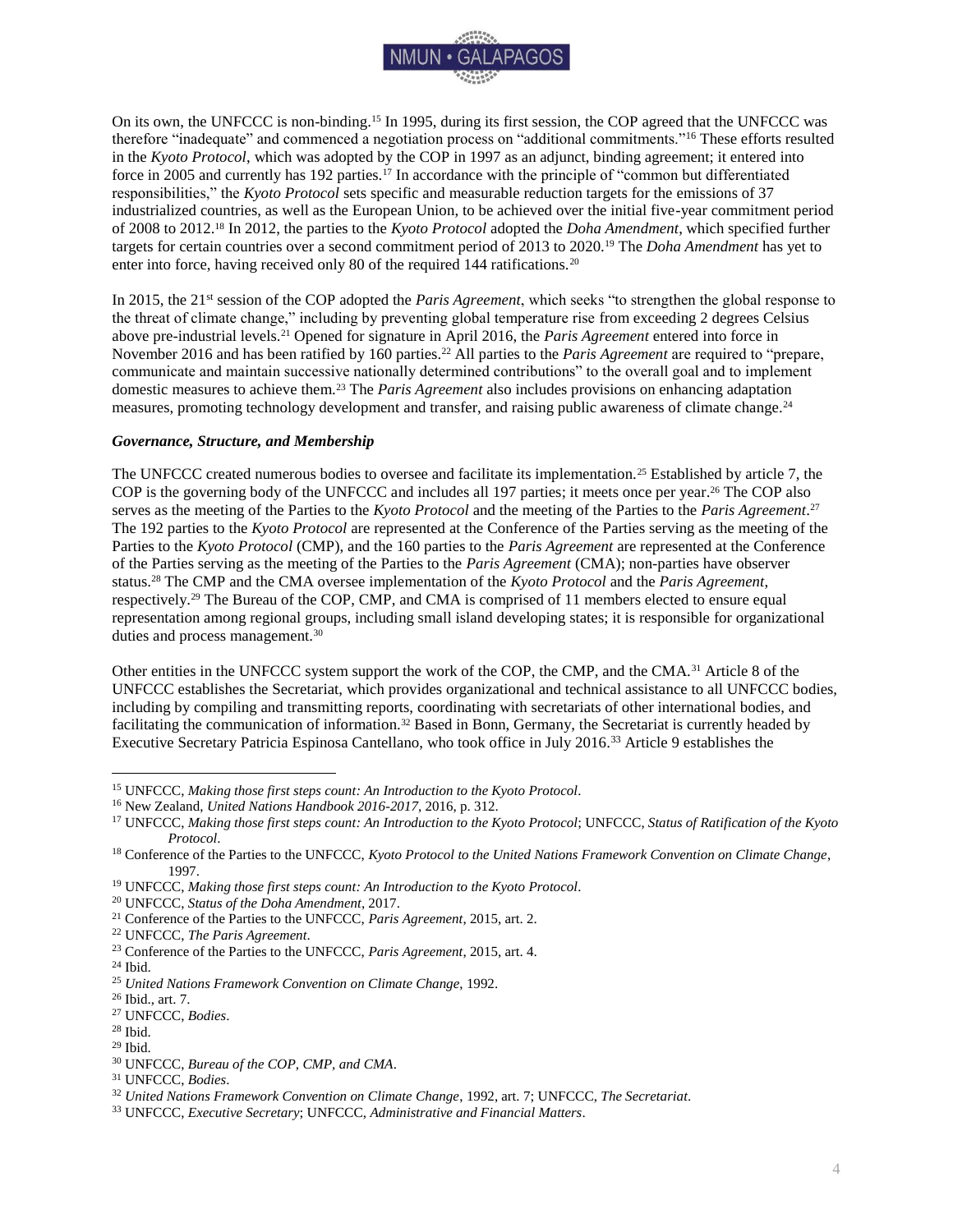

Subsidiary Body for Scientific and Technological Advice (SBSTA), and article 10 establishes the Subsidiary Body for Implementation (SBI).<sup>34</sup>

Pursuant to its mandate, the COP itself has created numerous subsidiary bodies. Among them are the Technology Executive Committee and the Climate Technology Centre and Network, which facilitate the implementation of the Technology Mechanism; the Adaptation Committee, which promotes "enhanced action on adaptation," and the Standing Committee on Finance, which assists with the management of the financial mechanism and resources of the UNFCCC.<sup>35</sup>

The UNFCCC budget is proposed by the Executive Secretary every two years and submitted to the SBI, which considers the proposal and forwards a recommended budget to the COP for approval and adoption by consensus.<sup>36</sup> Sources of financing for UNFCCC activities include both mandatory and voluntary contributions from parties to the UNFCCC, as well as "appropriations from previous financial periods and miscellaneous income."<sup>37</sup> To provide support to developing countries, article 11 of the UNFCCC defines a "mechanism for the provision of financial resources on a grant or concessional basis, including for the transfer of technology," to be entrusted by the COP to one or more entities.<sup>38</sup> The Global Environment Facility (GEF) has served as an operating entity of the Financial Mechanism since 1994, and the Green Climate Fund, which was created by the COP in 2010, also became an operating entity of the Financial Mechanism in 2011.<sup>39</sup>

#### <span id="page-5-0"></span>*Mandate, Functions, and Powers*

As set out in article 7 of the UNFCCC, the primary purpose of the COP is to review the implementation of the UNFCCC, including any related instruments, and to make "the decisions necessary to promote the effective implementation of the Convention."<sup>40</sup> Its functions include examining the obligations of parties to the UNFCCC and assessing their progress towards implementation; facilitating the exchange of information; considering, adopting, and ensuring the publication of regular reports on implementation; and making "recommendations on any matters necessary for the implementation of the Convention."<sup>41</sup> The COP may establish subsidiary bodies as necessary, and it is also empowered to work with international organizations, intergovernmental organizations, and nongovernmental organizations.<sup>42</sup>

As the UNFCCC originated within the UN system, an institutional link remains between the Secretariat of the UNFCCC and the UN that is defined in decisions of the COP and in resolutions of the UN General Assembly.<sup>43</sup> The Secretariat, which is "administered under UN rules and regulations," has the ability to "call on the Department of Economic and Social Affairs, the Office of Legal Affairs and other departments, programmes and agencies on substantive matters."<sup>44</sup> The Secretary-General of the UN appoints the Executive Secretary of the UNFCCC, in consultation with the Bureau, and also serves as depositary for the UNFCCC and related instruments.<sup>45</sup>

The UNFCCC relies on the work of the Intergovernmental Panel on Climate Change (IPCC), an intergovernmental body that was established in 1988 by the World Meteorological Organization and the UN Environment Programme.<sup>46</sup> The IPCC is an expert body that "reviews and assesses [...] the most recent scientific, technical and socioeconomic information produced worldwide."<sup>47</sup> Key findings are regularly reported in major Assessment

<sup>34</sup> *United Nations Framework Convention on Climate Change*, 1992, arts. 9-10.

<sup>35</sup> UNFCCC, *Bodies*.

<sup>36</sup> UNFCCC, *Administrative and Financial Matters*.

<sup>37</sup> Ibid.

<sup>38</sup> *United Nations Framework Convention on Climate Change*, 1992, art. 11.

<sup>39</sup> UNFCCC, *Climate Finance*.

<sup>40</sup> *United Nations Framework Convention on Climate Change*, 1992, art. 7.

<sup>41</sup> Ibid.

 $42$  Ibid.

<sup>43</sup> UNFCCC, *Administrative and Financial Matters*;

<sup>44</sup> Ibid.; UNFCCC, *United Nations institutional linkage*.

<sup>45</sup> Ibid.

<sup>46</sup> IPCC, *History*.

<sup>47</sup> UNFCCC, *Intergovernmental Panel on Climate Change (IPCC).*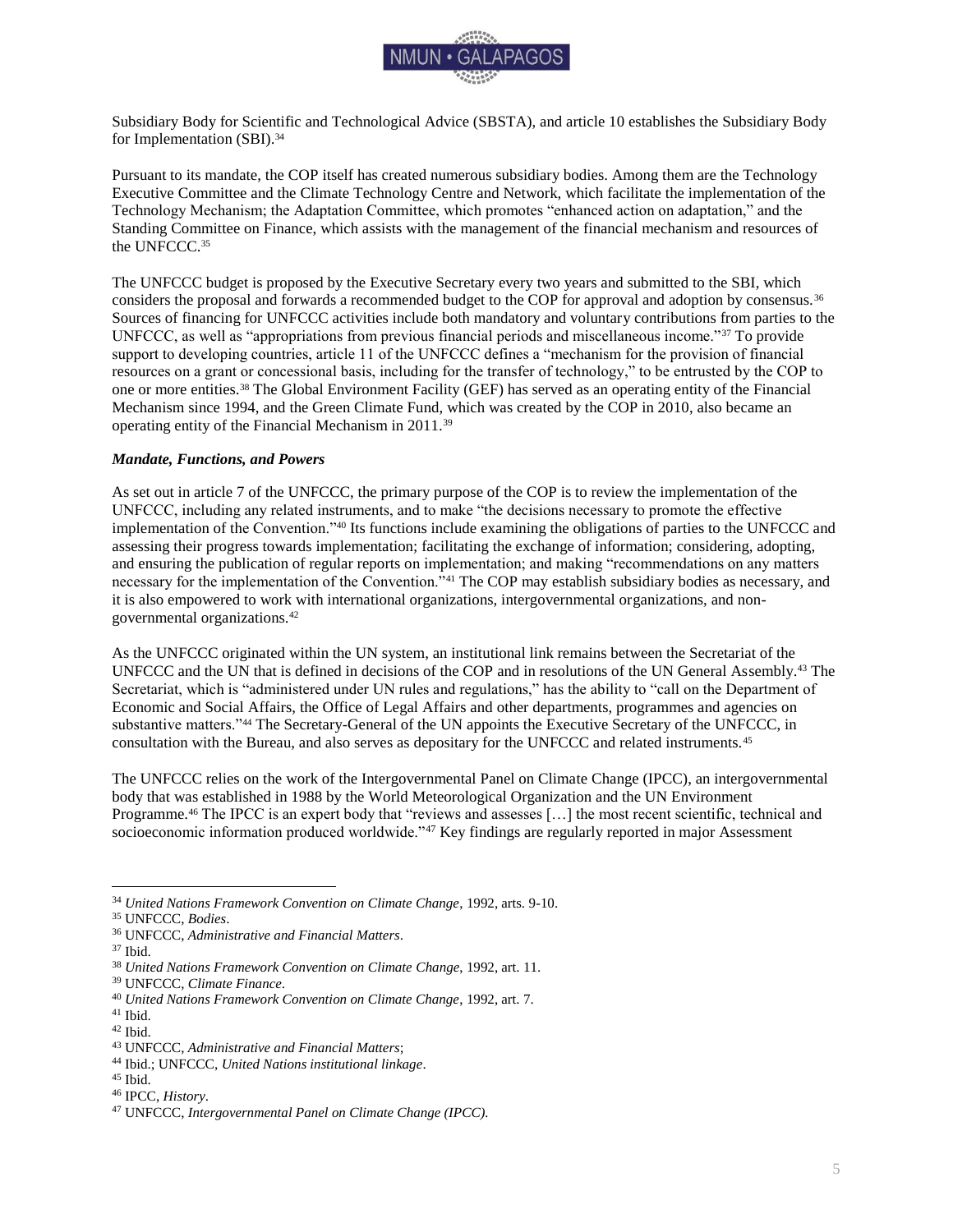

Reports; the fifth and most recent edition was published in 2014, and the sixth edition will be published in 2022.<sup>48</sup> IPCC reports provide the COP with reliable data on which to base its decisions, and "the relationship between the UNFCCC and the IPCC [has become] a model for interaction between science and decision-makers."<sup>49</sup>

Recognizing the value of partnerships to the implementation of the UNFCCC, the Secretariat actively seeks opportunities to collaborate with diverse stakeholders, such as civil society organizations, private sector entities, and subnational authorities.<sup>50</sup> Examples of existing opportunities for partnerships with non-party stakeholders include Momentum for Change, a platform that recognizes successful climate action to raise awareness of ongoing initiatives, and Climate Neutral Now, which promotes climate action at the individual level.<sup>51</sup> The UNFCCC also maintains Regional Collaboration Centres that "support national climate action through capacity-building, technical assistance and strategic networking."<sup>52</sup>

#### <span id="page-6-0"></span>*Recent Sessions and Current Priorities*

The 22<sup>nd</sup> session of the COP was held from 15 to 18 November 2016 in Marrakech, Morocco.<sup>53</sup> Important outcomes included an "extended work program" on gender and climate policy that includes civil society and the private sector; a new framework under the Warsaw International Mechanism on Loss and Damage Associated with Climate Change Impacts that focuses on "impacts of climate change that are not addressed through planned adaptation," such as displacement and migration; and further work on a platform for local communities and indigenous peoples to facilitate sharing of information and best practices.<sup>54</sup>

The 46th sessions of the SBI and the SBSTA, as well as the third meeting of the first session of the Ad Hoc Working Group on the *Paris Agreement* (APA), took place from 8-18 May 2017 in Bonn, Germany. Topics addressed by the SBI and SBSTA included the impact of implementation of response measures, which refers to "social or economic effects that may result from climate activities taken by other countries."<sup>55</sup> The APA continued work on a "rule book" to guide implementation of the *Paris Agreement*, which is scheduled for completion in 2018.<sup>56</sup>

The 23<sup>rd</sup> session of the COP will take place from 6 to 17 November 2017 in Bonn, Germany.<sup>57</sup> Items on the provisional agenda include annual reports of subsidiary bodies, further preparations for the implementation of the *Paris Agreement*, conclusion of the sixth review of the Financial Mechanism, consideration of proposals to amend the text of the UNFCCC, and approval of the program budget for the biennium 2018-2019.<sup>58</sup>

#### <span id="page-6-1"></span>*Conclusion*

In 2015, the UN General Assembly adopted the *2030 Agenda for Sustainable Development* and the 17 Sustainable Development Goals (SDGs).<sup>59</sup> The 2030 Agenda acknowledged climate change as "one of the greatest challenges of our time," and the threat it poses to sustainable development was highlighted by the inclusion of SDG 13: "take urgent action to combat climate change and its impacts."<sup>60</sup> Despite ongoing efforts from the international community, global warming "continued in 2016, setting a new record of about 1.1 degrees Centigrade above the preindustrial period."<sup>61</sup> As climate change continues to threaten "the survival of many societies" and "the biological support systems of the planet," the COP to the UNFCCC will continue to lead international climate action.<sup>62</sup>

<sup>48</sup> IPCC, *History*.

<sup>49</sup> IPCC, *Understanding Climate Change: 22 years of IPCC assessment*, 2010, p. 5.

<sup>50</sup> Secretariat of the UNFCCC, *UNFCCC Secretariat Guidelines for Partnership*, 2017.

<sup>51</sup> UNFCCC, *Partnerships with the United Nations Climate Change Secretariat*.

<sup>52</sup> UNFCCC, *Call for Partnerships: The provision of support through UNFCCC's Regional Collaboration Centres*, 2017.

<sup>53</sup> UN General Assembly, *Implementation of United Nations environmental conventions (A/72/152)*, 2017.

<sup>54</sup> Ibid., pp. 2-3.

<sup>55</sup> *UN Climate Negotiators Work to Advance Paris Rulebook*, International Centre for Trade and Sustainable Development, 2017. <sup>56</sup> Ibid.

<sup>57</sup> UNFCCC, *Meetings*, 2017.

<sup>58</sup> Conference of the Parties to the UNFCCC, *Provisional agenda and annotations (FCCC/CP/2017/1)*, 2017.

<sup>59</sup> UN General Assembly, *Transforming our world: the 2030 Agenda for Sustainable Development (A/RES/70/1)*, 2015, p. 5.  $60$  Ibid.

<sup>61</sup> UN ECOSOC, *Progress towards the Sustainable Development Goals: Report of the Secretary-General (E/2017/66)*, 2017, p. 14.

<sup>62</sup> UN General Assembly, *Transforming our world: the 2030 Agenda for Sustainable Development (A/RES/70/1)*, 2015, p. 5.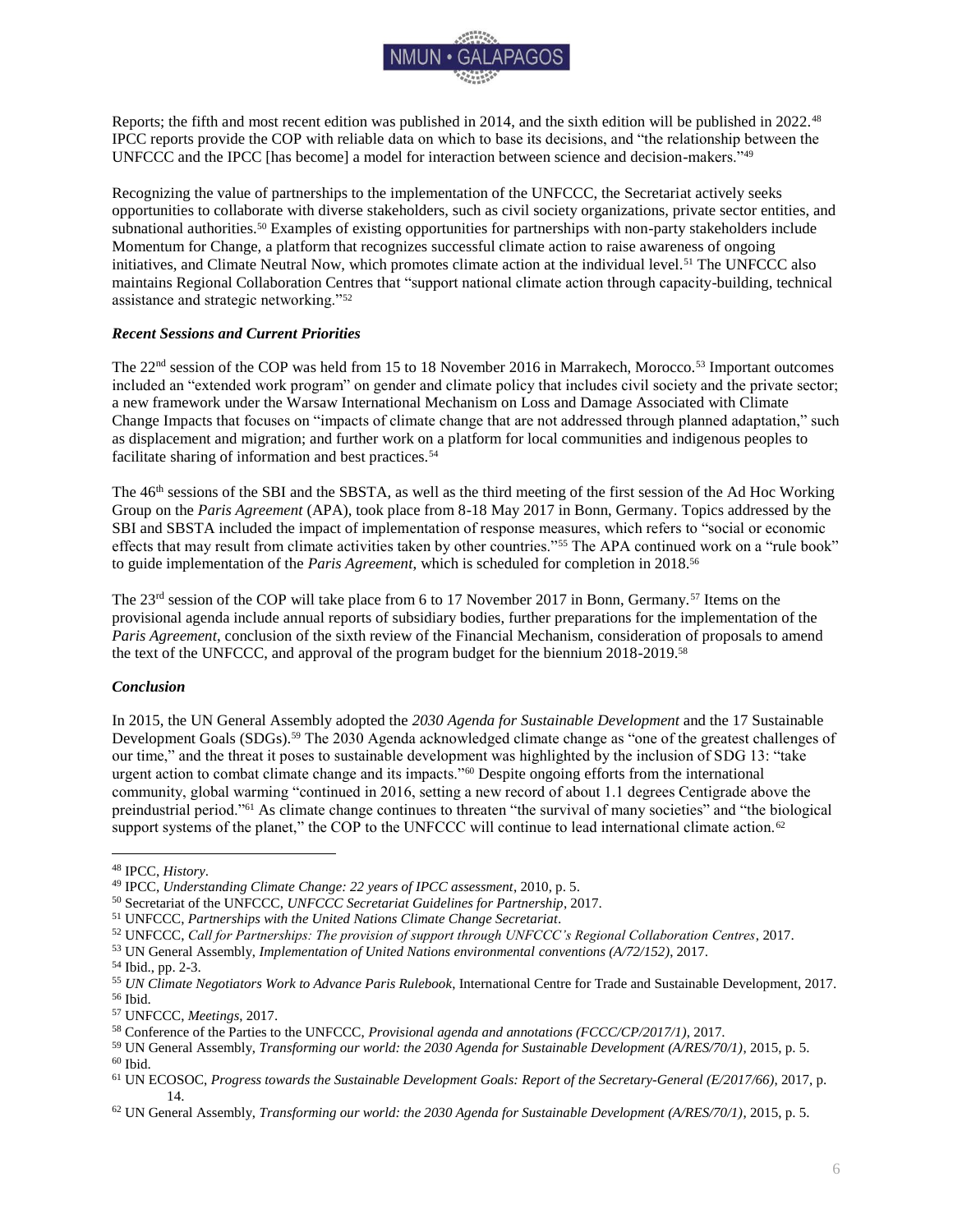

## **Annotated Bibliography**

<span id="page-7-0"></span>Conference of the Parties to the United Nations Framework Convention on Climate Change, Twenty-first session. (2015). *Paris Agreement*. Retrieved 31 August 2017 from:

[http://unfccc.int/files/essential\\_background/convention/application/pdf/english\\_paris\\_agreement.pdf](http://unfccc.int/files/essential_background/convention/application/pdf/english_paris_agreement.pdf)

*Delegates should familiarize themselves with the* Paris Agreement*, which was adopted by the COP at its 21st session in December 2015. The landmark agreement has generated unprecedented global momentum on climate action and its implementation constitutes a priority for both the UNFCCC and the international community. The APA is continuing work on completing the rule book for the operationalization of the* Paris Agreement*.*

United Nations Framework Convention on Climate Change. (n.d.). *Bodies* [Website]. Retrieved 31 August 2017 from[: http://unfccc.int/bodies/items/6241.php](http://unfccc.int/bodies/items/6241.php)

*The UNFCCC system comprises a complex network of bodies. This website provides an overview of the functions of main UNFCCC bodies, which will help delegates understand the relationship between the COP and the rest of the UNFCCC system. Of particular importance are the Secretariat, the SBSTA, and the SBI.*

United Nations Framework Convention on Climate Change. (n.d.). *Timeline* [Website]. Retrieved 31 August 2017 from[: http://unfccc.int/timeline/](http://unfccc.int/timeline/)

*Through an interactive timeline, this website provides an overview of all significant developments in the history of the UNFCCC. Delegates should review the evolution of the UNFCCC and the genesis of the* Kyoto Protocol *and* Paris Agreement *as binding commitments from the international community to combat climate change by reducing emissions. This website also provides infographics as helpful illustrations of important concepts and process related to the UNFCCC.*

*United Nations Framework Convention on Climate Change*. (1992). Retrieved 31 August 2017 from: http://unfccc.int/files/essential\_background/convention/background/application/pdf/convention\_text\_with\_annexes english for posting.pdf

*The UNFCCC was adopted on May 9, 1992, and entered into force on March 21, 1994. Currently, there are 197 parties to the UNFCCC, including the European Union. It aims to stabilize the concentration of greenhouse gases in the atmosphere at a level that prevents human activity from negatively interfering with the Earth's climate. This document serves as the foundation of international climate policy and should be at the core of further research. It is essential for delegates to be familiar with the structure and content of the UNFCCC. Article 7 establishes the COP and describes the functions that it may exercise in support of implementing the UNFCCC.*

United Nations Framework Convention on Climate Change. (2017). *Meetings* [Website]. Retrieved 31 August 2017 from[: http://unfccc.int/meetings/items/6240.php](http://unfccc.int/meetings/items/6240.php)

*This website collects all documents related to meetings of the COP and other UNFCCC bodies, including agendas, decisions, press releases, and outcomes. It lists all previous meetings and provides links to relevant archives. Delegates should review the documents associated with the upcoming 23rd session of the COP.*

## **Bibliography**

<span id="page-7-1"></span>Conference of the Parties to the United Nations Framework Convention on Climate Change, Third session. (1997). *Kyoto Protocol to the United Nations Framework Convention on Climate Change*. Retrieved 31 August 2017 from: <http://unfccc.int/resource/docs/convkp/kpeng.pdf>

Conference of the Parties to the United Nations Framework Convention on Climate Change, Twenty-first session. (2015). *Paris Agreement*. Retrieved 31 August 2017 from: [http://unfccc.int/files/essential\\_background/convention/application/pdf/english\\_paris\\_agreement.pdf](http://unfccc.int/files/essential_background/convention/application/pdf/english_paris_agreement.pdf)

Conference of the Parties to the United Nations Framework Convention on Climate Change, Twenty-third session. (2017). *Provisional agenda and annotations (FCCC/CP/2017/1)*. Retrieved 31 August 2017 from: <http://unfccc.int/resource/docs/2017/cop23/eng/01.pdf>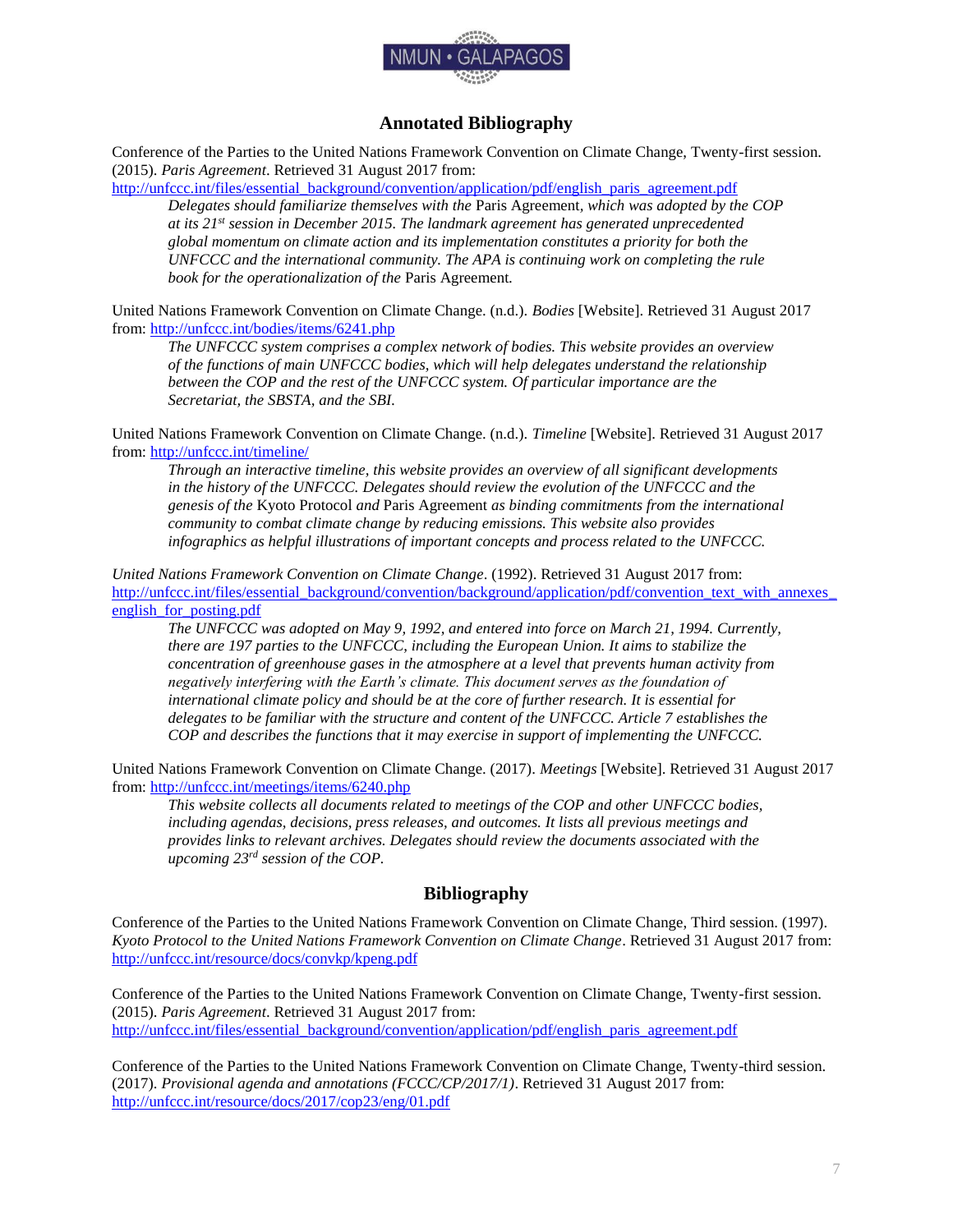

Intergovernmental Panel on Climate Change. (n.d.). *History* [Website]. Retrieved 31 August 2017 from: [https://www.ipcc.ch/organization/organization\\_history.shtml](https://www.ipcc.ch/organization/organization_history.shtml)

Intergovernmental Panel on Climate Change. (2010). *Understanding Climate Change: 22 years of IPCC assessment*. Retrieved 31 August 2017 from: https://www.jpcc.ch/pdf/press/ipcc\_leaflets\_2010/ipcc-brochure\_understanding.pdf

New Zealand, Ministry of Foreign Affairs and Trade. (2016). *United Nations Handbook 2016-2017*. Retrieved 31 August 2017 from: [https://www.mfat.govt.nz/assets/Handbooks/United\\_Nations\\_Handbook-2016-2017.pdf](https://www.mfat.govt.nz/assets/Handbooks/United_Nations_Handbook-2016-2017.pdf)

[Secretariat of the United Nations Framework Convention on Climate Change. \(2017\).](http://unfccc.int/files/secretariat/partnerships/application/pdf/b_2017_1_unfccc_guidelines_for_partnership_final.pdf) *UNFCCC Secretariat Guidelines for Partnership*[. Retrieved 31 August 2017 from:](http://unfccc.int/files/secretariat/partnerships/application/pdf/b_2017_1_unfccc_guidelines_for_partnership_final.pdf) [http://unfccc.int/files/secretariat/partnerships/application/pdf/b\\_2017\\_1\\_unfccc\\_guidelines\\_for\\_partnership\\_final.pd](http://unfccc.int/files/secretariat/partnerships/application/pdf/b_2017_1_unfccc_guidelines_for_partnership_final.pdf) [f](http://unfccc.int/files/secretariat/partnerships/application/pdf/b_2017_1_unfccc_guidelines_for_partnership_final.pdf)

*UN Climate Negotiators Work to Advance Paris Rulebook*. (2017, May 24). International Centre for Trade and Sustainable Development. Retrieved 31 August 2017 from: [https://www.ictsd.org/bridges-news/bridges/news/un](https://www.ictsd.org/bridges-news/bridges/news/un-climate-negotiators-work-to-advance-paris-rulebook)[climate-negotiators-work-to-advance-paris-rulebook](https://www.ictsd.org/bridges-news/bridges/news/un-climate-negotiators-work-to-advance-paris-rulebook)

United Nations, Department of Public Information. (2017). *Climate Change* [Website]. Retrieved 31 August 2017 from[: http://www.un.org/en/sections/issues-depth/climate-change/](http://www.un.org/en/sections/issues-depth/climate-change/) 

United Nations, Economic and Social Council. (2017). *Progress towards the Sustainable Development Goals: Report of the Secretary-General (E/2017/66)*. Retrieved 31 August 2017 from:<http://undocs.org/E/2017/66>

United Nations Framework Convention on Climate Change. (n.d.). *Administrative and Financial Matters* [Website]. Retrieved 31 August 2017 from: [http://unfccc.int/parties\\_and\\_observers/parties/administrative\\_and\\_financial\\_matters/items/3009.php](http://unfccc.int/parties_and_observers/parties/administrative_and_financial_matters/items/3009.php)

United Nations Framework Convention on Climate Change. (n.d.). *Bodies* [Website]. Retrieved 31 August 2017 from[: http://unfccc.int/bodies/items/6241.php](http://unfccc.int/bodies/items/6241.php)

United Nations Framework Convention on Climate Change. (n.d.). *Bureau of the COP, CMP, and CMA* [Website]. Retrieved 31 August 2017 from:<http://unfccc.int/bodies/body/6430.php>

United Nations Framework Convention on Climate Change. (n.d.). *Executive Secretary* [Website]. Retrieved 31 August 2017 from: [http://unfccc.int/secretariat/executive\\_secretary/items/1200.php](http://unfccc.int/secretariat/executive_secretary/items/1200.php)

United Nations Framework Convention on Climate Change. (n.d.). *First steps to a safer future: Introducing the United Nations Framework Convention on Climate Change* [Website]. Retrieved 31 August 2017 from: [http://unfccc.int/essential\\_background/convention/items/6036.php](http://unfccc.int/essential_background/convention/items/6036.php)

United Nations Framework Convention on Climate Change. (n.d.). *Intergovernmental Panel on Climate Change (IPCC)* [Website]. Retrieved 31 August 2017 from:<http://unfccc.int/bodies/body/6444.php>

United Nations Framework Convention on Climate Change. (n.d.). *Making those first steps count: An Introduction to the Kyoto Protocol* [Website]. Retrieved 31 August 2017 from: [http://unfccc.int/kyoto\\_protocol/items/6034.php](http://unfccc.int/kyoto_protocol/items/6034.php)

United Nations Framework Convention on Climate Change. (n.d.). *The Paris Agreement* [Website]. Retrieved 31 August 2017 from: [http://unfccc.int/paris\\_agreement/items/9485.php](http://unfccc.int/paris_agreement/items/9485.php)

United Nations Framework Convention on Climate Change. (n.d.). *Partnerships with the United Nations Climate Change Secretariat* [Website]. Retrieved 31 August 2017 from: <http://unfccc.int/secretariat/partnerships/items/10110.php>

United Nations Framework Convention on Climate Change. (n.d.). *The Secretariat* [Website]. Retrieved 31 August 2017 from:<http://unfccc.int/secretariat/items/1629.php>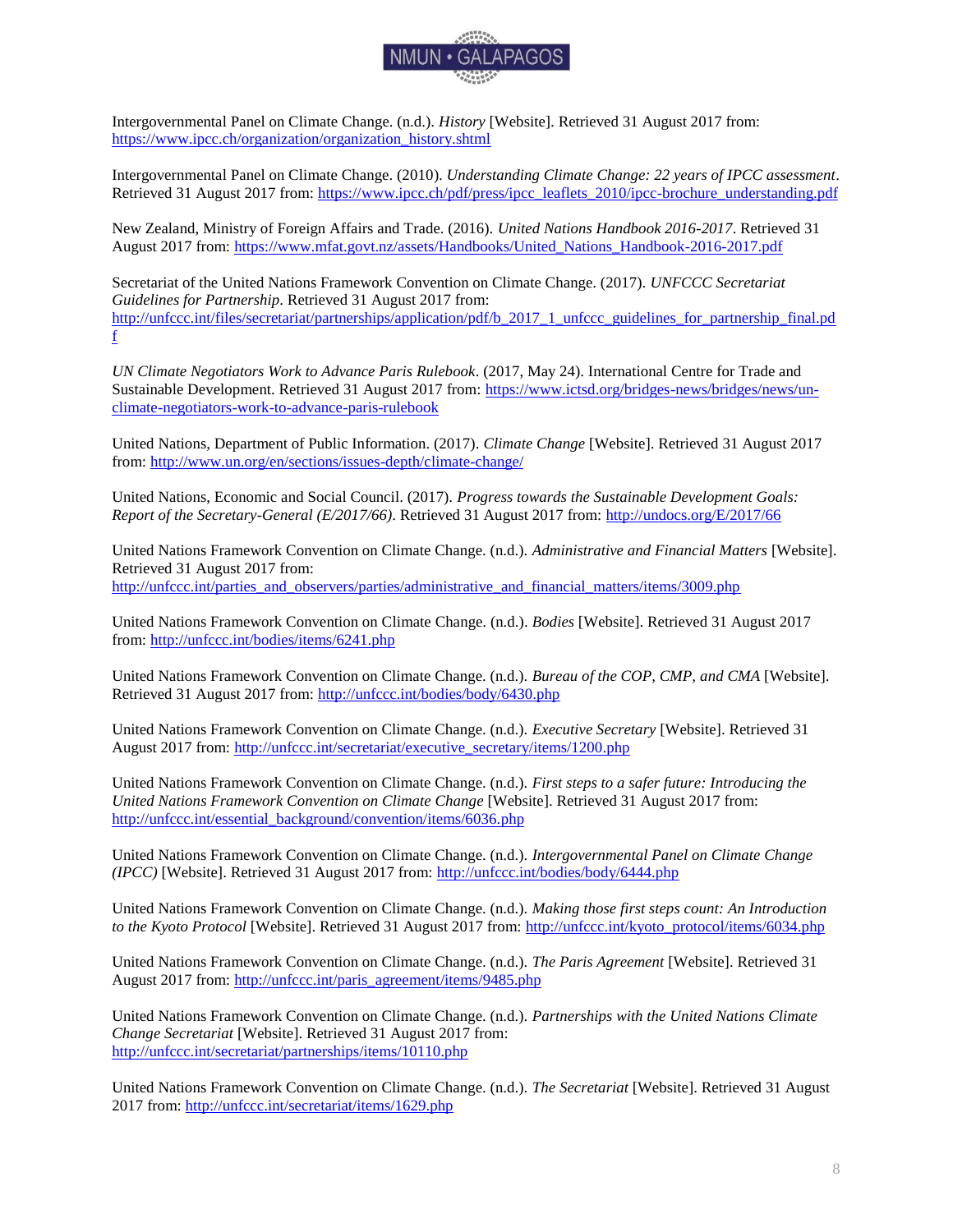

United Nations Framework Convention on Climate Change. (n.d.). *Status of Ratification of the Convention*  [Website]. Retrieved 31 August 2017 from: [http://unfccc.int/essential\\_background/convention/status\\_of\\_ratification/items/2631.php](http://unfccc.int/essential_background/convention/status_of_ratification/items/2631.php)

United Nations Framework Convention on Climate Change. (n.d.). *Status of Ratification of the Kyoto Protocol*  [Website]. Retrieved 31 August 2017 from: [http://unfccc.int/kyoto\\_protocol/status\\_of\\_ratification/items/2613.php](http://unfccc.int/kyoto_protocol/status_of_ratification/items/2613.php)

United Nations Framework Convention on Climate Change. (n.d.). *Timeline* [Website]. Retrieved 31 August 2017 from[: http://unfccc.int/timeline/](http://unfccc.int/timeline/)

United Nations Framework Convention on Climate Change. (n.d.). *United Nations institutional linkage* [Website]. Retrieved 31 August 2017 from:<http://unfccc.int/bodies/body/6442.php>

*United Nations Framework Convention on Climate Change*. (1992). Retrieved 31 August 2017 from: http://unfccc.int/files/essential\_background/convention/background/application/pdf/convention\_text\_with\_annexes english for posting.pdf

United Nations Framework Convention on Climate Change. (2017). *Call for Partnerships: The provision of support through UNFCCC's Regional Collaboration Centres* [Website]. Retrieved 31 August 2017 from: <http://unfccc.int/secretariat/partnerships/items/10285.php>

United Nations Framework Convention on Climate Change. (2017). *Meetings* [Website]. Retrieved 31 August 2017 from[: http://unfccc.int/meetings/items/6240.php](http://unfccc.int/meetings/items/6240.php)

United Nations Framework Convention on Climate Change. (2017). *Status of the Doha Amendment* [Website]. Retrieved 31 August 2017 from: [http://unfccc.int/kyoto\\_protocol/doha\\_amendment/items/7362.php](http://unfccc.int/kyoto_protocol/doha_amendment/items/7362.php)

United Nations, General Assembly, Forty-fifth session. (1990). *Protection of global climate for present and future generations of mankind (A/RES/45/212)* [Resolution]. Adopted on the report of the Second Committee (A/45/851). Retrieved 31 August 2017 from:<http://undocs.org/A/RES/45/212>

United Nations, General Assembly, Seventieth session. (2015). *Transforming our world: the 2030 Agenda for Sustainable Development (A/RES/70/1)*. Retrieved 31 August 2017 from:<http://undocs.org/A/RES/70/1>

United Nations, General Assembly, Seventy-second session. (2017). *Implementation of United Nations environmental conventions (A/72/152)* [Report]. Retrieved 31 August 2017 from[: http://undocs.org/A/72/152](http://undocs.org/A/72/152)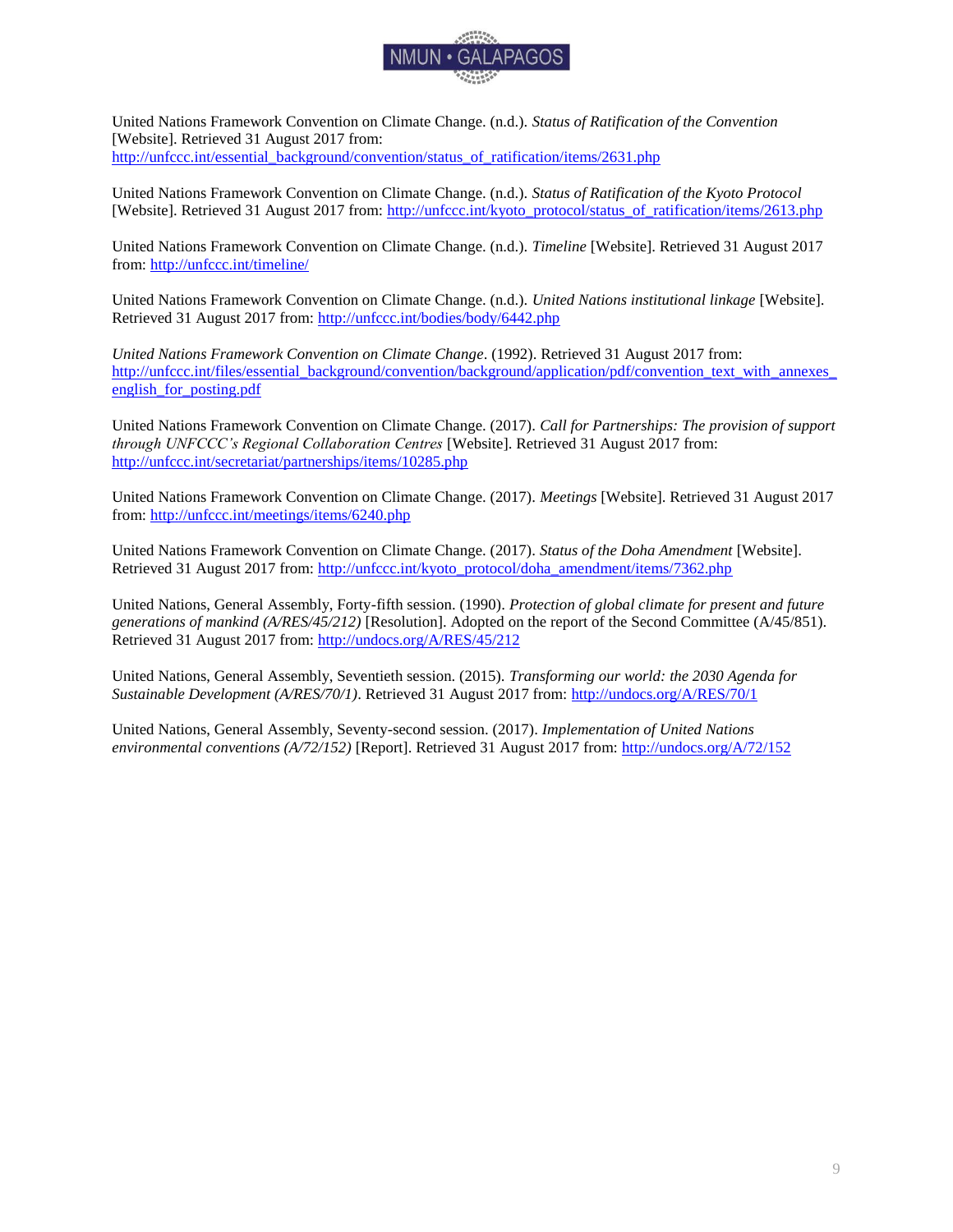

## <span id="page-10-0"></span>**I. Development and Transfer of Technologies to Support the Implementation of the Paris Agreement**

#### <span id="page-10-1"></span>*Introduction*

The *Paris Agreement* (2015) is an international strategy for dealing with climate change mitigation, adaptation, and finance.<sup>63</sup> It was negotiated by representatives of 196 parties during the 21<sup>st</sup> session of the Conference of the Parties (COP) to the *United Nations Framework Convention on Climate Change* (UNFCCC) in Paris and adopted in December 2015.<sup>64</sup> It was adopted by consensus, which means that all parties involved in the negotiation process have agreed to work together to reduce the effects of climate change.<sup>65</sup> As of August 2017, 160 parties have ratified the *Paris Agreement*, which sets out guidelines in different areas to strengthen state capacity and reduce climate change effects.<sup>66</sup> Among these areas are development and transfer of technology, which are essential to international efforts to reduce greenhouse gas emissions.<sup>67</sup> Taking into consideration that developing countries have fewer resources and therefore more difficulties in fulfilling international commitments, technology transfer policies are important for helping these countries increase their local capacities and capabilities regarding climate change.<sup>68</sup> It is important for developing countries to work with states that have the technological means to create frameworks for cooperation and exchange.<sup>69</sup> Effective development and transfer of technology to reduce and mitigate greenhouse gas emissions will contribute to the success of the *Paris Agreement* through international cooperation for a common interest: combating climate change.<sup>70</sup>

This Background Guide will give an overview of the role of technology development and transfer in the implementation of the *Paris Agreement*. It is important to consider the role of leading actors in the international system, as well as the key policies and frameworks for expanding new technologies and promoting climate change innovation and research. It is also important to consider processes for cooperation and exchange in relation to technology, as well as how different climate change policies and decisions are implemented.

#### <span id="page-10-2"></span>*International and Regional Framework*

The UNFCCC was adopted in 1992 and opened for signature at the United Nations (UN) Conference on Environment and Development; it currently has 197 parties.<sup>71</sup> The UNFCCC aims to mitigate anthropogenic impacts on the climate system by limiting greenhouse gas emissions.<sup>72</sup> One of the central principles of the UNFCCC is that of "common but differentiated responsibilities," which recognizes that while all parties are responsible for combating climate change, the manner in which they do so varies based on circumstances including their capacity and "national and regional development priorities."<sup>73</sup> Developed and industrialized countries are held to a higher standard, as they have higher capacity and "are the source of most past and current greenhouse gas emissions."<sup>74</sup> They are listed in Annex I of the UNFCCC and have more obligations than other parties, such as reporting on the measures they are taking to combat climate change and giving details on their greenhouse gas emissions.<sup>75</sup> Certain developed countries are also listed in Annex II of the UNFCCC; they are expected to provide financial resources and facilitate technology transfer to assist developing countries in combating climate change.<sup>76</sup> The UNFCCC thus

 $\overline{a}$ <sup>63</sup> Conference of the Parties to the UNFCCC, *Paris Agreement*, 2015.

<sup>64</sup> UNFCCC, *Historic Paris Agreement on Climate Change: 195 Nations Set Path to Keep Temperature Rise Well Below 2 Degrees Celsius*, 2015.

<sup>65</sup> Ibid.

<sup>66</sup> UNFCCC, *The Paris Agreement*; Conference of the Parties to the UNFCCC, *Paris Agreement*, 2015.

<sup>67</sup> Ibid.

<sup>68</sup> *United Nations Framework Convention on Climate Change*, 1992.

 $^{69}$  Ibid.

<sup>70</sup> UNFCCC, *Historic Paris Agreement on Climate Change: 195 Nations Set Path to Keep Temperature Rise Well Below 2 Degrees Celsius*, 2015.

<sup>71</sup> UNFCCC, *First steps to a safer future: Introducing the United Nations Framework Convention on Climate Change*. <sup>72</sup> Ibid.

<sup>73</sup> *United Nations Framework Convention on Climate Change*, 1992, art. 4.

<sup>74</sup> UNFCCC, *First steps to a safer future: Introducing the United Nations Framework Convention on Climate Change*.

<sup>75</sup> *United Nations Framework Convention on Climate Change*, 1992.

<sup>76</sup> Ibid.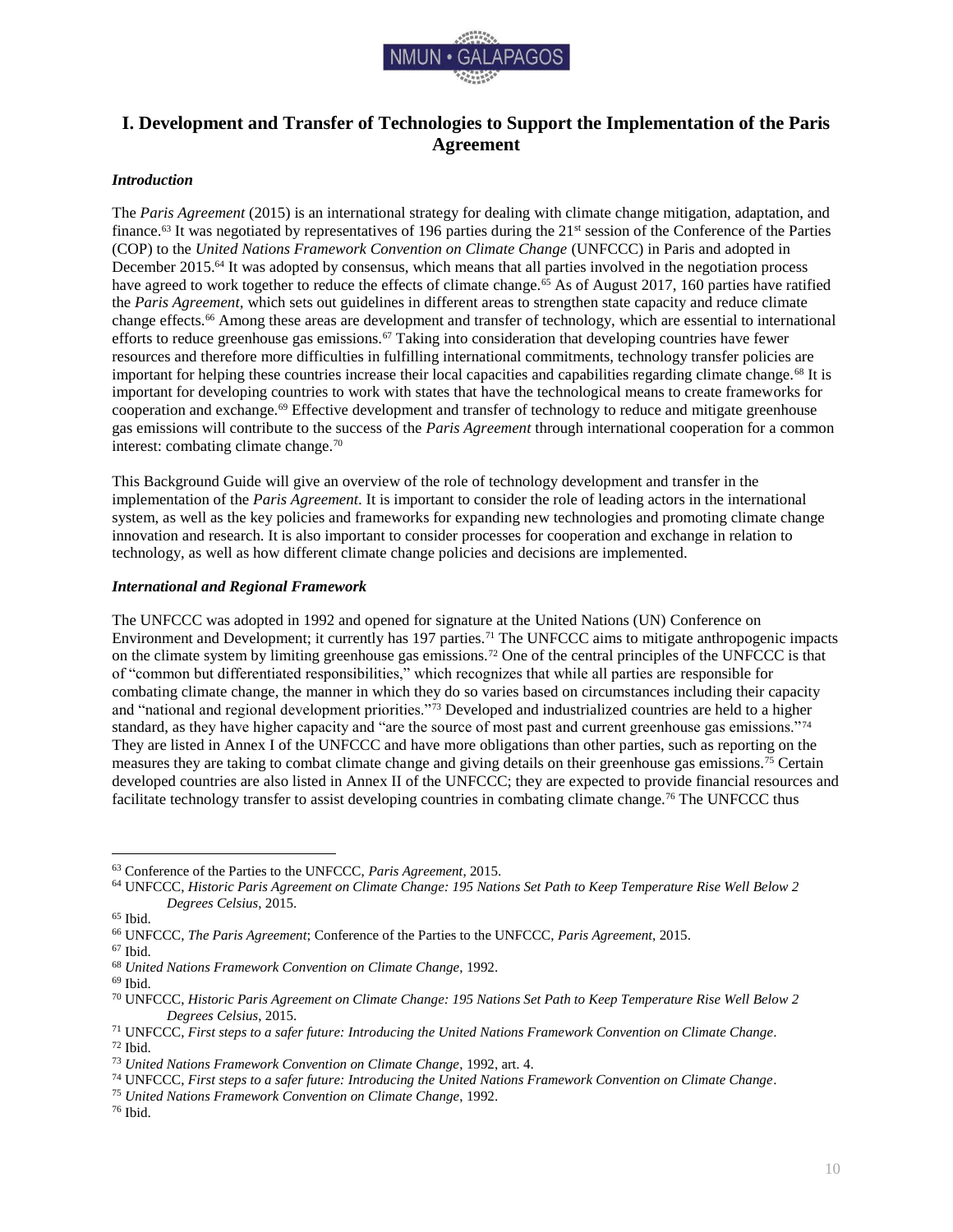

encourages strong cooperation between parties to assist developing countries with meeting their obligations.<sup>77</sup> The COP, which meets each year, is the decision-making body of the UNFCCC.<sup>78</sup>

The UNFCCC itself is not binding. Soon after the UNFCCC entered into force in 1994, the COP began discussing ways to strengthen efforts against climate change through binding agreements.<sup>79</sup> This led to the adoption of the *Kyoto Protocol* in 1997, which set out binding emissions reduction targets for developed countries, and subsequently to the adoption of the *Paris Agreement* in 2015.<sup>80</sup> Unlike the UNFCCC and the *Kyoto Protocol*, which both distinguish between Annex I and non-Annex I countries, the *Paris Agreement* requires all parties to submit emissions reduction plans.<sup>81</sup> However, there is still "flexibility for countries' differing capabilities," thereby continuing the principle of "common but differentiated responsibilities" that was set out in the UNFCCC.<sup>82</sup> As the world's first comprehensive climate agreement, the *Paris Agreement* centers on voluntary and nationally determined targets that states develop through consensus-building and based on their individual capabilities, needs, and shortcomings.<sup>83</sup> The voluntary nature of the accord reflects the common interest of states in setting commitments and targets for protecting the environment.<sup>84</sup> Currently, there are 160 parties to the *Paris Agreement*, which entered into force in November 2016.<sup>85</sup>

A key aspect of the *Paris Agreement* is the aim to increase international cooperation and exchange with regard to climate change technology.<sup>86</sup> The role of technology in the fight against climate change is the focus of article 10, which highlights "the importance of fully realizing technology development and transfer in order to improve resilience to climate change and to reduce greenhouse gas emissions."<sup>87</sup> The article further cites the "importance of technology for the implementation of mitigation and adaptation actions" and calls on the parties to "strengthen cooperative action on technology development and transfer."<sup>88</sup> Demonstrating the importance of this topic, article 10 establishes a technology framework to promote existing efforts under the UNFCCC framework on technology development and transfer.<sup>89</sup> In addition, it asserts that encouraging and accelerating innovation is crucial to the global response to climate change.<sup>90</sup> Finally, article 10 mentions the importance of providing financial support to developing countries to assist them with implementation.<sup>91</sup> Specifically, it states that developing country parties will be provided with financial support to implement article 10, "including for strengthening cooperative action on technology development and transfer at different stages of the technology cycle, with a view to achieving a balance between support for mitigation and adaptation."<sup>92</sup>

Climate change poses a serious threat to sustainable development, and the international community has recognized this by including climate change in the *2030 Agenda for Sustainable Development* and the Sustainable Development Goals (SDGs).<sup>93</sup> SDG 13 focuses specifically on climate change: "Take urgent action to combat climate change and its impacts."<sup>94</sup> Additionally, climate change has serious repercussions for all of the SDGs.<sup>95</sup> The 2017 report of the Secretary-General on the progress towards the SDGs asserts that "mitigating climate change and its impacts will require building on the momentum achieved by the Paris Agreement on Climate Change. … Stronger efforts are

 $\overline{a}$ 

<sup>94</sup> Ibid.

<sup>77</sup> Ibid.

<sup>78</sup> UNFCCC, *Bodies*.

<sup>79</sup> UNFCCC, *Making those first steps count: An Introduction to the Kyoto Protocol*.

<sup>80</sup> Ibid.; UNFCCC, *The Paris Agreement*.

<sup>81</sup> UNFCCC, *Making those first steps count: An Introduction to the Kyoto Protocol*; Conference of the Parties to the UNFCCC, *Paris Agreement*, 2015.

<sup>82</sup> UNFCCC, *Historic Paris Agreement on Climate Change: 195 Nations Set Path to Keep Temperature Rise Well Below 2 Degrees Celsius*, 2015.

<sup>83</sup> Ibid.

 $\,$  84 Ibid.

<sup>85</sup> UNFCCC, *The Paris Agreement*.

<sup>86</sup> Conference of the Parties to the UNFCCC, *Paris Agreement*, 2015.

<sup>87</sup> Ibid., art. 10.

<sup>88</sup> Ibid.

 $^{89}$  Ibid.

 $\rm^{90}$  Ibid.

 $91$  Ibid.  $92$  Ibid.

<sup>93</sup> UN General Assembly, *Transforming our world: the 2030 Agenda for Sustainable Development (A/RES/70/1)*, 2015.

<sup>95</sup> Ibid.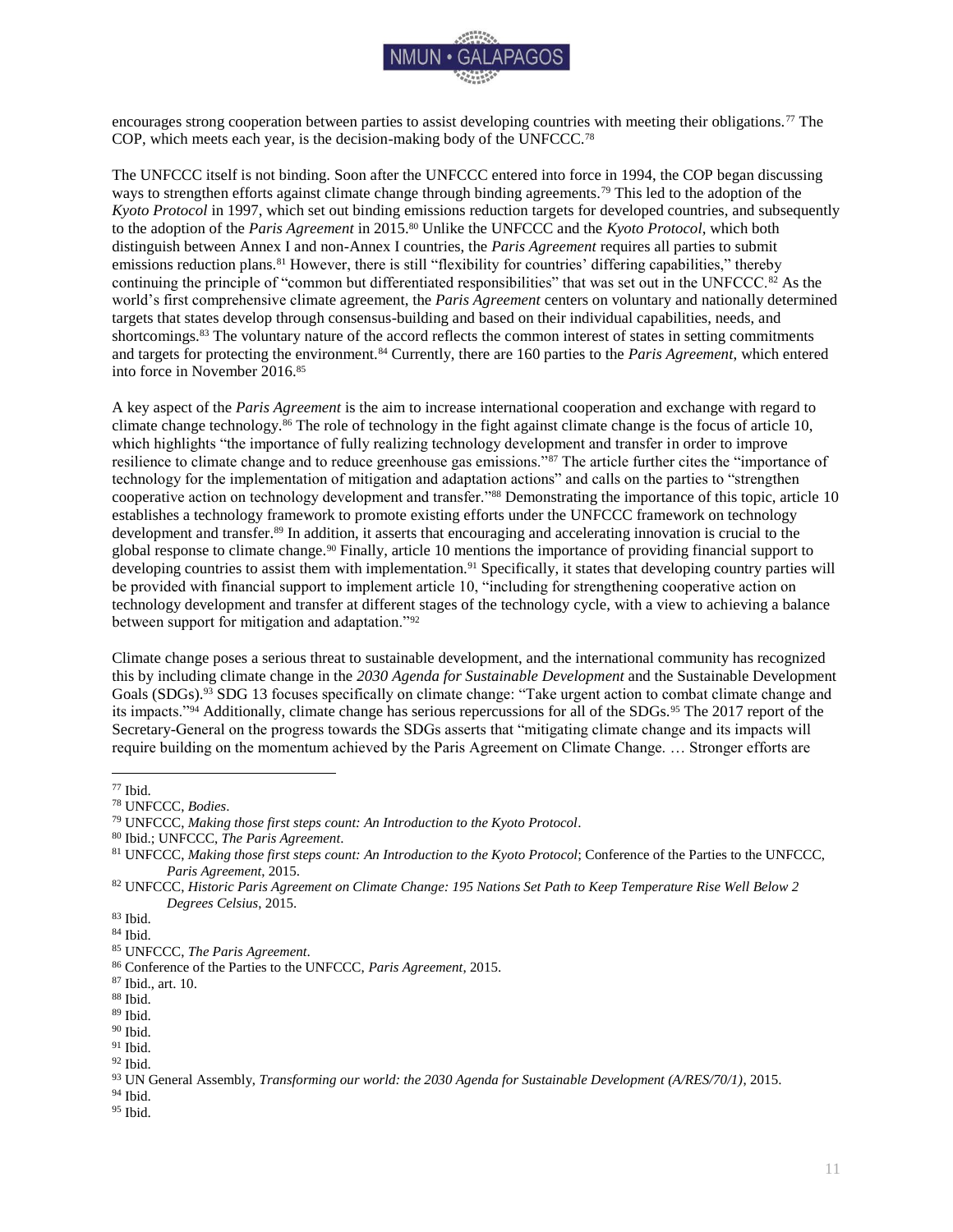

needed to build resilience and limit climate-related hazards and natural disasters."<sup>96</sup> According to the report, many countries have been undertaking strategies for reducing disaster risk, both at the national and at the regional level.<sup>97</sup>

#### <span id="page-12-0"></span>*Role of the International System*

The COP is the governing body of the UNFCCC at which all parties are represented.<sup>98</sup> Meeting annually, the COP is responsible for reviewing the implementation of the UNFCCC, as well as of related instruments; it also serves as the meeting of the parties to the *Kyoto Protocol* (CMP) and as the meeting of the parties to the *Paris Agreement*  (CMA).<sup>99</sup> The COP may make decisions as necessary to promote the effective implementation of the UNFCCC.<sup>100</sup> The COP is an important forum for promoting cooperation among states in relation to climate action, and technology development and transfer are regularly included on its agenda for discussion.<sup>101</sup> In 2001, the COP established the technology transfer framework to enhance implementation of the technology transfer provisions of the UNFCCC.<sup>102</sup> The technology transfer framework is based on five themes: technology needs and needs assessments, technology information, enabling environments, capacity-building, and technology transfer mechanisms.<sup>103</sup> The COP is supported by the Subsidiary Body for Scientific and Technological Advice (SBSTA), which provides "timely information and advice on scientific and technological matters as they relate to the Convention, its *Kyoto Protocol* and the *Paris Agreement*."<sup>104</sup>

In 2010, the COP created the Technology Mechanism, which consists of the Technology Executive Committee (TEC) and the Climate Technology Centre and Network (CTCN).<sup>105</sup> As set out in article 10 of the *Paris Agreement*, the Technology Mechanism also works for the *Paris Agreement* and is supported by a technology framework.<sup>106</sup> The TEC, which reports to the COP and comprises 20 technology experts, is the policy arm of the Technology Mechanism; it provides analysis and policy recommendations "that support country efforts to enhance climate technology development and transfer."<sup>107</sup> The current "rolling workplan" of the TEC is organized into three parts: providing analysis and policy recommendations; building support and promoting cooperation and partnerships for action on technology-related issues; and collaborating with the CTCN within the Technology Mechanism.<sup>108</sup> To implement the workplan, the TEC works in six thematic areas: adaptation; financing of climate technology; innovation, research, development, and demonstration; technology needs assessments; mitigation; and emerging and cross-cutting issues.<sup>109</sup> The CTCN is the implementation arm of the Technology Mechanism.<sup>110</sup> Hosted by the UN Environment Programme (UNEP) and the UN Industrial Development Organization (UNIDO), the CTCN provides services in three main areas: providing technical assistance to developing countries; promoting access to and exchange of information on climate technology; and strengthening collaboration between stakeholders, whether governmental or non-governmental.<sup>111</sup>

A key process under the UNFCCC is the technology needs assessment (TNA), which helps developing countries "assess their technology needs to address climate change."<sup>112</sup> The main benefits of a TNA are that it allows developing countries to identify technology that will help them address climate change and promote development; to

<sup>96</sup> UN ECOSOC, *Progress towards the Sustainable Development Goals: Report of the Secretary-General (E/2017/66)*, 2017, p. 14.

<sup>97</sup> Ibid.

<sup>98</sup> UNFCCC, *Bodies*.

<sup>99</sup> Ibid.

<sup>100</sup> *United Nations Framework Convention on Climate Change*, 1992, art. 7.

<sup>101</sup> UNFCCC, *Report of the Conference of the Parties on its twenty-second session, held in Marrakech from 7 to 18 November 2016 – Part one: Proceedings (FCCC/CP/2016/10)*, 2017.

<sup>102</sup> UNFCCC SBSTA, *Mapping climate technology development and transfer activities and initiatives under and outside the Convention relevant to the implementation of the Paris Agreement (FCCC/SBSTA/2016/INF.9)*, 2016, p. 9.

<sup>103</sup> Ibid.

<sup>104</sup> UNFCCC, *Bodies*.

<sup>105</sup> UNFCCC, *Technology Mechanism*.

<sup>106</sup> Conference of the Parties to the UNFCCC, *Paris Agreement*, 2015, art. 10.

<sup>107</sup> UNFCCC, *Technology Mechanism*.

<sup>108</sup> UNFCCC, *Joint annual report of the TEC and the CTCN for 2016*, 2016, p. 5.

<sup>109</sup> Ibid., p. 6.

<sup>110</sup> UNFCCC, *Technology Mechanism*.

<sup>111</sup> Ibid.

<sup>112</sup> UNFCCC, *Technology Needs Assessment: Pathways for climate tech implementation – History*.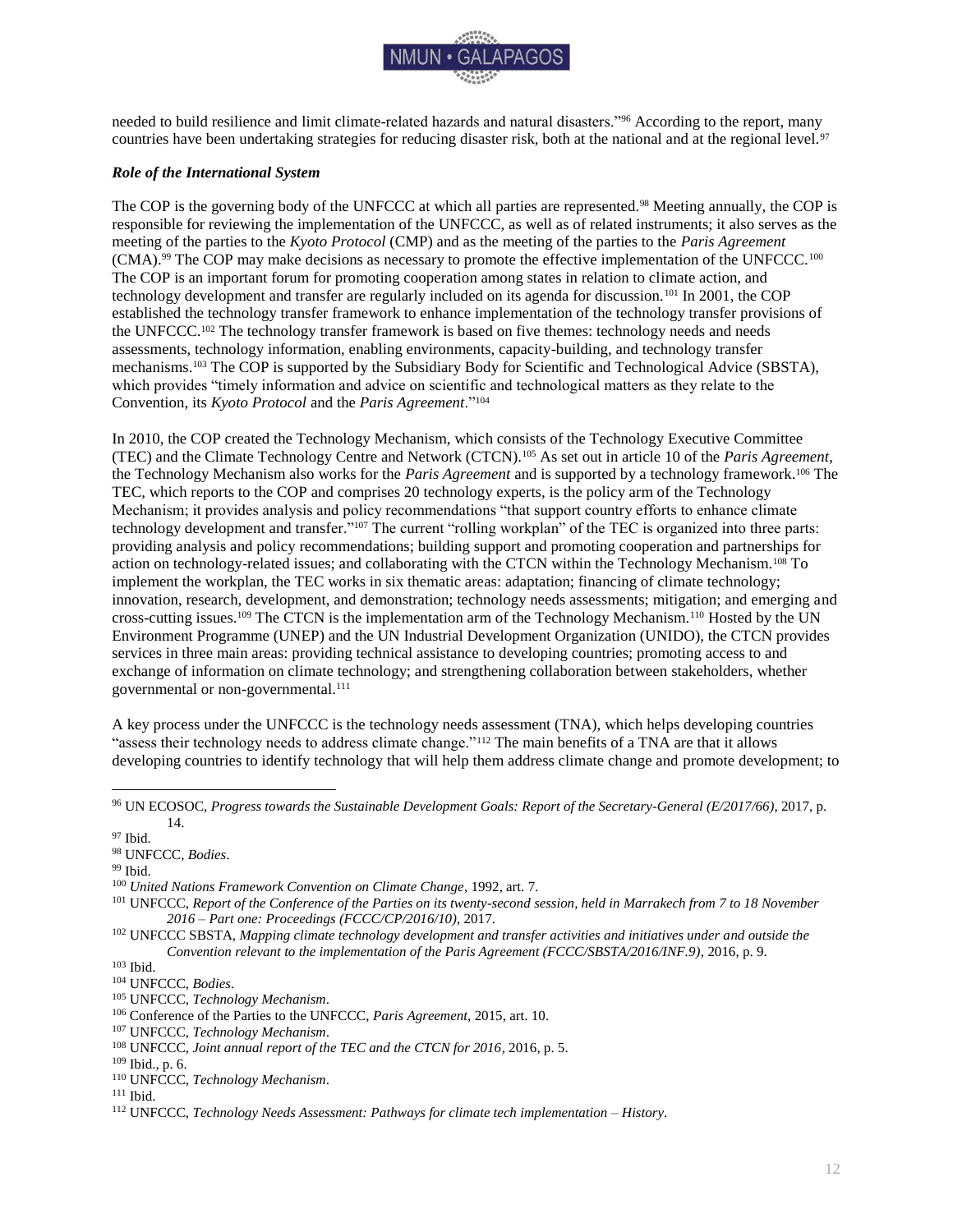

build capacity; and to create a technology action plan (TAP) to implement technology-related goals.<sup>113</sup> A TNA has several steps that must be followed before a state can implement a TAP; it involves identifying priorities and analyzing barriers and obstacles with a view to capacity-building.<sup>114</sup> Successful actions at a national level can then be scaled up to the international level, so that other states can replicate existing models in an efficient and cooperative way.<sup>115</sup> In 2017, the UNFCCC collaborated with UNEP DTU Partnership to release *Stories from the Technology Needs Assessments*; this document compiles several examples and efforts of developing countries to combat climate change with technology-related strategies.<sup>116</sup> The document is the result of research on the results and practices of different states in various regions of the world in conducting TNAs and implementing the resulting TAPs.<sup>117</sup> It demonstrates the ways in which technology can contribute to climate change adaptation and mitigation; examples include field contouring, boiler economizers, biomass and other renewable energy technologies, and intelligent transport systems that result in reduced emissions.<sup>118</sup>

Outside of the UNFCCC, various entities within the UN system are also working on technology development and transfer. In 2016, the UN General Assembly adopted resolution 71/251, which establishes the Technology Bank for the Least Developed Countries.<sup>119</sup> This institution, which will be financed through voluntary contributions, will assist developing countries with building capacity in technology-related areas, as well as facilitating technology transfer.<sup>120</sup> The Bank is expected to begin operations in 2017.<sup>121</sup> Other UN agencies working on this topic include UNEP, UNIDO, the UN Educational, Scientific and Cultural Organization (UNESCO), and the UN Development Programme (UNDP).<sup>122</sup> Relevant coordinating mechanisms include the UN Environment Management Group, which promotes coordination and cooperation among UN bodies that address issues related to environment and human settlements.<sup>123</sup>

Non-state parties are important to technology development and transfer. For example, private-sector entities working on clean technology (commonly referred to as *cleantech*) may seek to expand operations and markets by collaborating with governments of developing states on development and transfer of technologies.<sup>124</sup> As the private sector is based on markets and for-profit opportunities, during the collaboration process between governments and companies, the development and transfer of technologies in many instances "is supported by trade, business, and industry ministries as well as various public- and private-sector bodies that promote domestic private enterprises abroad."<sup>125</sup> Other non-state parties involved in technology-related activities include subnational authorities, actors from the academic sector, non-governmental organizations (NGOs), and leaders of philanthropic initiatives.<sup>126</sup>

#### <span id="page-13-0"></span>*Technology Development*

Technology is an increasingly powerful resource in today's world.<sup>127</sup> The speed with which it is able to spread around the world to both connect and meet the needs of different societies has transformed it into a tool that is not only useful, but necessary for sustainable development.<sup>128</sup> Regarding the problems of climate change that are the subject of the *Paris Agreement*, technology development is fundamental to the implementation of the agreement and

 $\overline{a}$ 

<sup>121</sup> Ibid.

<sup>113</sup> Ibid.

<sup>114</sup> UNFCCC TEC & UNEP DTU Partnership, *Enhancing Implementation of Technology Needs Assessments: Guidance for Preparing a Technology Action Plan*, 2016.

<sup>115</sup> Ibid.

<sup>116</sup> UNEP DTU Partnership & UNFCCC, *From needs to implementation: Stories from the Technology Needs Assessments,* 2016. <sup>117</sup> Ibid.

 $^{118}$  Ibid.

<sup>119</sup> UN General Assembly, *Establishment of the Technology Bank for the Least Developed Countries (A/RES/71/251)*, 2016.

<sup>120</sup> UN-OHRLLS, *Technology Bank for Least Developed Countries established by UN General Assembly*, 2016.

<sup>122</sup> UNFCCC SBSTA, *Mapping climate technology development and transfer activities and initiatives under and outside the Convention relevant to the implementation of the Paris Agreement (FCCC/SBSTA/2016/INF.9)*, 2016.

<sup>123</sup> UN Environment Management Group, *About EMG.*

<sup>124</sup> UNFCCC SBSTA, *Mapping climate technology development and transfer activities and initiatives under and outside the Convention relevant to the implementation of the Paris Agreement (FCCC/SBSTA/2016/INF.9)*, 2016, p. 44.

<sup>125</sup> Ibid.

<sup>126</sup> Ibid., p. 46.

<sup>127</sup> World Bank, *Information & Communication Technologies*, 2017.

<sup>128</sup> UN General Assembly, *Transforming our world: the 2030 Agenda for Sustainable Development (A/RES/70/1)*, 2015; Dahlman, *Technology, globalization and international competitiveness: Challenges for developing countries*, 2007.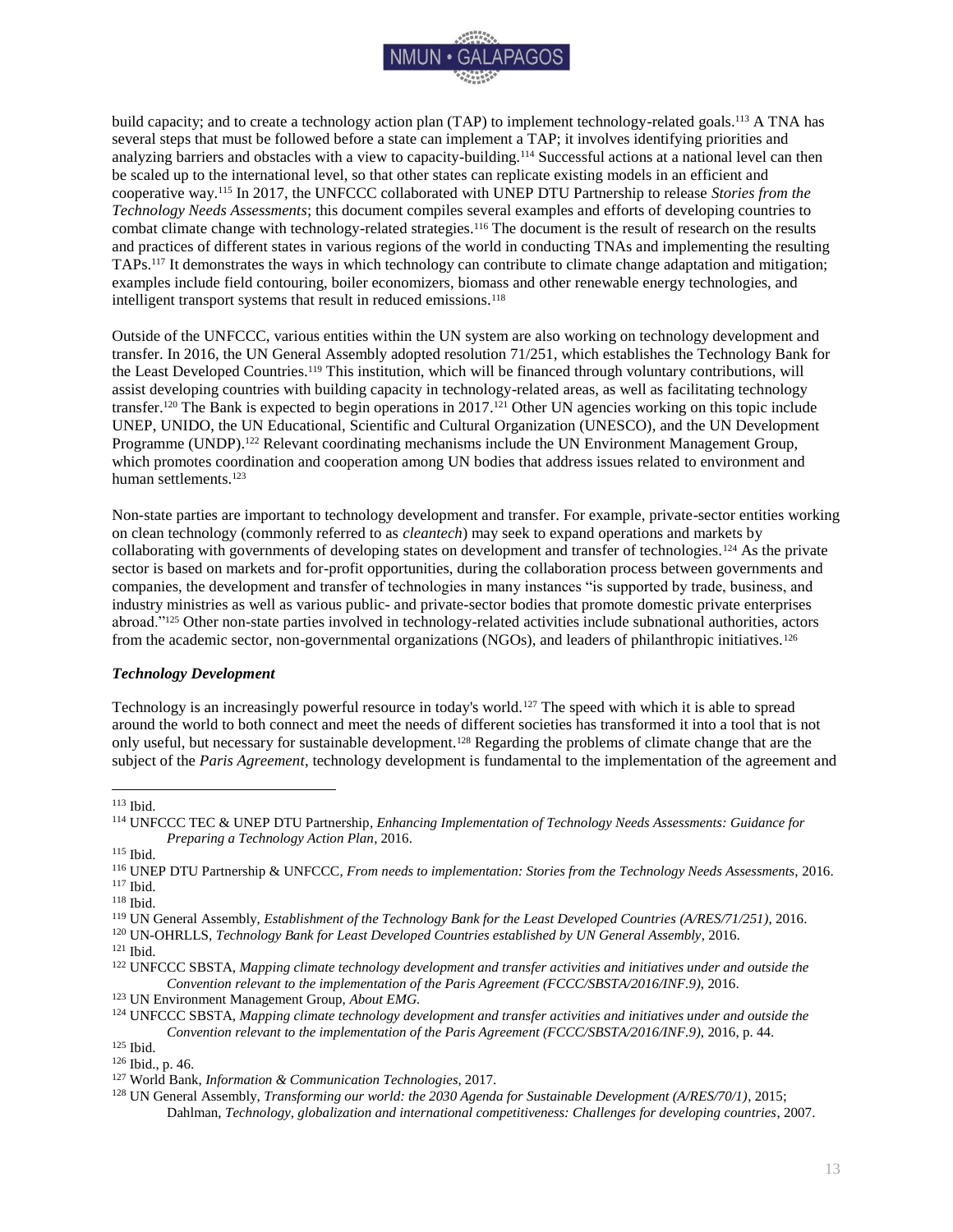

achievement of its objectives.<sup>129</sup> Successfully fighting climate change through such means as reducing greenhouse gas emissions, halting global warming, or limiting negative effects on the ozone layer becomes feasible through the application of new and better clean technologies.<sup>130</sup> Technology development to combat climate change is based on the policies, good practices, and resources that developed countries have been able to create and use to reduce their environmental impact.<sup>131</sup> However, not all countries have full access to technology or the capacity to develop it; reasons can include economic factors, institutional weaknesses, or more urgent development priorities.<sup>132</sup> Based on this, technology development has been characterized by improving state capabilities in relation to the production of mechanisms, systems, industries, and processes.<sup>133</sup> Technology development refers not only to the creation of machinery and systems that improve processes in industries or public and private services, but also to the production of software, networks, and capabilities based on advanced technology that is normally accessible to developed countries, but that developing countries do not have the capabilities or the resources to develop on their own.<sup>134</sup>

To enhance technology development, it is important to promote mechanisms and bridges of collaboration between developed states and developing states, as well as with non-governmental actors, including private companies and NGOs.<sup>135</sup> Such mechanisms and bridges may be based on collaboration and cooperation in relation to elements including economic funds, financial loans, technology exchange, and providing goods and services, depending on the interests and needs of involved states.<sup>136</sup> In this way, the needs and interests of all stakeholders on various issues are addressed.<sup>137</sup> Large private companies may increase participation in multilateral collaboration if they are able to increase their profits or expand their brand products.<sup>138</sup>

Financing remains a significant barrier for the development of climate technology, particularly in developing countries.<sup>139</sup> The TEC has observed that attracting financing for climate technology requires governmental policies that are "(i) long-lasting: sustained for a duration that reflects the financing time frame of a project; (ii) loud: establish policies and provide incentives that make a difference to the bottom line and improve the bankability of projects; (iii) legal: Provide a clear, legally established regulatory framework to build confidence that the regime is stable and can provide the basis for capital-intensive investments."<sup>140</sup>

Technology development has advanced furthest in the transportation, agriculture, energy, and waste management industries.<sup>141</sup> These cross-cutting areas of technology development have developed with large economic investments and financial programs.<sup>142</sup> In some cases, however, technology development has increased economic inequalities between different states.<sup>143</sup> For example, developing countries that are agricultural producers cannot always compete with developed countries that implement subsidies and lower tariffs, taxes, and costs on the products and technology used by their farmers to produce agricultural products.<sup>144</sup> In addition, inequalities are also evident in terms of climate change or combating environmental problems; for example, some developing countries are further disadvantaged by a high incidence of natural disasters.<sup>145</sup>

<sup>129</sup> UNFCCC TEC, *Enhancing financing for the research, development and demonstration of climate technologies*, 2017. <sup>130</sup> Ibid.

<sup>131</sup> Ibid.

<sup>132</sup> Ibid.

<sup>133</sup> Dahlman, *Technology, globalization and international competitiveness: Challenges for developing countries*, 2007.

<sup>134</sup> Ibid.

<sup>135</sup> UNFCCC TEC, *Enhancing financing for the research, development and demonstration of climate technologies*, 2017. <sup>136</sup> Ibid.

<sup>137</sup> Ibid.

<sup>138</sup> Ibid.

<sup>139</sup> Ibid.

<sup>140</sup> UNFCCC, *Policies: TEC recommendations for climate tech action*.

<sup>141</sup> UNFCCC SBSTA, *Mapping climate technology development and transfer activities and initiatives under and outside the Convention relevant to the implementation of the Paris Agreement (FCCC/SBSTA/2016/INF.9)*, 2016.

<sup>142</sup> Ibid.

<sup>143</sup> Ibid.

<sup>144</sup> UNFCCC, *Climate Change: Impacts, vulnerabilities and adaptation in developing countries*, 2007.

<sup>145</sup> Ibid.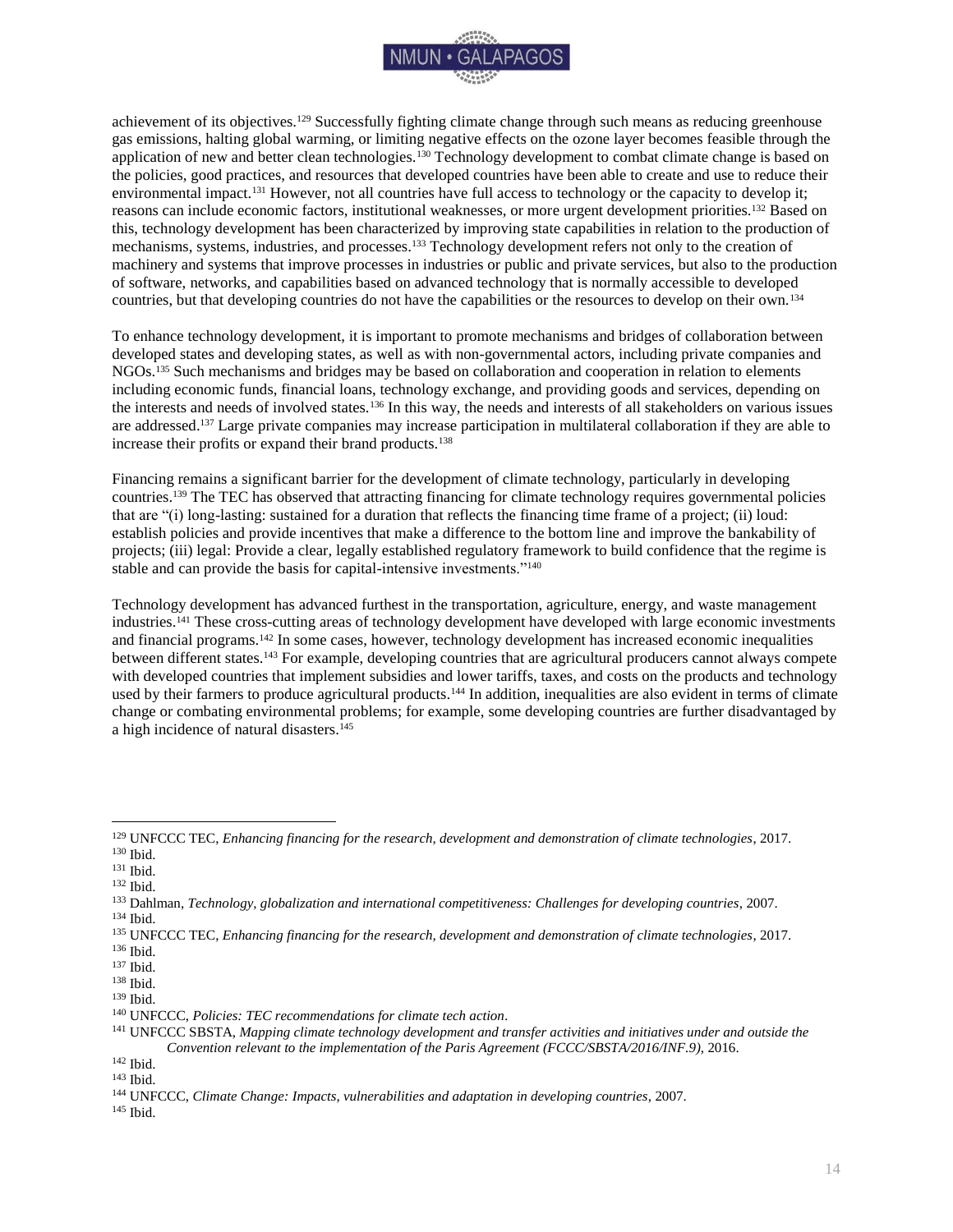

#### <span id="page-15-0"></span>*Technology Transfer*

Technology transfer is important for ensuring that developing countries have the tools required to contribute to the battle against climate change.<sup>146</sup> Traditionally, technology transfer has referred to the exchange of machinery and equipment for manufacturing, agriculture, or industry, especially vis-à-vis developing countries; at present, it also refers to the networks of commerce, licensing, intellectual property rights, foreign direct investment, and interconnected computer systems for better access to information, among other things.<sup>147</sup> In addition to fulfilling the physical needs of more advanced machinery or more advanced information technology plans and projects, technology transfer can also contribute to areas such as institutional development, capacity-building, business assessments, information systems, and patenting for states to use as strategies to combat the effects of climate change and implement the *Paris Agreement*. <sup>148</sup> It is because of this breadth and variety of areas in which technology transfer applies that it becomes essential for states and other actors to improve their networks of collaboration and to apply policies of exchange and cooperative work for the well-being of the environment and people all over the planet.<sup>149</sup> Cooperation is particularly important in relation to lowering the costs of technology transfer.<sup>150</sup>

International agencies, including the TEC, have developed policies and working plans that set out actions and possible collaborations between states depending on the priorities, interests, and barriers they have in relation to technology and its implementation to combat climate change.<sup>151</sup> States and other actors therefore have guidelines, road maps, and suggested processes of implementation for technology transfer in different zones.<sup>152</sup>

Considering that most transfer of technology occurs in the private sector, the channels for the transfer of technology can be market-based or informal.<sup>153</sup> Market-based channels include trade, foreign direct investment, and technology licenses and rights; informal channels are based on imitation and the mobility of technical and managerial personnel.<sup>154</sup> However, the participation of the public sector is also essential because of the government's role in adapting local frameworks and policies to ensure an environment conducive to technology transfer and market participation.<sup>155</sup> Considering that transfer of technology is neither automatic nor free of costs, legal and policy incentives are generally required to achieve the most effective rate and approach for transfer of technology in relation to national and international needs and objectives.<sup>156</sup> The TEC has recommended that the "Technology Mechanism and other international instruments used to promote technology transfer to developing countries should be clearly aligned with the enabling frameworks that facilitate private- and public-sector investment."<sup>157</sup>

One key area to address with respect to technology transfer relates to intellectual property.<sup>158</sup> The TEC has identified intellectual property rights as "an area for which more clarity would be needed on their role in the development and transfer of climate technologies."<sup>159</sup> In fact, intellectual property rights are both an incentive and an obstacle to the transfer of technology.<sup>160</sup> They protect innovation and aim to protect against losing control of "information in technology-related transactions"; in this sense, intellectual property rights are designed to facilitate the transfer of

<sup>146</sup> International Centre for Trade and Sustainable Development, *Climate Change, Technology Transfer and Intellectual Property Rights*, 2008.

<sup>147</sup> Ibid.

<sup>148</sup> Ibid.

<sup>149</sup> Ibid.

<sup>150</sup> UNFCCC SBSTA, *Mapping climate technology development and transfer activities and initiatives under and outside the Convention relevant to the implementation of the Paris Agreement (FCCC/SBSTA/2016/INF.9)*, 2016.

<sup>151</sup> Ibid.

<sup>152</sup> Ibid.

<sup>153</sup> International Centre for Trade and Sustainable Development, *Climate Change, Technology Transfer and Intellectual Property Rights*, 2008, p. 7.

<sup>154</sup> Ibid.

<sup>155</sup> Ibid.

<sup>156</sup> Ibid.

<sup>157</sup> UNFCCC, *Policies: TEC recommendations for climate tech action*.

<sup>158</sup> International Centre for Trade and Sustainable Development, *Climate Change, Technology Transfer and Intellectual Property Rights*, 2008.

<sup>159</sup> UNFCCC, *Policies: TEC recommendations for climate tech action*.

<sup>160</sup> International Centre for Trade and Sustainable Development, *Climate Change, Technology Transfer and Intellectual Property Rights*, 2008.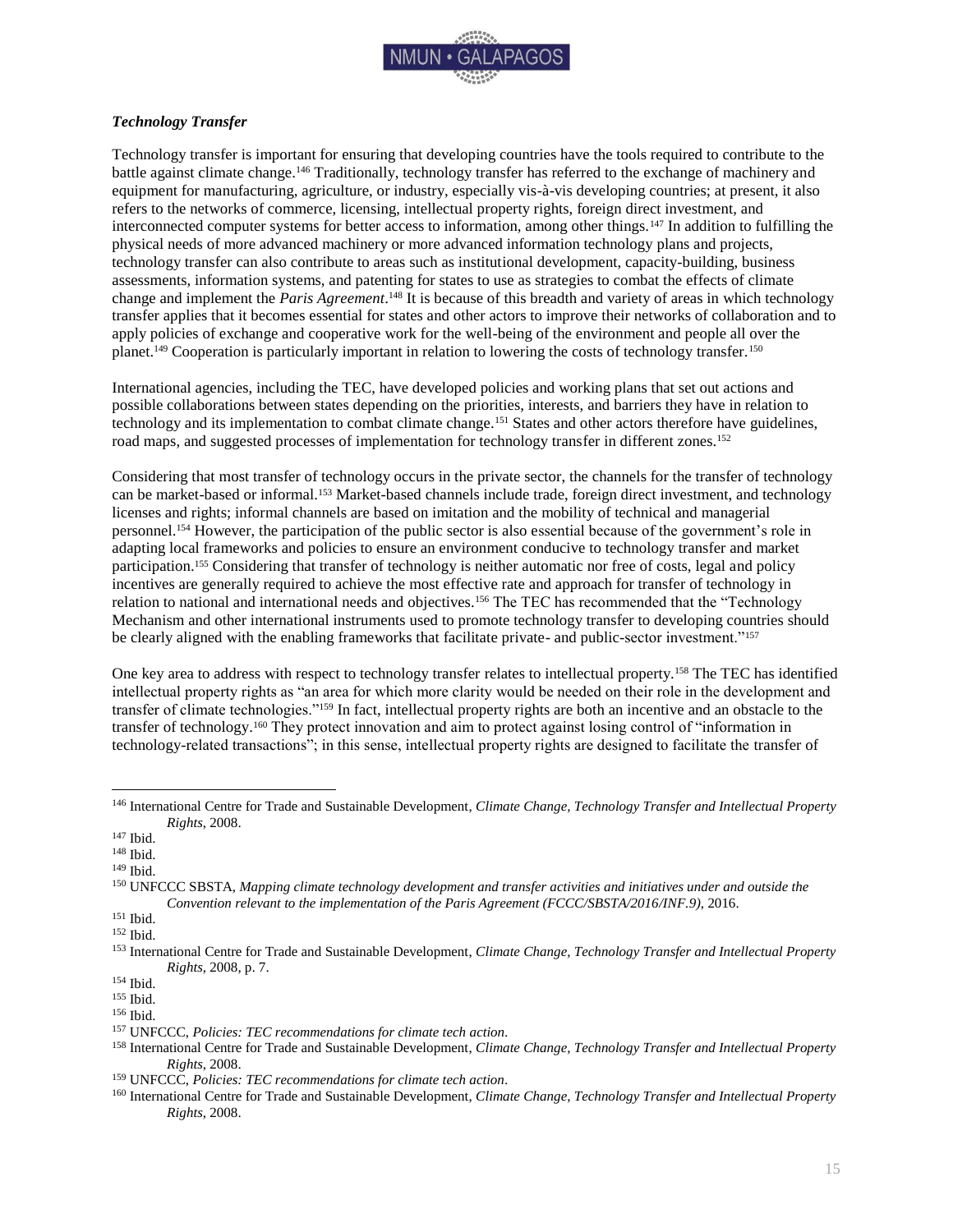

technology.<sup>161</sup> More specifically, intellectual property rights are an instrument that links patent rights, trade flows, foreign direct investment, and productivity.<sup>162</sup> However, these rights alone do not "guarantee or suffice for effective transfer of technology."<sup>163</sup> They "need to be buttressed by appropriate infrastructures, governance and competition systems in order to be effective."<sup>164</sup> Further, intellectual property rights can allow owners "to limit the availability, use, or development of a process or product," which may then "result in prices that exceed the socially optimal level" and act as a barrier to effective transfer of technology.<sup>165</sup>

#### <span id="page-16-0"></span>*Conclusion*

Technology development and technology transfer are essential to the implementation of the *Paris Agreement* and to the overall fight against climate change.<sup>166</sup> The development and transfer of new technologies are expected to "improve efficiency in energy use, introduce less carbon-intensive sources of energy, and further develop renewable energy sources."<sup>167</sup> Accordingly, it is necessary for states to work collaboratively on this issue, and the COP presents an ideal forum for negotiations.<sup>168</sup> There are existing frameworks for technology development and transfer that delegates may consider as a basis for further discussions. It is important to promote the exchange of good practices and efforts to scale up programs that have proven successful at the local or regional level, as well as to identify and address barriers preventing successful implementation.<sup>169</sup>

#### <span id="page-16-1"></span>*Further Research*

How can the COP further strengthen and support the work of the Technology Mechanism? How can the TNA process and the resulting TAPs be improved? How can the COP promote more effective implementation of TAPs? How can public-private partnerships contribute to technology development and transfer? How can the international community increase overall engagement of the private sector in technology development and transfer? What is the role of the international trade market? How can the COP contribute to resolving issues concerning intellectual property rights?

## **Annotated Bibliography**

<span id="page-16-2"></span>Conference of the Parties to the United Nations Framework Convention on Climate Change, Twenty-first session. (2015). *Paris Agreement*. Retrieved 27 May 2017 from:

[http://unfccc.int/files/essential\\_background/convention/application/pdf/english\\_paris\\_agreement.pdf](http://unfccc.int/files/essential_background/convention/application/pdf/english_paris_agreement.pdf)

*It is essential for delegates to be familiar with the* Paris Agreement*, which is the foundation of the topic at hand. The* Paris Agreement *notes the need for a technology framework (article 10) to guide the effective implementation of the* Paris Agreement*. Proposals for enhancing development and transfer of technology will have to be related or synchronized with the objectives of the* Paris Agreement *and focused on their achievement.*

Secretariat of the United Nations Framework Convention on Climate Change. (2017). *Progress tracker: Work Programme resulting from the requests contained in decision 1/CP.21*. Retrieved 31 August 2017 from: [http://unfccc.int/files/paris\\_agreement/application/pdf/pa\\_progress\\_tracker\\_200617.pdf](http://unfccc.int/files/paris_agreement/application/pdf/pa_progress_tracker_200617.pdf)

*This document provides up-to-date data on the implementation of the* Paris Agreement *(decision 1/CP.21). For this, the document shows the responsible body, mandate, timelines, status of implementation, and future steps towards the topics of the* Paris Agreement *(Decision 1/CP.21). The progress tracker provides different links to documents, web pages, and information on bodies* 

 $\overline{a}$ 

<sup>168</sup> UNFCCC SBSTA, *Mapping climate technology development and transfer activities and initiatives under and outside the Convention relevant to the implementation of the Paris Agreement (FCCC/SBSTA/2016/INF.9)*, 2016.

<sup>161</sup> Ibid.

<sup>162</sup> Ibid.

<sup>163</sup> Ibid.

<sup>164</sup> Ibid.

<sup>165</sup> Ibid.

<sup>166</sup> UNFCCC SBSTA, *Mapping climate technology development and transfer activities and initiatives under and outside the Convention relevant to the implementation of the Paris Agreement (FCCC/SBSTA/2016/INF.9)*, 2016.

<sup>167</sup> International Centre for Trade and Sustainable Development, *Climate Change, Technology Transfer and Intellectual Property Rights*, 2008, p. 6.

<sup>169</sup> Ibid.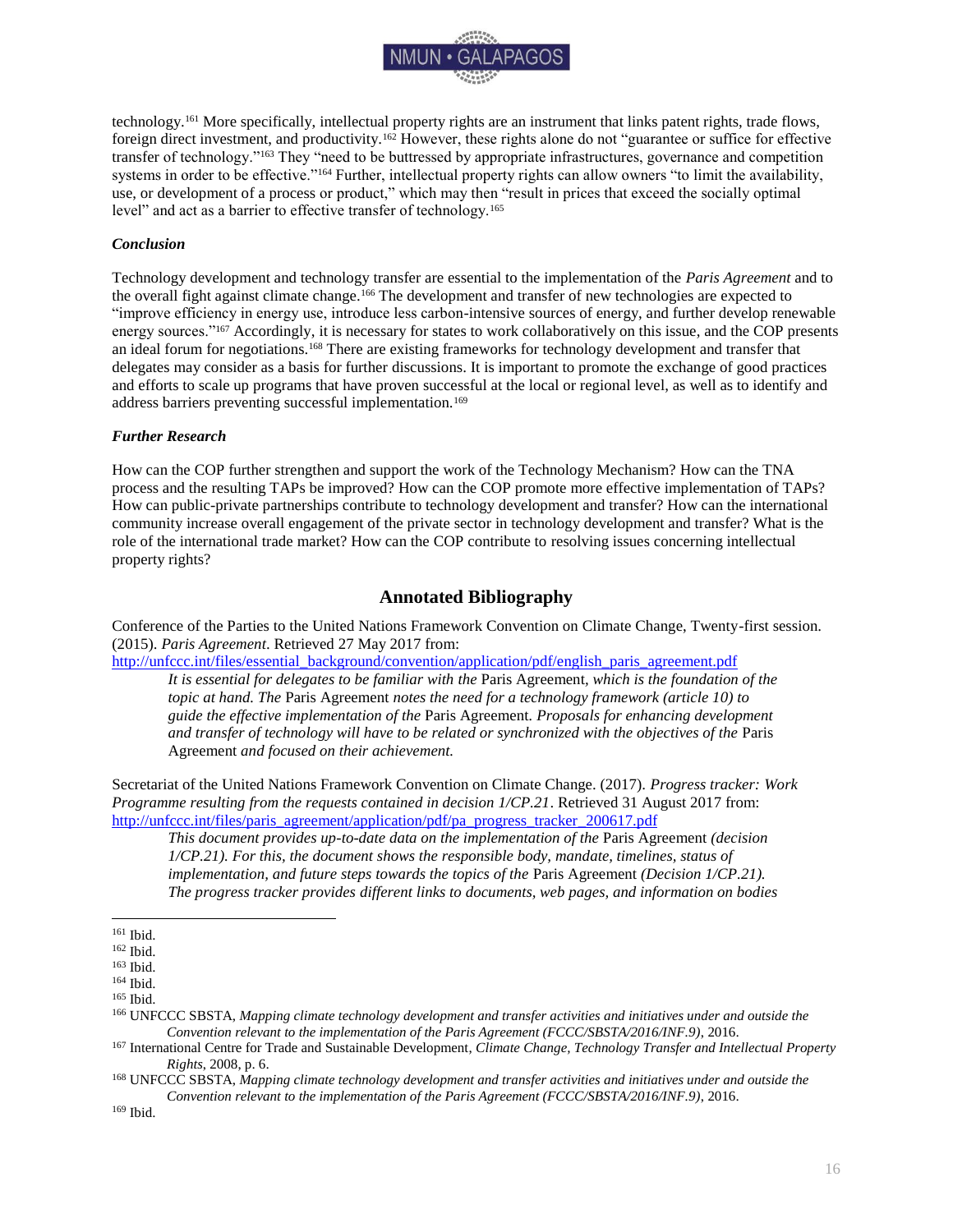

*that are continuing work on the topic. Having the up-to-date information on the implementation of the* Paris Agreement *will help delegates create strategies and draft-resolutions based on actual timing and actions.* 

United Nations Framework Convention on Climate Change, Subsidiary Body for Scientific and Technological Advice, Forty-fifth session. (2016). *Mapping climate technology development and transfer activities and initiatives under and outside the Convention relevant to the implementation of the Paris Agreement (FCCC/SBSTA/2016/INF.9)* [Report]. Retrieved 27 May 2017 from: <http://unfccc.int/resource/docs/2016/sbsta/eng/inf09.pdf>

*Prepared by the SBSTA, this document maps the current situation of climate technology development and transfer activities. It thus provides guidelines and data about all activities related to this topic. This document is important because it shows activities and initiatives being carried out by different UN bodies, agencies, multilateral and bilateral organizations, and civil society groups related to climate technology development and transfer.*

United Nations Framework Convention on Climate Change, Technology Executive Committee. (2017). *Enhancing Financing for the Research, Development and Demonstration (RD&D) of climate technologies [Working Paper].* Retrieved 31 May 2017 from: [http://unfccc.int/ttclear/docs/TEC\\_RDD%20finance\\_FINAL.pdf](http://unfccc.int/ttclear/docs/TEC_RDD%20finance_FINAL.pdf)

*Frameworks for development and transfer of technology include researching, developing, and demonstrating (RD&D) climate technologies as main solutions for problems resulting from climate change. There are international guidelines, frameworks, and plans for translating these plans into action, but one of the main barriers is the high financial cost of implementation. Most developing countries lack the economic capacity to implement all the frameworks and guidelines to combat climate change, especially with respect to technology research. This document is important because it provides a clear look at the contributions, programs, and national capacities necessary to support technology development and transfer.*

United Nations Framework Convention on Climate Change, Technology Executive Committee & United Nations Environment Programme DTU Partnership. (2016). *Enhancing Implementation of Technology Needs Assessments: Guidance for Preparing a Technology Action Plan*. Retrieved 31 May 2017 from: [http://unfccc.int/ttclear/misc\\_/StaticFiles/gnwoerk\\_static/TEC\\_column\\_M/33933c6ccb7744bc8fd643feb0f8032a/82](http://unfccc.int/ttclear/misc_/StaticFiles/gnwoerk_static/TEC_column_M/33933c6ccb7744bc8fd643feb0f8032a/82af010d04f14a84b9d24c5379514053.pdf) [af010d04f14a84b9d24c5379514053.pdf](http://unfccc.int/ttclear/misc_/StaticFiles/gnwoerk_static/TEC_column_M/33933c6ccb7744bc8fd643feb0f8032a/82af010d04f14a84b9d24c5379514053.pdf)

*The TAP guidance developed by the TEC provides complete information about the current work of this body related to the development of TNAs. The TNA process helps identify developing countries' priorities and developments regarding technology needs. This guidance shows how TNAs can be effectively implemented to account for varying sectors, areas, and priorities of different countries with respect to climate action.*

## **Bibliography**

<span id="page-17-0"></span>Conference of the Parties to the United Nations Framework Convention on Climate Change, Twenty-first session. (2015). *Paris Agreement*. Retrieved 27 May 2017 from: [http://unfccc.int/files/essential\\_background/convention/application/pdf/english\\_paris\\_agreement.pdf](http://unfccc.int/files/essential_background/convention/application/pdf/english_paris_agreement.pdf)

Dahlman, C. (2007). *Technology, globalization and international competitiveness: Challenges for developing countries*. Retrieved 31 August 2017 from: [http://www.un.org/esa/sustdev/publications/industrial\\_development/1\\_2.pdf](http://www.un.org/esa/sustdev/publications/industrial_development/1_2.pdf)

International Centre for Trade and Sustainable Development. (2008). *Climate Change, Technology Transfer and Intellectual Property Rights*. Retrieved 31 August 2017 from: [https://www.iisd.org/pdf/2008/cph\\_trade\\_climate\\_tech\\_transfer\\_ipr.pdf](https://www.iisd.org/pdf/2008/cph_trade_climate_tech_transfer_ipr.pdf)

Secretariat of the United Nations Framework Convention on Climate Change. (2017). *Progress tracker: Work Programme resulting from the requests contained in decision 1/CP.21*. Retrieved 31 August 2017 from: [http://unfccc.int/files/paris\\_agreement/application/pdf/pa\\_progress\\_tracker\\_200617.pdf](http://unfccc.int/files/paris_agreement/application/pdf/pa_progress_tracker_200617.pdf)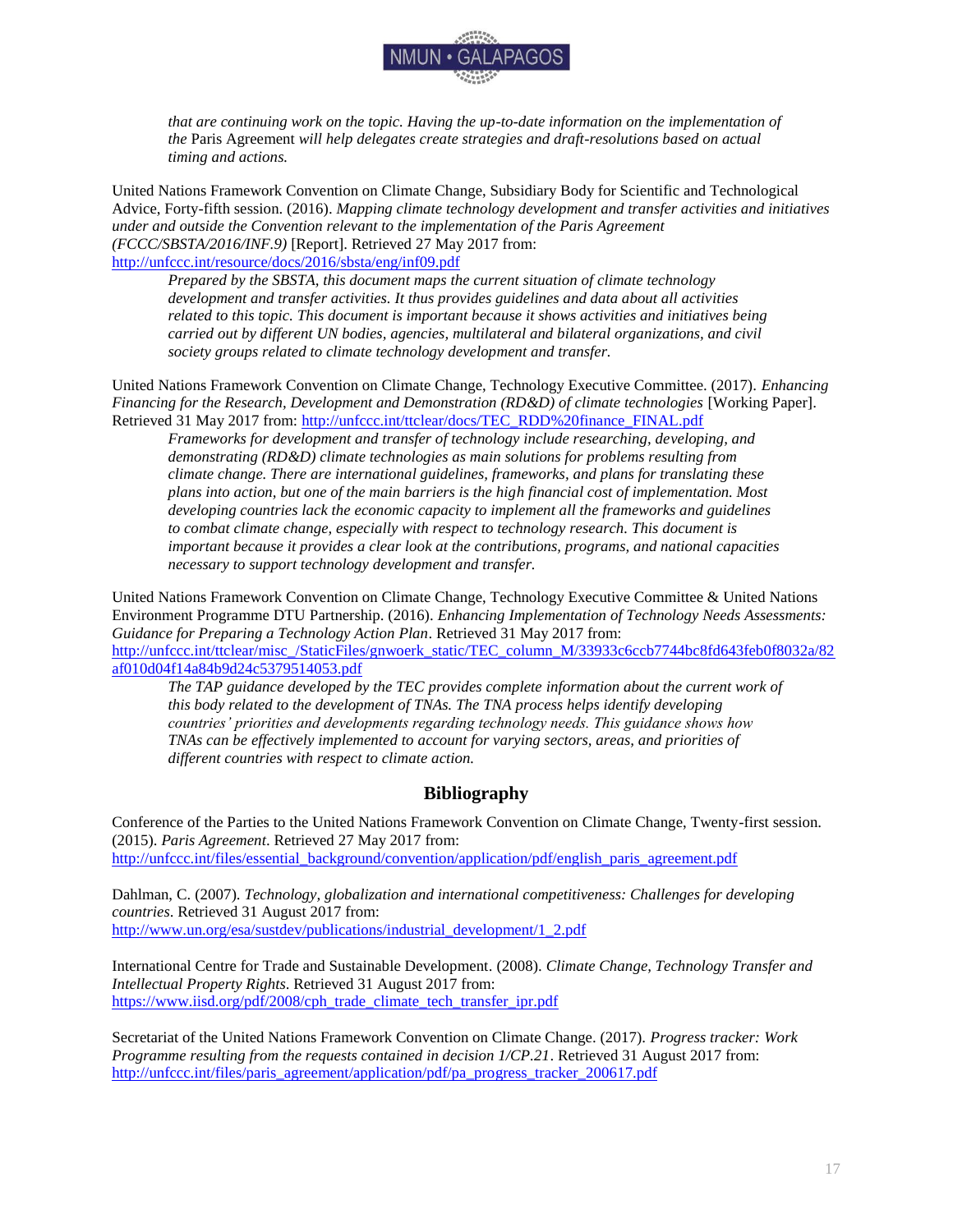

United Nations, Economic and Social Council. (2017). *Progress towards the Sustainable Development Goals: Report of the Secretary-General (E/2017/66)*. Retrieved 31 August 2017 from:<http://undocs.org/E/2017/66>

United Nations Environment Management Group. (n.d.). *About EMG* [Website]. Retrieved 31 August 2017 from: <https://unemg.org/about-us>

United Nations Environment Programme DTU Partnership & United Nations Framework Convention on Climate Change. (2017). *From Needs to Implementation: Stories from the Technology Needs Assessments* [Report]. Retrieved 3 June 2017 from:

[http://unfccc.int/ttclear/misc\\_/StaticFiles/gnwoerk\\_static/TNA\\_key\\_doc/3ed7b63a8e3a49c2b39ecccbe8e12a56/5b9e](http://unfccc.int/ttclear/misc_/StaticFiles/gnwoerk_static/TNA_key_doc/3ed7b63a8e3a49c2b39ecccbe8e12a56/5b9e9346acc14199a7c4df4e48c4d041.PDF) [9346acc14199a7c4df4e48c4d041.PDF](http://unfccc.int/ttclear/misc_/StaticFiles/gnwoerk_static/TNA_key_doc/3ed7b63a8e3a49c2b39ecccbe8e12a56/5b9e9346acc14199a7c4df4e48c4d041.PDF)

United Nations Framework Convention on Climate Change. (n.d.). *Bodies* [Website]. Retrieved 31 August 2017 from[: http://unfccc.int/bodies/items/6241.php](http://unfccc.int/bodies/items/6241.php)

United Nations Framework Convention on Climate Change. (n.d.). *First steps to a safer future: Introducing the United Nations Framework Convention on Climate Change* [Website]. Retrieved 31 August 2017 from: [http://unfccc.int/essential\\_background/convention/items/6036.php](http://unfccc.int/essential_background/convention/items/6036.php)

United Nations Framework Convention on Climate Change. (n.d.). *Making those first steps count: An Introduction to the Kyoto Protocol* [Website]. Retrieved 31 August 2017 from: [http://unfccc.int/kyoto\\_protocol/items/6034.php](http://unfccc.int/kyoto_protocol/items/6034.php)

United Nations Framework Convention on Climate Change. (n.d.). *The Paris Agreement* [Website]. Retrieved 31 August 2017 from: [http://unfccc.int/paris\\_agreement/items/9485.php](http://unfccc.int/paris_agreement/items/9485.php)

United Nations Framework Convention on Climate Change. (n.d.). *Policies: TEC recommendations for climate tech action* [Website]. Retrieved 31 August 2017 from:<http://unfccc.int/ttclear/policies>

United Nations Framework Convention on Climate Change. (n.d.). *Technology Mechanism* [Website]. Retrieved 31 August 2017 from:<http://unfccc.int/ttclear/support/technology-mechanism.html>

United Nations Framework Convention on Climate Change. (n.d.). *Technology Needs Assessment: Pathways for climate tech implementation – History* [Website]. Retrieved 31 August 2017 from: <http://unfccc.int/ttclear/tna/history.html>

United Nations Framework Convention on Climate Change. (2015, December 12). *Historic Paris Agreement on Climate Change: 195 Nations Set Path to Keep Temperature Rise Well Below 2 Degrees Celsius* [Press Release]. Retrieved 31 August 2017 from: [https://www.unfccc.int/files/press/press\\_releases\\_advisories/application/pdf/pr20151112\\_cop21\\_final.pdf](https://www.unfccc.int/files/press/press_releases_advisories/application/pdf/pr20151112_cop21_final.pdf)

United Nations Framework Convention on Climate Change. (2016). *Joint annual report of the Technology Executive Committee and the Climate Technology Centre and Network for 2016*. Retrieved 31 August 2017 from: <http://unfccc.int/resource/docs/2016/sb/eng/01.pdf>

United Nations Framework Convention on Climate Change. (2017). *Report of the Conference of the Parties on its twenty-second session, held in Marrakech from 7 to 18 November 2016 – Part one: Proceedings (FCCC/CP/2016/10)*. Retrieved 31 August 2017 from:<http://unfccc.int/resource/docs/2016/cop22/eng/10.pdf>

United Nations Framework Convention on Climate Change, Subsidiary Body for Scientific and Technological Advice, Forty-fifth session. (2016). *Mapping climate technology development and transfer activities and initiatives under and outside the Convention relevant to the implementation of the Paris Agreement (FCCC/SBSTA/2016/INF.9)* [Report]. Retrieved 27 May 2017 from: <http://unfccc.int/resource/docs/2016/sbsta/eng/inf09.pdf>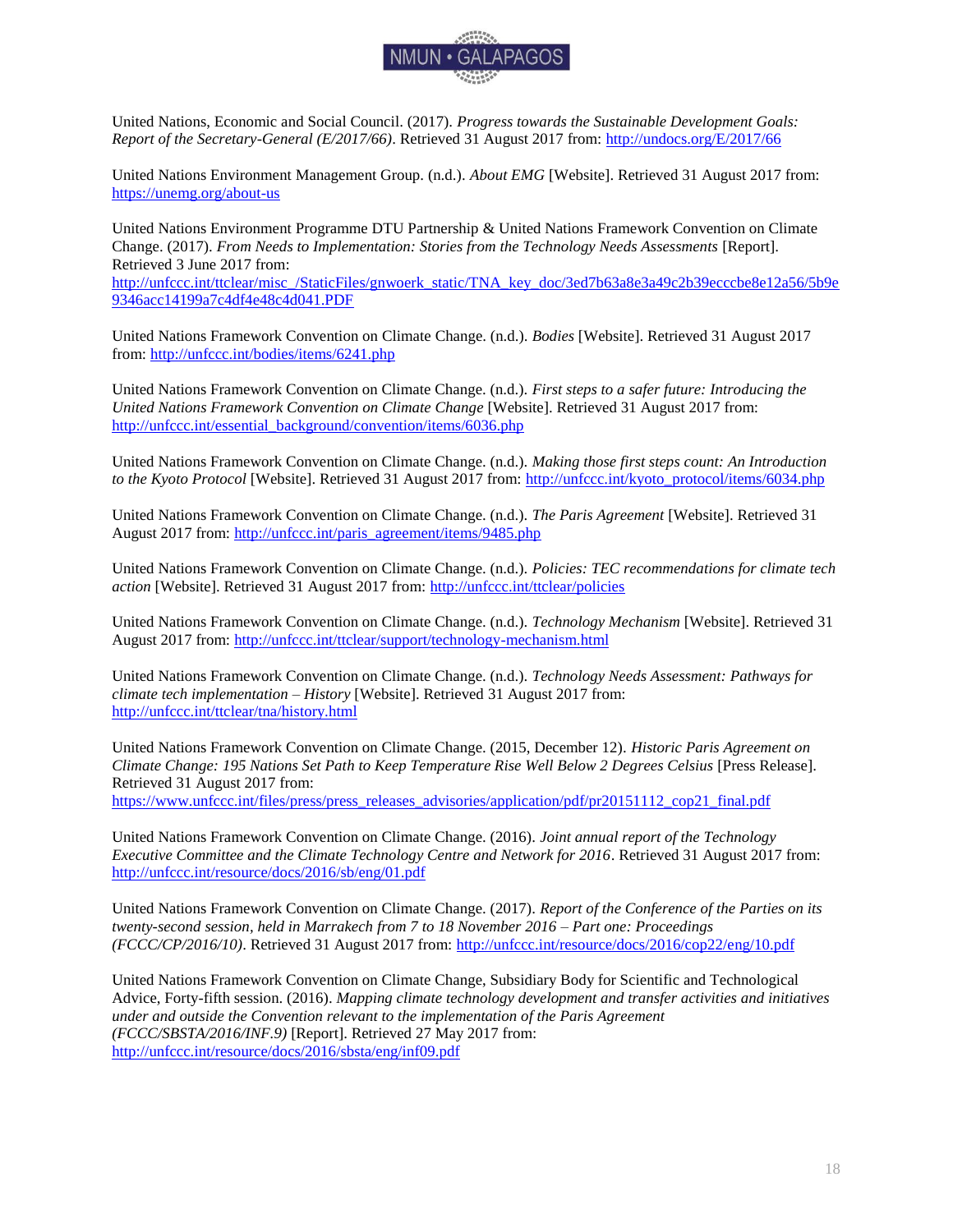

United Nations Framework Convention on Climate Change, Technology Executive Committee. (2017). *Enhancing Financing for the Research, Development and Demonstration (RD&D) of climate technologies* [Working Paper]. Retrieved 31 May 2017 from: [http://unfccc.int/ttclear/docs/TEC\\_RDD%20finance\\_FINAL.pdf](http://unfccc.int/ttclear/docs/TEC_RDD%20finance_FINAL.pdf)

United Nations Framework Convention on Climate Change, Technology Executive Committee & United Nations Environment Programme DTU Partnership. (2016). *Enhancing Implementation of Technology Needs Assessments: Guidance for Preparing a Technology Action Plan*. Retrieved 31 May 2017 from: [http://unfccc.int/ttclear/misc\\_/StaticFiles/gnwoerk\\_static/TEC\\_column\\_M/33933c6ccb7744bc8fd643feb0f8032a/82](http://unfccc.int/ttclear/misc_/StaticFiles/gnwoerk_static/TEC_column_M/33933c6ccb7744bc8fd643feb0f8032a/82af010d04f14a84b9d24c5379514053.pdf) [af010d04f14a84b9d24c5379514053.pdf](http://unfccc.int/ttclear/misc_/StaticFiles/gnwoerk_static/TEC_column_M/33933c6ccb7744bc8fd643feb0f8032a/82af010d04f14a84b9d24c5379514053.pdf)

United Nations, General Assembly, Seventieth session. (2015). *Transforming our world: the 2030 Agenda for Sustainable Development (A/RES/70/1)*. Retrieved 31 August 2017 from:<http://undocs.org/A/RES/70/1>

United Nations, General Assembly, Seventy-first session. (2016). *Establishment of the Technology Bank for the Least Developed Countries (A/RES/71/251)* [Resolution]. Retrieved 31 August 2017 from: <http://undocs.org/A/RES/71/251>

United Nations Office of the High Representative for the Least Developed Countries, Landlocked Developing Countries and the Small Island Developing States. (2016, December 23). *Technology Bank for Least Developed Countries established by UN General Assembly* [Press Release]. Retrieved 31 August 2017 from: [http://unohrlls.org/custom-content/uploads/2016/12/FINAL-Press-Release-23-December-2016-Technology-Bank](http://unohrlls.org/custom-content/uploads/2016/12/FINAL-Press-Release-23-December-2016-Technology-Bank-for-Least-Developed-Countries-established-by-UN-General-Assembly.pdf)[for-Least-Developed-Countries-established-by-UN-General-Assembly.pdf](http://unohrlls.org/custom-content/uploads/2016/12/FINAL-Press-Release-23-December-2016-Technology-Bank-for-Least-Developed-Countries-established-by-UN-General-Assembly.pdf)

World Bank. (2017). *Information & Communication Technologies* [Website]. Retrieved 31 August 2017 from: <http://www.worldbank.org/en/topic/ict/overview>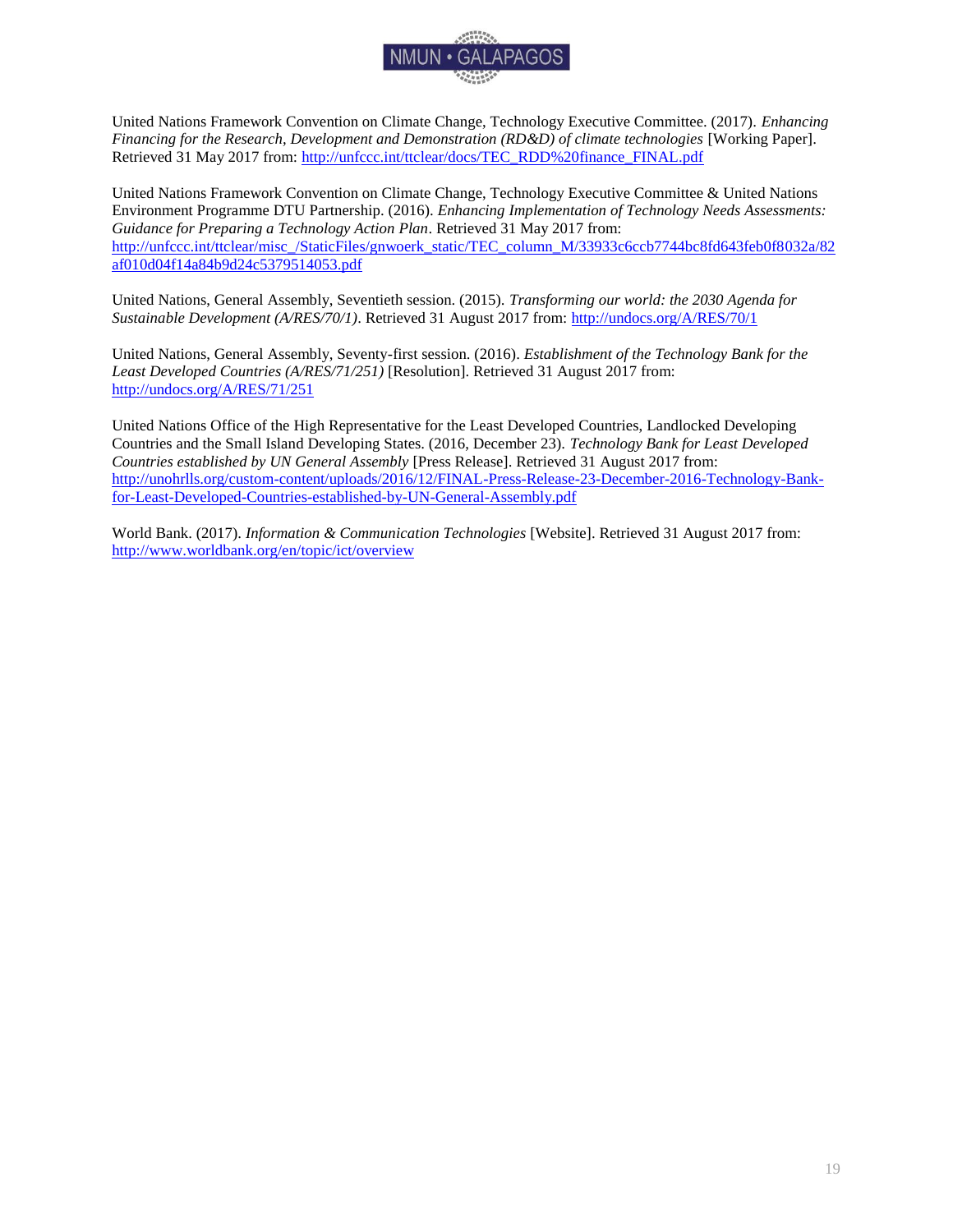

## **II. Adapting to Sea Level Rise in Low-lying Areas and Small Islands**

#### <span id="page-20-1"></span><span id="page-20-0"></span>*Introduction*

During the last few decades, climate change has been one of the most important topics on the United Nations (UN) agenda, leading to the creation of different institutional mechanisms such as the *United Nations Framework Convention on Climate Change* (UNFCCC) (1992).<sup>170</sup> The UNFCCC was born "as a framework for international cooperation to combat climate change by limiting average global temperature increases" and to cope with its impacts.<sup>171</sup> Climate change represents a tangible issue due to the fact that its effects have an impact on livelihoods and well-being, forcing individuals to adapt to new realities, limited resources, and complex social contexts.<sup>172</sup> This is the case of sea level rise in low-lying areas and small islands, given that territory and biodiversity are being affected, as well as daily human activities.<sup>173</sup>

Sea level rise is mainly caused by global warming and all that contributes to mankind's vast ecological footprint, including pollution, environmentally abusive practices, and lack of awareness.<sup>174</sup> The emission of greenhouse gases and the burning of fossil fuels have caused the Earth's temperature to increase substantially; heat-trapping gases are released into the atmosphere, causing surface temperatures to rise, and the oceans to absorb 80% of this heat.<sup>175</sup> Rising temperatures absorbed by glacier surfaces leads to melting ice, which adds water to the oceans and consequently raises the level of the seas.<sup>176</sup> Among the consequences of global warming and sea level rise are changes to ecosystems, which are forced to adapt, leading to loss of species and new environmental equilibriums.<sup>177</sup> In other words, climate variation can affect the way ecosystems work because the living and non-living things that inhabit them are exposed to different conditions, which compel them to react and interact differently.<sup>178</sup> Environmental consequences are extremely concerning, but human security, too, is being threatened by sea level rise, especially in relation to small islands and low-lying areas.<sup>179</sup> According to Climate Central, an independent organization of scientists who report on climate change, if sea levels continue to rise, there are between 147 million and 216 million people worldwide who are currently living in areas that will either be submerged or at risk of regular flooding by 2100.<sup>180</sup> Sea level rise is a complex issue that affects all low-lying areas, including in developed cities, but populations with less resilience and fewer resources are at a higher risk.<sup>181</sup> In this context, it is the responsibility not only of global leaders to face the issue and analyze all possible solutions, but also of all people to change environmentally unfriendly practices in order to preserve the equilibrium of our ecosystems.<sup>182</sup>

This text will introduce delegates to the main causes and consequences of sea level rise to help them envision possible solutions to the issue. This guide will provide delegates with details on international and regional agreements, organs, and frameworks dealing with the issue, as well as various tools necessary for understanding the problem and creatively analyzing different outcomes. This guide will also discuss how sea level rise threatens lowlying areas and small islands and the mitigating mechanisms currently in place.

#### <span id="page-20-2"></span>*International and Regional Framework*

Adopted in 1992 at the UN Conference on Environment and Development in Rio de Janeiro, *Agenda 21* defines small islands, coastal areas, and low-lying areas as fragile and vulnerable ecosystems that need special attention from Member States and global citizens.<sup>183</sup> It notes that global warming has economic consequences on small

 $\overline{a}$ 

<sup>178</sup> Ibid.

<sup>170</sup> UNFCCC, *Background of the UNFCCC: The International response to climate change*, 2014.

<sup>171</sup> Ibid.

<sup>172</sup> Ibid.

<sup>173</sup> Ibid.; Sadat, Small Islands, Rising Seas, *UN Chronicle*, 2009.

<sup>174</sup> UN DPI, *Global Issues: Climate Change*, 2017.

<sup>175</sup> National Geographic, *Sea-Level Rise*, 2016.

<sup>176</sup> Ibid.

<sup>177</sup> Ibid.

<sup>179</sup> Ibid.

<sup>180</sup> Sutter, 15 facts about sea level rise, *CNN*, 2015.

<sup>181</sup> Ibid.

<sup>182</sup> Ibid.

<sup>183</sup> UNCED, *Agenda 21*, 1992.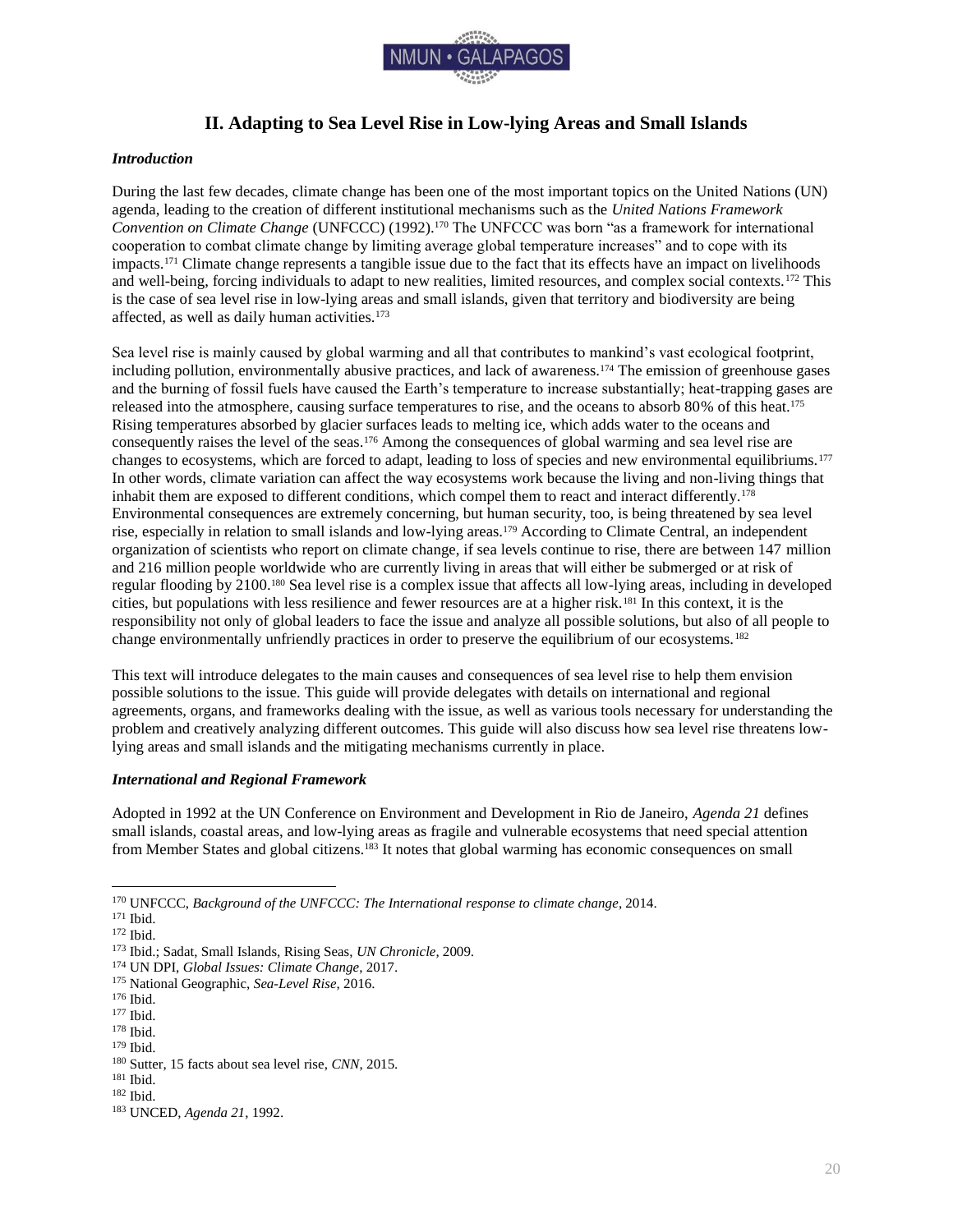

islands, given that "their small size, limited resources, geographic dispersion and isolation from markets, place them at a disadvantage economically and prevent economies of scale."<sup>184</sup> In terms of security, "they are considered extremely vulnerable to global warming and sea level rise, with certain small low-lying islands facing the increasing threat of the loss of their entire national territories."<sup>185</sup> Chapter 17 of *Agenda 21* mentions various uncertainties about climate change and sea level rise, given that even "small increases in sea level have the potential of causing significant damage to small islands and low-lying coasts," which is why it is fundamental to create responsive strategies based on sound data.<sup>186</sup> *Agenda 21* suggests a long-term cooperative research commitment "to provide the data required for global climate models and to reduce uncertainty."<sup>187</sup> It urges nations to cooperate "with a view to adopting special measures to cope with and adapt to potential climate change and sea level rise, including the development of globally accepted methodologies for coastal vulnerability assessment, modelling and response strategies particularly for priority areas, such as small islands and low-lying and critical coastal areas."<sup>188</sup> It also proposes different adapting approaches to be taken into account by Member States, such as coastal area management techniques, which may include "planning, siting and environmental impact assessments, using Geographical Information Systems (GIS), suitable to the special characteristics of small islands, taking into account the traditional and cultural values of indigenous people of island countries."<sup>189</sup>

In terms of international frameworks regarding the dangers of sea level rise, it is fundamental to mention the importance of the *Johannesburg Plan of Implementation*, adopted at the 2002 Earth Summit.<sup>190</sup> Chapter VII suggests that small island developing states (SIDS) are "a special case both for environment and development," because they continuously strive towards sustainable development but "are increasingly constrained by the interplay of adverse factors," including the physical changes they face in their territories and the impact that this has on their citizens.<sup>191</sup> The *Johannesburg Plan of Implementation* urges Member States to assist SIDS, when elaborating specific initiatives to cope with the issue, "in delimiting and managing in a sustainable manner their coastal areas and exclusive economic zones and the continental shelf, as well as relevant regional management initiatives within the context of the *United Nations Convention on the Law of the Sea* and the regional seas programmes of the United Nations Environment Programme."<sup>192</sup> It also encourages states to reduce, prevent, and control waste and pollution, in addition to assisting SIDS in technology transfer, health-related solutions, and raising awareness of environmental issues.<sup>193</sup>

The UNFCCC has the objective of combating climate change by stabilizing greenhouse gas concentrations.<sup>194</sup> In order to address climate change from a global and integrative perspective, the Conference of the Parties (COP) to the UNFCCC adopted the *Paris Agreement* at its 21st session in 2015.<sup>195</sup> The agreement includes the commitment of States Parties to reduce emissions in an effort to prevent global temperatures from rising by more than 2°C above pre-industrial levels.<sup>196</sup> The *Paris Agreement* notes that "given current concentrations and on-going emissions of greenhouse gases, it is likely that by the end of this century, the increase in global temperature will exceed 1.5°C."<sup>197</sup> Consequently, the world's oceans will warm and ice melt will continue, while "average sea level rise is predicted as 24-30 cm by 2065 and 40-63 cm by 2100."<sup>198</sup>

- <sup>186</sup> Ibid.
- $^{\rm 187}$  Ibid.
- $^{\rm 188}$  Ibid.

- <sup>191</sup> Ibid.
- <sup>192</sup> Ibid.

<sup>198</sup> Ibid.

 $\overline{a}$ <sup>184</sup> Ibid.

<sup>185</sup> Ibid.

<sup>189</sup> Ibid.

<sup>190</sup> UN World Summit on Sustainable Development, *Plan of Implementation of the World Summit on Sustainable Development*, 2002.

<sup>193</sup> Ibid.

<sup>194</sup> *United Nations Framework Convention on Climate Change*, 1992.

<sup>195</sup> Conference of the Parties to the UNFCCC, *Paris Agreement*, 2015.

<sup>196</sup> Ibid.

<sup>197</sup> Ibid.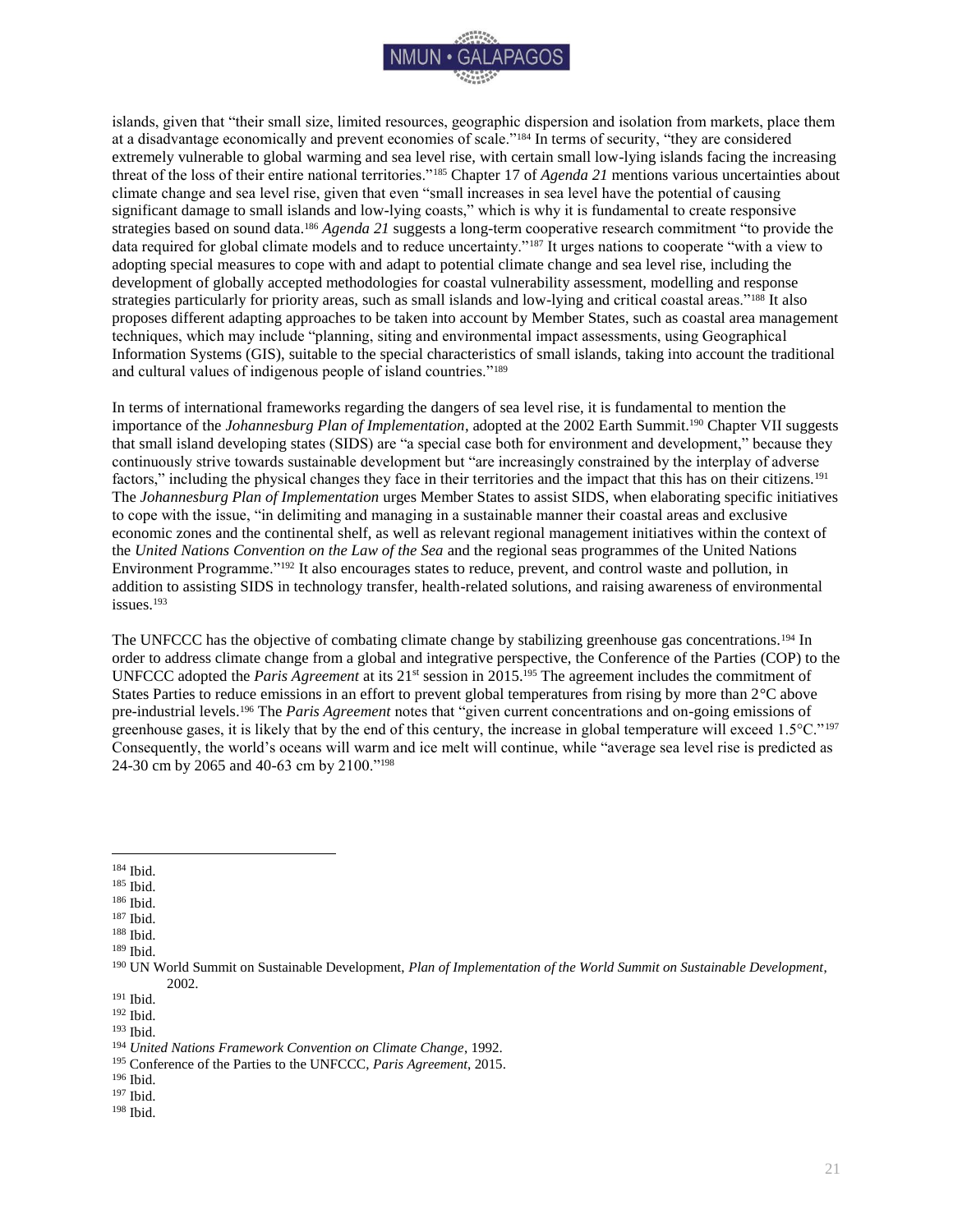

One concern expressed about the international framework on this topic is that there is a lack of binding laws that account for the effects of climate change on the planet.<sup>199</sup> The *United Nations Convention on the Law of the Sea*  (UNCLOS) (1982) is one of the most complete pieces of international law, as well as the most important in the regulation of sea matters.<sup>200</sup> However, UNCLOS does not address possible changes in marine ecosystems, physical alterations due to environmental phenomena, or the possible effects of climate change.<sup>201</sup> UNCLOS fails to explain what happens to borders once sea levels have gone up, or who is responsible for environmental disasters caused by greenhouse gases.<sup>202</sup> Accordingly, although climate change is already significantly affecting low-lying areas and small islands, current legal frameworks do not reflect this reality.<sup>203</sup>

SIDS have shown their support for achieving the 17 Sustainable Development Goals (SDGs) by 2030; their current needs regarding sea level rise indicate that special attention must be given to Goals 13, 14, and 17.<sup>204</sup> Goal 13 specifies the need to take urgent action to combat climate change and its impacts, as "climate change is a global challenge that does not respect national borders," which means that everyone is affected by pollution and carbon emissions, independently of where they are produced, and that solving the issue is not merely the responsibility of the affected countries, but also a global concern that should be solved at a global level.<sup>205</sup> Goal 13's targets include "strengthen[ing] resilience and adaptive capacity to climate-related hazards and natural disasters in all countries"; "integrat[ing] climate change measures into national policies, strategies and planning,"; and "improv[ing] education, awareness-raising and human and institutional capacity on climate change mitigation, adaptation, impact reduction and early warning."<sup>206</sup> Another important target of Goal 13 is to promote "mechanisms for raising capacity for effective climate change–related planning and management in least developed countries and Small Island Developing States, including focusing on women, youth and local and marginalized communities."<sup>207</sup> Goal 14 is to conserve and sustainably use the oceans, seas, and marine resources, which goes hand in hand with dealing with sea level rise.<sup>208</sup> Some of the targets of Goal 14 are to "increase the economic benefits to Small Island Developing States and least developed countries from the sustainable use of marine resources" and to increase "scientific knowledge, develop research capacity and transfer marine technology in order to improve ocean health and to enhance the contribution of marine biodiversity to the development of developing countries."<sup>209</sup> Finally, Goal 17 focuses on creating partnerships in order to achieve the SDGs, as "a successful sustainable development agenda requires partnerships between governments, the private sector and civil society," and they are vital to dealing with an issue that has been created by human activity and that is affecting some countries more than others.<sup>210</sup>

#### *Framework Documents Related to SIDS*

In 1994, Member States adopted the *United Nations Programme of Action for the Sustainable Development of Small Island Developing States*, also known as the Barbados Programme of Action*.* <sup>211</sup> The main reason to protect SIDS is that their population, agricultural land, and infrastructure are generally concentrated in coastal zones, and changes in sea level could significantly affect a country's economy, well-being, and even survival.<sup>212</sup> As stated in the Barbados Programme of Action, SIDS "require all available information concerning those aspects of climate change, as it may affect their ability to enable appropriate response strategies to be developed and implemented," putting special emphasis on information and transfer of knowledge.<sup>213</sup> It is also necessary to explore innovative initiatives and projects that permit citizens to manage, monitor, and "improve predictive capacity for climate change, climate

 $\overline{a}$ 

<sup>205</sup> UN DPI, *Goal 13: Take urgent action to combat climate change and its impacts*, 2017.

<sup>199</sup> Boyle, *Law of the Sea Perspectives on Climate Change*, 2012.

<sup>200</sup> UN Division for Ocean Affairs and the Law of the Sea, *The United Nations Convention on the Law of the Sea: A historical perspective*, 1998.

<sup>201</sup> *United Nations Convention on the Law of the Sea*, 1982.

<sup>202</sup> Ibid.

<sup>203</sup> Boyle, *Law of the Sea Perspectives on Climate Change*, 2012.

<sup>204</sup> UN General Assembly, *Transforming our world: the 2030 Agenda for Sustainable Development (A/RES/70/1)*, 2015.

<sup>206</sup> Ibid.

<sup>207</sup> Ibid.

<sup>208</sup> UN DPI, *Goal 14: Conserve and sustainably use the oceans, seas and marine resources*, 2017.

<sup>209</sup> UN DPI, *Goal 17: Revitalize the global partnership for sustainable development*, 2017.

<sup>210</sup> Ibid.

<sup>211</sup> UN Global Conference on the Sustainable Development of Small Island Developing States, *Report of the Global Conference on the Sustainable Development of Small Island Developing States*, 1994.

<sup>212</sup> Ibid.

<sup>213</sup> Ibid.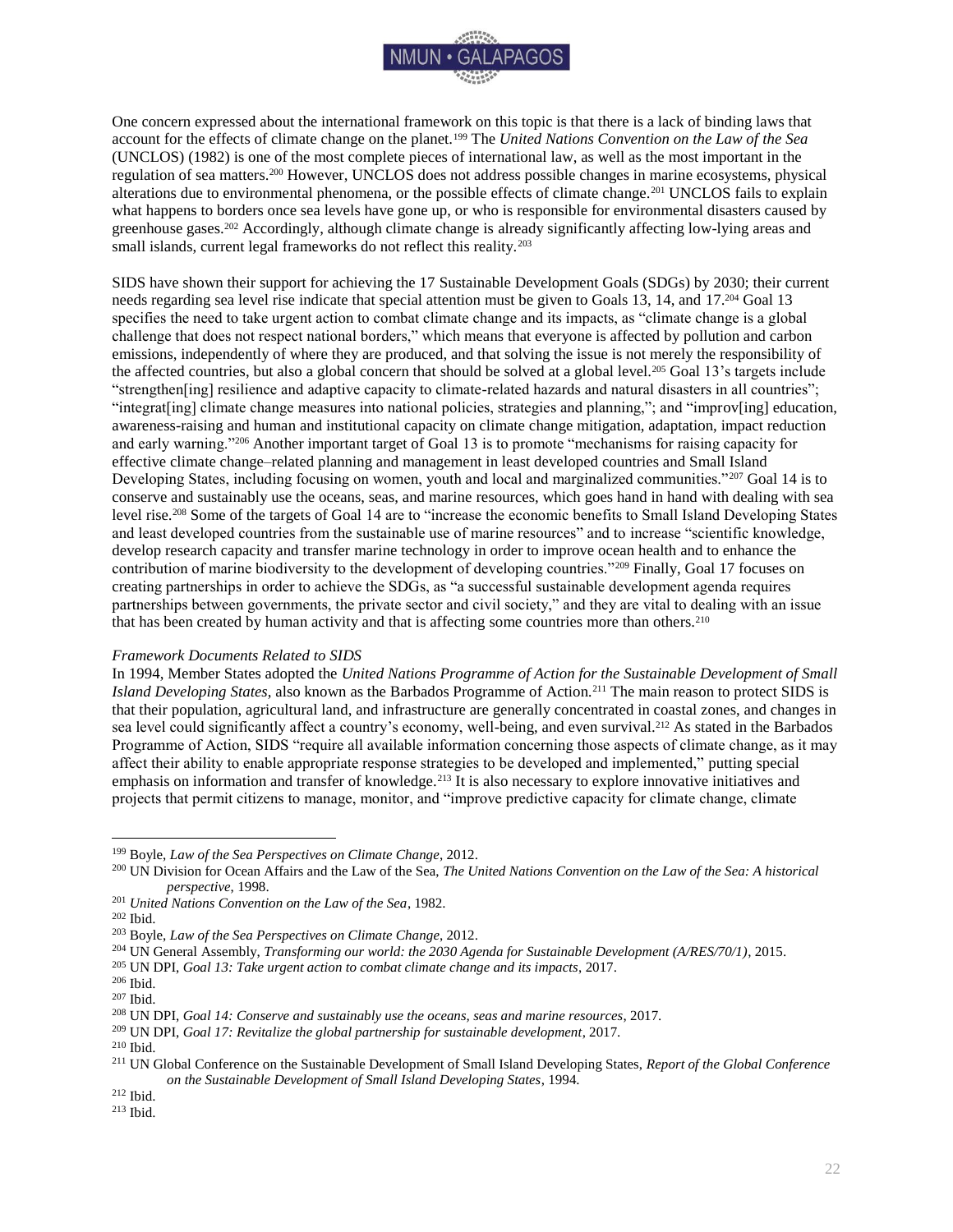

variability and sea level rise, and to assess the impacts of climate change on marine resources, freshwater and agricultural production."<sup>214</sup> Five years later, in 1999, Member States conducted a review of the Barbados Programme of Action (BPoA+5) and identified six areas in need of urgent attention in SIDS: adapting to climate change and rising sea levels, which could leave nations completely submerged and displace their citizens; improving preparedness and recovery from natural and environmental disasters; preventing shortages and pollution of freshwater; protecting coastal ecosystems and coral reefs from pollution and overfishing; treating solar and renewable energy as a means of replacing oil; and managing sustainable tourism with the objective to protect the environment and keep cultural traits intact.<sup>215</sup> In 2005, during the 10-year review of the Barbados Programme of Action (BPOA+10), the Mauritius Strategy for the further implementation of the Barbados Programme of Action was created and Member States once again committed to focusing on SIDS issues regarding sea level rise, arguing that they were "already experiencing major adverse effects of climate change" and that adapting to these effects should constitute a main priority for them and on the international agenda.<sup>216</sup>

At the Third International Conference on Small Island Developing States in September 2014, the *SIDS Accelerated Modalities Of Action (SAMOA) Pathway* was adopted with the aim of responding to various issues affecting the development of SIDS.<sup>217</sup> Member States stated the following in an outcome document: "We also reaffirm that climate change is one of the greatest challenges of our time, and we are deeply concerned that all countries, particularly developing countries, are vulnerable to the adverse impacts of climate change and are already experiencing an increase in such impacts," which include drought, extreme weather, sea level rise, erosion, water acidification, and threats to food security.<sup>218</sup> They affirmed that "adaptation to climate change represents an immediate and urgent global priority."<sup>219</sup> The issues discussed during the Conference revealed alarming facts. For example, Member States concluded that their resources were "insufficient to ensure their capacity to respond effectively to multiple crises."<sup>220</sup> As a result, they have failed to succeed "in building capacity, strengthening national institutions, gaining access and developing renewable energy and other environmentally related technologies, and fully integrating the Barbados Programme of Action and the Mauritius Strategy into national plans and strategies."<sup>221</sup>

#### <span id="page-23-0"></span>*Role of the International System*

The international system, and everything that it comprises, is now confronted with the responsibility of mitigating the effects of global warming in terms of sea level rise and the damage that it causes to small islands and low-lying areas.<sup>222</sup> The Secretariat of the UNFCCC is an important part of the international system; it was created in 1992 along with the Convention, and initially, its main goal was to support intergovernmental climate change negotiations.<sup>223</sup> Today, most of the work of the Secretariat involves providing support to UNFCCC bodies and conducting "the analysis and review of climate change information and data reported by Parties."<sup>224</sup> The COP is "the supreme decision-making body of the Convention" where States Parties review the implementation of the Convention and make the decisions necessary to promote the effective implementation of the Convention.<sup>225</sup> Another important body of the UNFCCC is the Subsidiary Body for Scientific and Technological Advice (SBSTA), which supports the work of the COP by providing information and recommendations on scientific and technological matters relating the Convention, the Kyoto Protocol, and the Paris Agreement.<sup>226</sup> The COP has also created an

<sup>214</sup> Ibid.

<sup>215</sup> UN DESA, *BPoA+5 (1999) - Five-year review of the Barbados Programme of Action*, 2017.

<sup>&</sup>lt;sup>216</sup> UN International Meeting to Review the Implementation of the Programme of Action for the Sustainable Development of Small Island Developing States, *Report of the International Meeting to Review the Implementation of the Programme of Action for the Sustainable Development of Small Island Developing States (A/CONF.207/11)*, 2005.

<sup>217</sup> Ibid.

<sup>218</sup> UN General Assembly, *SIDS Accelerated Modalities of Action (SAMOA) Pathway (A/RES/69/15)*, 2014.

<sup>219</sup> Ibid.

<sup>220</sup> Ibid.

 $221$  Ibid.

<sup>222</sup> UN General Assembly, *Transforming our world: the 2030 Agenda for Sustainable Development (A/RES/70/1)*, 2015.

<sup>223</sup> UNFCCC, *The Secretariat*, 2014.

<sup>224</sup> Ibid.

<sup>225</sup> Ibid.

<sup>226</sup> Ibid.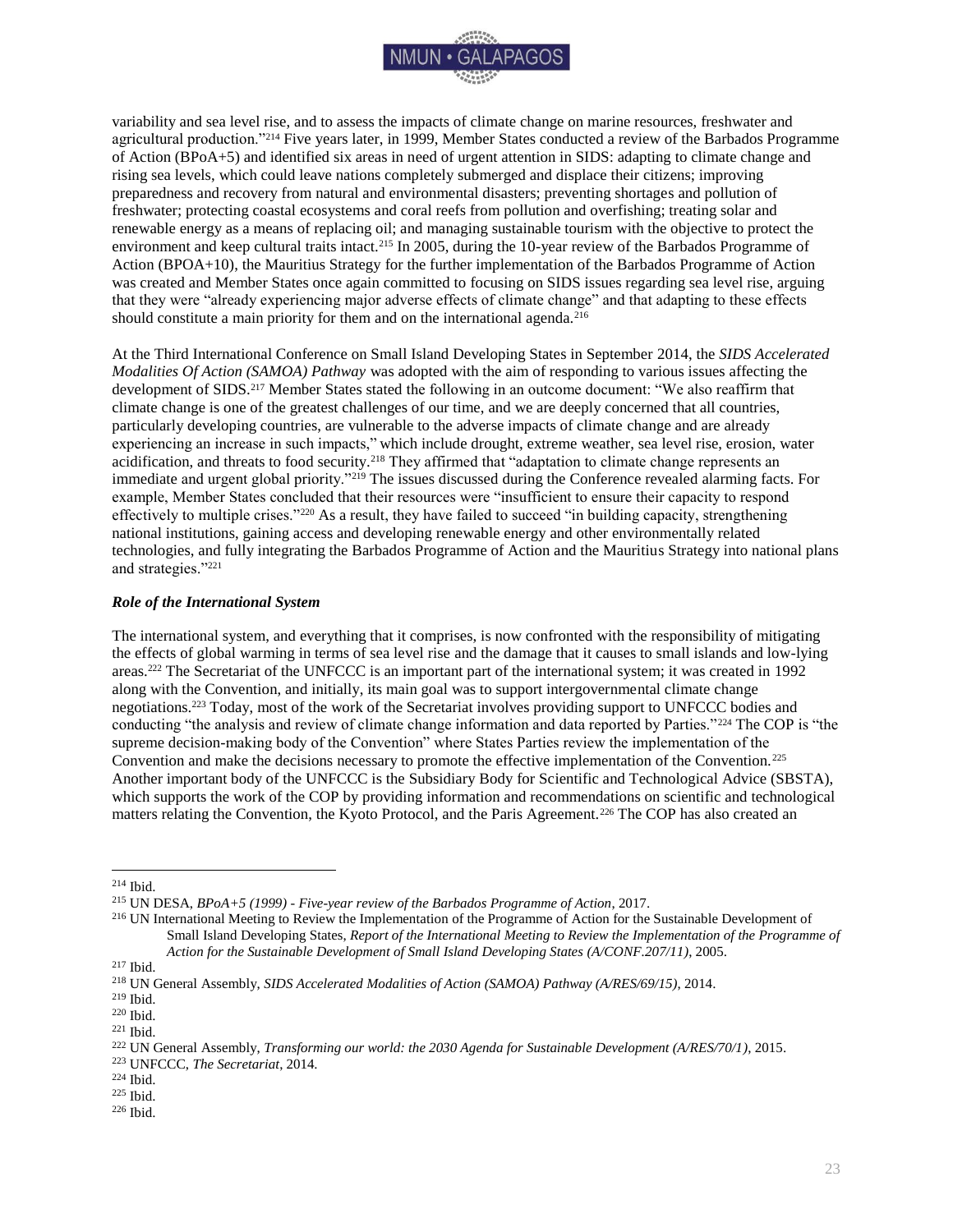

Adaptation Committee in order "to promote the implementation of enhanced action on adaptation in a coherent manner under the Convention through various functions."<sup>227</sup>

The Intergovernmental Panel on Climate Change (IPCC) is an advisory body to the UNFCCC that "reviews and assesses the most recent scientific, technical and socioeconomic information produced worldwide, relevant to the understanding of climate change."<sup>228</sup> The IPCC was created in 1988 by the World Meteorological Organization and the United Nations Environment Programme; comprising 195 members, it is open to all Member States.<sup>229</sup> The panel prepares scientifically based assessments analyzed by leading scientists, which are policy-relevant but not policyprescriptive, meaning that a large group of scientists are in charge of presenting the facts about climate change and making projections concerning future scenarios and risks, but they do not suggest or oblige Member States to comply with the recommendations.<sup>230</sup> In the IPCC *Fifth Assessment Report* (2014), scientists observed that, on average, from 1880 to 2012, global temperature had increased by  $0.85^{\circ}C^{231}$  As a consequence of global warming, ocean temperatures have risen, snow levels have diminished, and ice masses have melted, augmenting the amount of water in the oceans, and raising sea levels by 19 cm – all of which affects stable ecosystems, given that their inhabitants must face new realities and challenges.<sup>232</sup> Sea ice has also shrunk in every decade since 1979.<sup>233</sup> According to the National Aeronautics and Space Administration (NASA), ice has been melting at an average annual rate of  $35{,}000 \text{ km}^2$  since 1979, which is the equivalent of losing an area of sea ice larger than the state of Maryland every year.<sup>234</sup> This ice becomes seawater that subsequently increases sea levels in coastal areas.<sup>235</sup>

Recognizing that the effects of climate change on the ocean are not an isolated issue, many organs and institutions in the UN system have emphasized approaching this topic from different perspectives. As an example, the UN General Assembly has adopted several resolutions that attempt to deal with the issue in a tangible way. The General Assembly was established in 1945 under the Charter of the UN.<sup>236</sup> Its main role is to provide its 193 Member States with an important space for multilateral discussion regarding international issues, as well as possible solutions, which may later be translated into regulations under international law.<sup>237</sup> As an integrative forum for all UN members, the General Assembly has developed into a place where Member States can share their main concerns.<sup>238</sup> As a result, SIDS representatives have discussed the relevance of treating matters related to sea level rise and climate change.<sup>239</sup> General Assembly resolution 44/206 (1989) established the "possible adverse effects of sea-level rise on islands and coastal areas, particularly low-lying coastal areas," and resolution 63/281 (2009) noted that climate change has possible security implications that have to be addressed before they cause more damage.<sup>240</sup> It also requested that the Secretary-General submit a report to the General Assembly about the possible security implications of climate change.<sup>241</sup> General Assembly resolution 70/235 (2015) on "Oceans and the law of the sea" focused on the importance of capacity-building, technology transfer, and financial aid for SIDS and African coastal areas in order to mitigate the negative effects of climate change.<sup>242</sup>

Other UN system entities working on climate change include the Intergovernmental Oceanographic Commission of the United Nations Educational, Scientific and Cultural Organization (IOC-UNESCO), which was created in 1960 and promotes international cooperation on projects dealing with marine research, ocean hazard mitigation, and

<sup>241</sup> Ibid.

 $\overline{a}$ <sup>227</sup> Ibid.

<sup>228</sup> Intergovernmental Panel on Climate Change, *IPCC Factsheet: What is the IPCC?*, 2013.

<sup>229</sup> Ibid.

<sup>230</sup> Ibid.

<sup>231</sup> UN DPI, *Global Issues: Climate Change*, 2017.

<sup>232</sup> Ibid.

<sup>233</sup> Ibid.

<sup>234</sup> NASA, *NASA Study Shows Global Sea Ice Diminishing, Despite Antarctic Gains*, 2015.

<sup>235</sup> Ibid.

<sup>236</sup> UN General Assembly, *Functions and Powers of the General Assembly*, 2017.

<sup>237</sup> Ibid.

<sup>238</sup> Ibid.

<sup>239</sup> Ibid.

<sup>240</sup> UN General Assembly, *Possible adverse effects of sea-level rise on islands and coastal areas, particularly low-lying coastal areas (A/RES/44/206)*, 1989; UN General Assembly, *Climate change and its possible security implications (A/RES/63/281)*, 2009.

<sup>242</sup> UN General Assembly, *Oceans and the law of the sea (A/RES/70/235)*, 2015.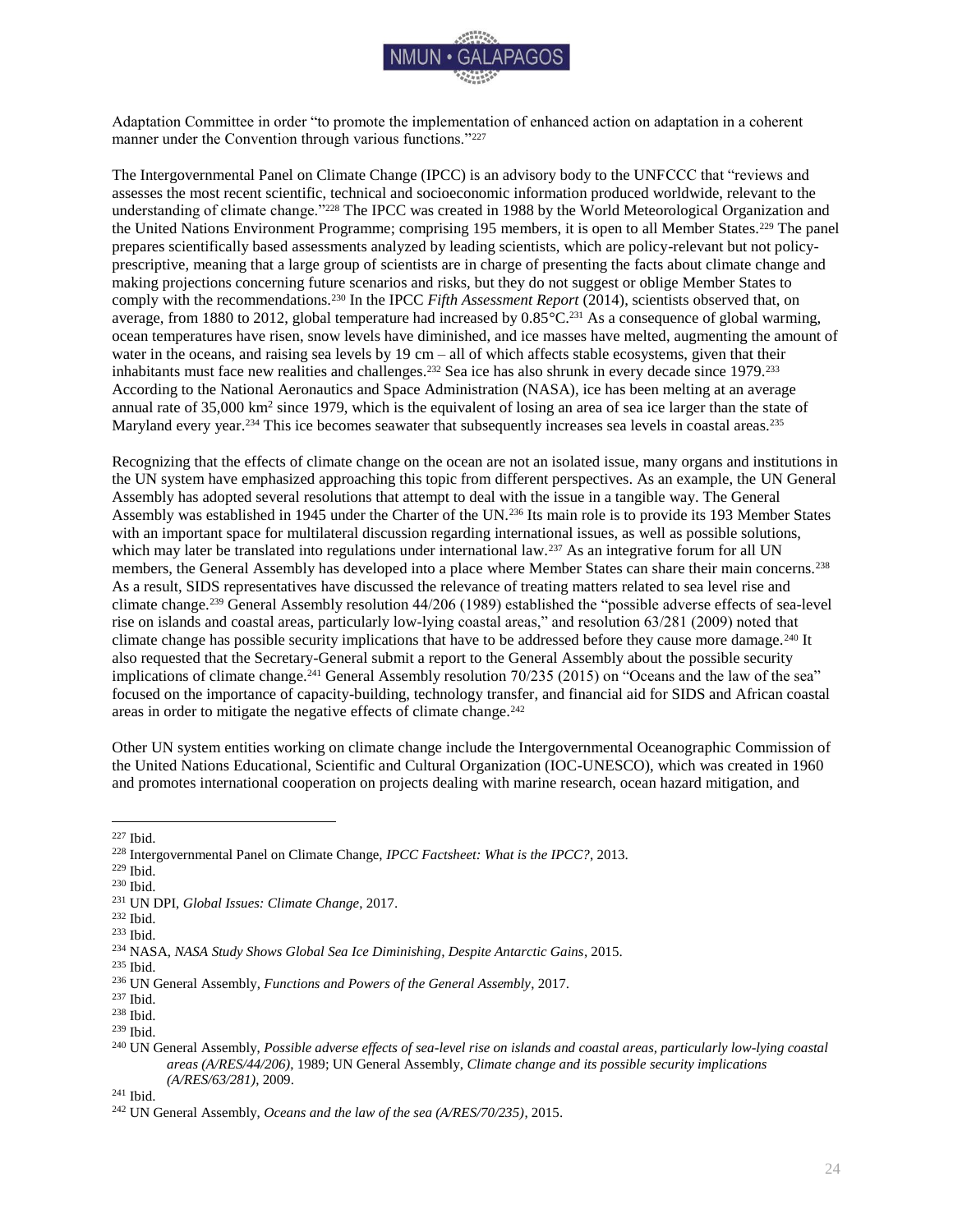

capacity development.<sup>243</sup> The World Meteorological Organization (WMO) is a specialized agency of the UN that manages several projects related to climate change, such as the Hydrology and Water Resources Programme (HWRP).<sup>244</sup> The HWRP focuses on the sustainable management of freshwater as a limited resource and the mitigation of the effects of water-related disasters.<sup>245</sup>

Non-governmental organizations are key actors in international efforts against climate change. The World Wildlife Fund (WWF), for example, an independent organization that aims to protect nature and endangered species, has also expressed its concern regarding sea level rise in coastal zones.<sup>246</sup> Sea level rise affects not only human activities, but also animal species.<sup>247</sup> According to WWF, some species will be unable to adapt to sea level rise, which threatens their land habitats.<sup>248</sup>

With the objective of taking inclusive measures towards climate change and sea level rise in low-lying areas, the UN organized the UN Conference to Support the Implementation of SDG 14, also known as the Ocean Conference, which took place in June 2017.<sup>249</sup> Uniting UN Member States and diverse stakeholders, the conference sought a comprehensive approach to implementing SDG 14 on conserving and sustainably using the oceans, seas, and marine resources.<sup>250</sup> The conference ended with the adoption of the outcome document *Our ocean, our future: call for action* (2017), which strongly encourages stakeholders to take bolder measures to prevent, mitigate, and respond to the negative effects of climate change on oceans and to implement SDG 14.<sup>251</sup>

#### <span id="page-25-0"></span>*Sea Level Rise: Threats and Effects*

As a response to the request contained in General Assembly resolution 63/281 (2009), the UN Secretary-General issued a report expressing that climate change could represent a profound threat to human well-being, partly due to sea level rise.<sup>252</sup> It argues that "rising sea levels could make entire areas uninhabitable, and that coastlines are particularly vulnerable to inundation and shoreline erosion."<sup>253</sup> These issues have the potential to create bigger problems, such as "freshwater shortages and disease outbreaks."<sup>254</sup> The problem is even more serious given that "over a third of the world's population lives in coastal zones within 100 km of the shore," meaning that "the effects on human settlements could be highly disruptive."<sup>255</sup> The report further establishes that human vulnerability to climate change has increased because of rapid urbanization in coastal cities: "The new migrants from rural areas are usually poor and many live in substandard housing in informal settlements, often on fragile hillsides or riverbanks which are highly exposed to extreme weather events; the most direct risks are from flooding and landslides due to increases in rainfall intensity and from sea-level rise and storm surges in coastal areas."<sup>256</sup> Another significant threat is the possible loss of territory by SIDS that are consumed by rising sea levels, given that there are no laws that consider the possible effects of loss of territory due to environmental disasters of this nature.<sup>257</sup> The report mentions that for SIDS, "sea-level rise presents perhaps the ultimate security threat, jeopardizing the very existence of small low-lying countries such as the Maldives, where 80 percent of land is less than one meter above sea level."<sup>258</sup> Dealing with population relocation, statelessness, and disputes over territory can be some of the side effects that SIDS will have to face if sea levels continue to rise and no solutions are found.<sup>259</sup>

<sup>243</sup> UNESCO, *Intergovernmental Oceanographic Commission*.

<sup>244</sup> World Meteorological Organization, *Hydrology and Water Resources Programme*, 2017.

<sup>245</sup> Ibid.

<sup>246</sup> World Wildlife Fund, *Climate*, 2017.

<sup>247</sup> Ibid.

<sup>248</sup> Ibid.

<sup>249</sup> UN Ocean Conference, *Our ocean, our future: call for action (A/CONF.230/11)*, 2017.

<sup>250</sup> Ibid.

<sup>251</sup> Ibid.

<sup>252</sup> UN General Assembly, *Climate change and its possible security implications: Report of the Secretary-General (A/64/350)*, 2009.

<sup>253</sup> Ibid.

<sup>254</sup> Ibid.

<sup>255</sup> Ibid.

<sup>256</sup> Ibid.

<sup>257</sup> Ibid.

<sup>258</sup> Ibid.

<sup>259</sup> Ibid.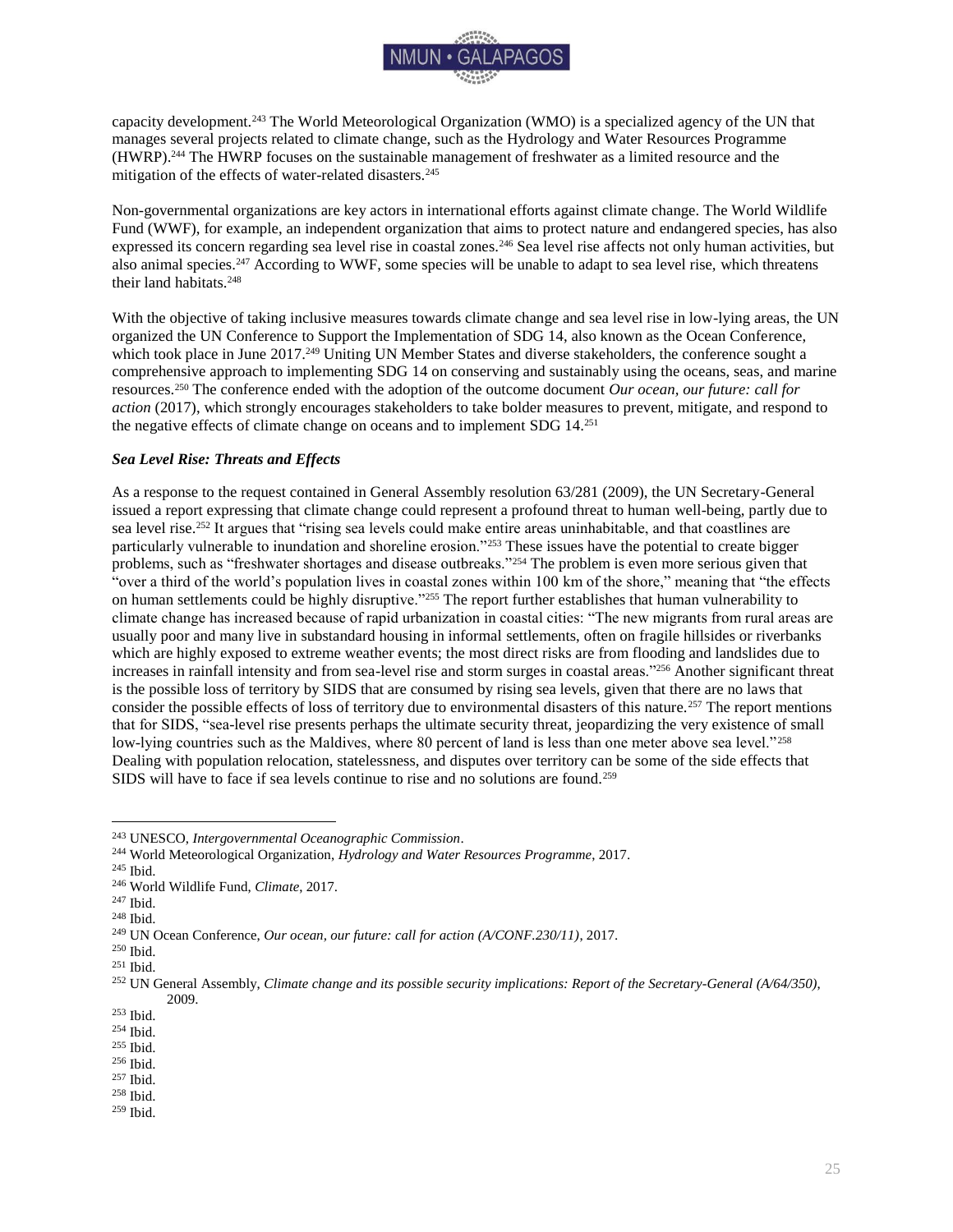

The report of the Secretary-General incorporated extensive input from the Pacific Small Islands Developing States (PSIDS).<sup>260</sup> The PSIDS stated that "sea-level rise has serious implications such as inundation, erosion, saltwater intrusion and intensified storm impacts, threatening the viability and existence of small island nations."<sup>261</sup> In terms of public health, the document declares that the side effects of climate change include malnutrition, poor sanitation, and increased incidence of water-borne, vector-borne, and airborne diseases, putting citizens in vulnerable situations.<sup>262</sup> Physical infrastructure is also jeopardized, and it is possible that "the death toll and number of people injured will increase as floods and cyclones strike areas with dense population and weak housing and infrastructure," which also means there is a low probability of rapid rebuilding and recovery.<sup>263</sup> The PSIDS recommended that the UN and Member States consider the security threats of climate change as a reality, not as a possibility, and that they consider this topic in an annual agenda, as the implications continue to affect them.<sup>264</sup> This idea is shared by the Alliance of Small Island States (AOSIS), which has stressed that climate change is already affecting small island states through ocean acidification and sea level rise, but that there is still hope in the international community that new agreements will be reached and that the real issues will be addressed.<sup>265</sup> The AOSIS has called for Member States to "support adaptation projects, and to break barriers to access for capacity-constrained countries" that are facing these difficulties.<sup>266</sup>

#### <span id="page-26-0"></span>*Solutions and Adaptations*

Delegates are encouraged to consider new approaches to sea level rise affecting small islands and low-lying areas, taking into account technological advances in mapping, predicting, and adapting to climate change.<sup>267</sup> For example, in the Caribbean, the Coastal Resource Information System (CRIS) was created with the purpose of providing "a standardized repository for monitoring data pertinent to natural resources with an emphasis on impacts of global climate change, especially for summary data."<sup>268</sup> Information and communications technology (ICT) is contributing to adaptation efforts in countries such as Tonga, Samoa, Vanuatu, and Papua New Guinea.<sup>269</sup> Various experts collaborating with the UNFCCC have developed innovative ICT solutions by mapping possible effects of sea level rise in 3D maps and sharing that information with local communities in order for them to be aware of the danger and participate in the solution process.<sup>270</sup> These solutions "are helping Pacific Island countries prepare for and adapt to sea level rise brought about by climate change," given that they provide "the fundamental data, skills and tools atrisk communities need to make planning decisions."<sup>271</sup> In addition, "programmes such as the South Pacific Sea Level and Climate Monitoring project (SPSLCM) and Caribbean Planning for Adaptation to Climate Change (CPACC) have created monitoring and observation networks for Pacific SIDS and Caribbean SIDS, respectively."<sup>272</sup> This is important because the information they provide is fundamental for understanding the issues to be addressed and the priorities of each state when tackling climate change.<sup>273</sup>

SIDS have developed different strategies regarding adaptation measures with the aim of helping increase resilience when facing the negative impacts of climate change. Some of these projects focus on strengthening relevant institutions, policy-making, local regulations on sea level rise, and other areas such as building water storage and drought-resistant crops.<sup>274</sup> According to the UNFCCC Secretariat and the recommendations of Dr. Graham Sem, "there are a multitude of possible adaptation options for SIDS which include engineering solutions, such as sea defences, hurricane-resistant buildings and the provision of water storage; legislative solutions such as revised

 $\overline{a}$ 

<sup>273</sup> Ibid.

<sup>260</sup> Pacific Small Islands Developing States, *Views on the Possible Security Implications of Climate Change to be included in the report of the Secretary-General to the 64th Session of the United Nations General Assembly*, 2009.

<sup>261</sup> Ibid.

<sup>262</sup> Ibid.

<sup>263</sup> Ibid.

 $^{\rm 264}$  Ibid.

<sup>265</sup> Ibid.

<sup>266</sup> *AOSIS Reaffirms Climate Platform at UNGA*, Alliance of Small Island States, 2015.

<sup>267</sup> Secretariat of the United Nations Framework Convention on Climate Change, *Climate Change:* S*mall Island Developing States*, 2005.

<sup>268</sup> Deeb, *Lessons learned from Caribbean: Planning for Adaptation to Global Climate Change (CPACC)*, 2002.

<sup>269</sup> UNFCCC, *Mapping Exposure to Sea Level Rise | Tonga, Samoa, Vanuatu and Papua New Guinea*, 2014.

<sup>270</sup> Ibid.

<sup>271</sup> Ibid.

<sup>272</sup> Secretariat of the UNFCCC, *Vulnerability and Adaptation to Climate Change in Small Island Developing States*, 2007.

<sup>274</sup> Ibid.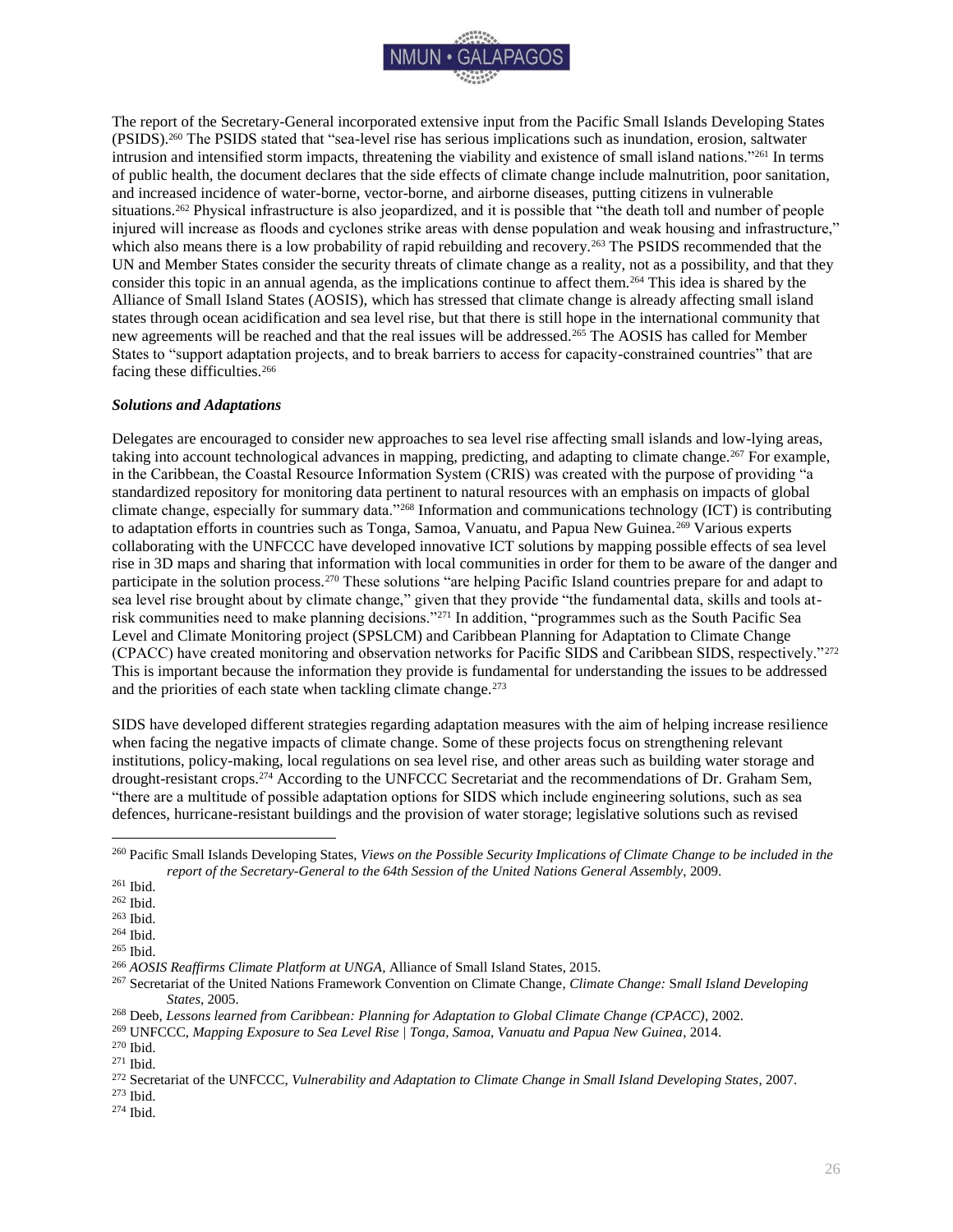

building codes, land zoning around coasts and rivers and updating water policy; and technological solutions such as using more resilient crops."<sup>275</sup> However, physically adapting to sea level rise will not necessarily be a permanent solution, as the Earth's temperatures will continue to rise, meaning that considerable measures will have to be taken in order to address the underlying issue of climate change itself.<sup>276</sup>

Effective solutions when dealing with sea level rise in low-lying areas and small islands may include finding community-based approaches that integrate whole societies.<sup>277</sup> Local communities in low-lying areas and small islands are most familiar with the area they inhabit, so when facing changes to their homeland, they may also have different ideas on how best to adapt.<sup>278</sup> Community-based approaches may include local authorities, local communities, indigenous peoples, women, and youth who are directly affected by sea level rise.<sup>279</sup> Participants at the UN Ocean Conference called upon nations to ensure success of the measures implemented by involving all relevant stakeholders, which include local communities and civil society organizations.<sup>280</sup>

#### <span id="page-27-0"></span>*Conclusion*

Climate change is a fact; its effects are real and they are leaving a troubling, at times devastating, impact on the planet.<sup>281</sup> It has been scientifically proven that global warming has increased the negative effects on ecosystems and that some of them, such as sea level rise, may already be irreversible.<sup>282</sup> However, the impact of these effects in lowlying areas and small islands can be reduced and mitigated with the correct approach from Member States.<sup>283</sup> It is therefore important for delegates to take into account the recommendations supported by empirical and scientific data, such as the IPCC *Fifth Assessment Report* and recommendations from the Secretariat, the UN General Assembly, and regional organs of affected Member States. Delegates are encouraged to consider possible innovative solutions for the issue at hand, as well as viable projects that might resolve the issues discussed.

#### <span id="page-27-1"></span>*Further Research*

It is crucial for delegates to take into account some of the elements that the international community may not have fully addressed. These elements include funding, given that SIDS are the least-polluting states in the world, yet are hardest hit by the effects of climate change. How can the international community contribute to financing projects in SIDS when it comes to mitigating and adapting to the negative effects of climate change and sea level rise? How can international and regional organizations adapt to the lack of a legal framework for issues concerning sea level rise and its impacts? In terms of technology, how can tools that have been successful in fighting climate change be transferred to SIDS and low-lying areas? It is also crucial for delegates to consider all the physical and cultural implications when adapting to new realities. How can sea level rise be addressed without affecting local communities' cultural activities? How can these endangered communities increase their resilience to future changes?

## **Annotated Bibliography**

<span id="page-27-2"></span>Sadat, N. (2009). Small Islands, Rising Seas. *UN Chronicle*. Retrieved 8 June 2017 from: <https://unchronicle.un.org/article/small-islands-rising-seas>

*This text discusses the consequences that sea level rise will create for small islands. It shows negotiations between representatives of small islands in addition to their agendas in 2009. Climate change is treated as a matter of international security, given that natural disasters are jeopardizing livelihoods for residents of small islands, and solutions appear to be lacking. When reading this text, delegates will learn about some of the greatest concerns surrounding climate* 

*change, most notably its impact on the future of the human race. According to this article,* 

 $\overline{a}$ <sup>275</sup> Ibid.

<sup>276</sup> Ibid.

<sup>277</sup> Jamero et al., *Small-island communities in the Philippines prefer local measures to relocation in response to sea-level rise*, 2017.

<sup>278</sup> Ibid.

<sup>279</sup> Ibid,; UN Ocean Conference, *Our ocean, our future: call for action (A/CONF.230/11)*, 2017.

<sup>280</sup> Ibid.

<sup>281</sup> Intergovernmental Panel on Climate Change, *Climate Change 2013 – The Physical Science Basis: Working Group I Contribution to the Fifth Assessment Report of the Intergovernmental Panel on Climate Change*, 2013.

<sup>282</sup> Ibid.; UN Ocean Conference, *Our ocean, our future: call for action (A/CONF.230/11)*, 2017.

<sup>283</sup> Ibid.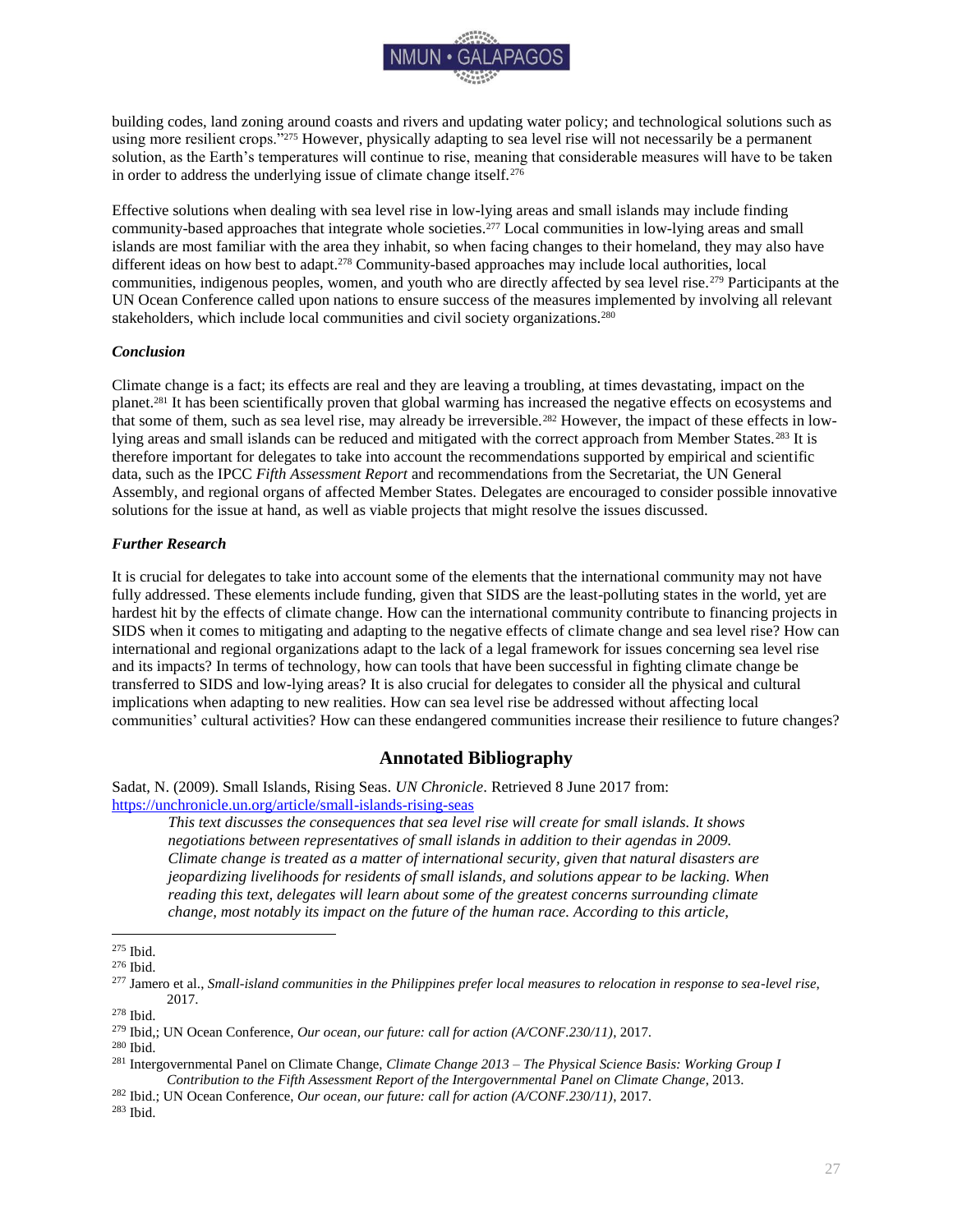

*"humanitarian issues facing the people of small island States who are internally displaced or evacuating their island are being ignored by the international community." This is due to the recent changes on ecosystems, including the lack of fresh sources of water and even the unpredictability of natural hazards.* 

Secretariat of the United Nations Framework Convention on Climate Change. (2005). *Climate Change:* S*mall Island Developing States* [Report]. Retrieved 8 June 2017 from: [http://unfccc.int/resource/docs/publications/cc\\_sids.pdf](http://unfccc.int/resource/docs/publications/cc_sids.pdf)

*This UNFCCC guide provides delegates with relevant information about the vulnerability of SIDS in relation to productivity and identity as a result of rising sea levels. It also emphasizes different adapting mechanisms and their limitations to give the reader a general idea of possible solutions to sea level rise. This document is important for understanding the negative effects that sea level rise could have on human health and well-being, making it clear that resilience requires the ability to adapt. Additionally, delegates will find information on the main limitations that SIDS face when dealing with the negative effects of climate change, including financial issues, limited technological resources, and even weak legal frameworks in some cases. Understanding these problems may be helpful for devising possible solutions.* 

United Nations, Department of Public Information. (2014, June 5). *Sea-Level Rise in Small Island Nations to Cost*  US\$ Trillions: Shift to Green Policies and Investment Critical [News Article]. Retrieved 8 June 2017 from: [http://www.un.org/climatechange/blog/2014/06/sea-level-rise-in-small-island-nations-up-to-four-times-the-global](http://www.un.org/climatechange/blog/2014/06/sea-level-rise-in-small-island-nations-up-to-four-times-the-global-average-to-cost-us-trillions-in-annual-economic-loss-and-impede-future-development-shift-to-green-policies-and-investment-criti/)[average-to-cost-us-trillions-in-annual-economic-loss-and-impede-future-development-shift-to-green-policies-and](http://www.un.org/climatechange/blog/2014/06/sea-level-rise-in-small-island-nations-up-to-four-times-the-global-average-to-cost-us-trillions-in-annual-economic-loss-and-impede-future-development-shift-to-green-policies-and-investment-criti/)[investment-criti/](http://www.un.org/climatechange/blog/2014/06/sea-level-rise-in-small-island-nations-up-to-four-times-the-global-average-to-cost-us-trillions-in-annual-economic-loss-and-impede-future-development-shift-to-green-policies-and-investment-criti/)

*This text discusses the real economic costs of sea level rise on small islands and low-lying areas. The information is fundamental to understanding the impacts and indicators of climate change, as well as real challenges, impacts, and tangible examples of the outcomes of climate change. This text will give delegates a clear idea of possible ways for SIDS to take on the issue at hand. This includes transitioning to an inclusive green economy, "implementation of renewable energy, sustainable exploration of unexploited resources, [and] developing an ocean-based green economy."* 

United Nations Framework Convention on Climate Change. (2014). *Elements of Adaptation* [Website]. Retrieved 8 June 2017 from:<http://unfccc.int/adaptation/items/7006.php#Observation>

*This UNFCCC document suggests different elements of adaptation to climate change that must be taken into account when establishing possible solutions for any climate change event, including sea level rise. Problems have to be observed and analyzed, and solutions have to be planned, implemented, and ultimately monitored and evaluated. Adapting to new realities comprises changing a whole system into a new reality, which means that normal activities will be affected. This is why it is fundamental for delegates to understand this suggested framework of decisionmaking and adaptation in order for their own ideas to be well developed.* 

United Nations Framework Convention on Climate Change. (2014). *Mapping Exposure to Sea Level Rise | Tonga, Samoa, Vanuatu and Papua New Guinea* [Web Page]. Retrieved 8 June 2017 from: [http://unfccc.int/secretariat/momentum\\_for\\_change/items/9260.php](http://unfccc.int/secretariat/momentum_for_change/items/9260.php)

*This is a key web page from the Secretariat of the UNFCCC regarding rising seas in small islands and low-lying areas. It covers problems and solutions pertaining to rising sea levels, as well as different technological mechanisms that can empower citizens and help them adapt to new environmental conditions. The project it describes has been implemented in some SIDS; it promotes innovative ICT solutions as viable mechanisms for helping Pacific Island countries prepare for the negative impacts of climate change and especially of sea level rise. This project provides communities with technological tools to help them make informed decisions. It also "trains government decision makers to use online tools and flood maps to understand and mitigate the risks of sea level rise."*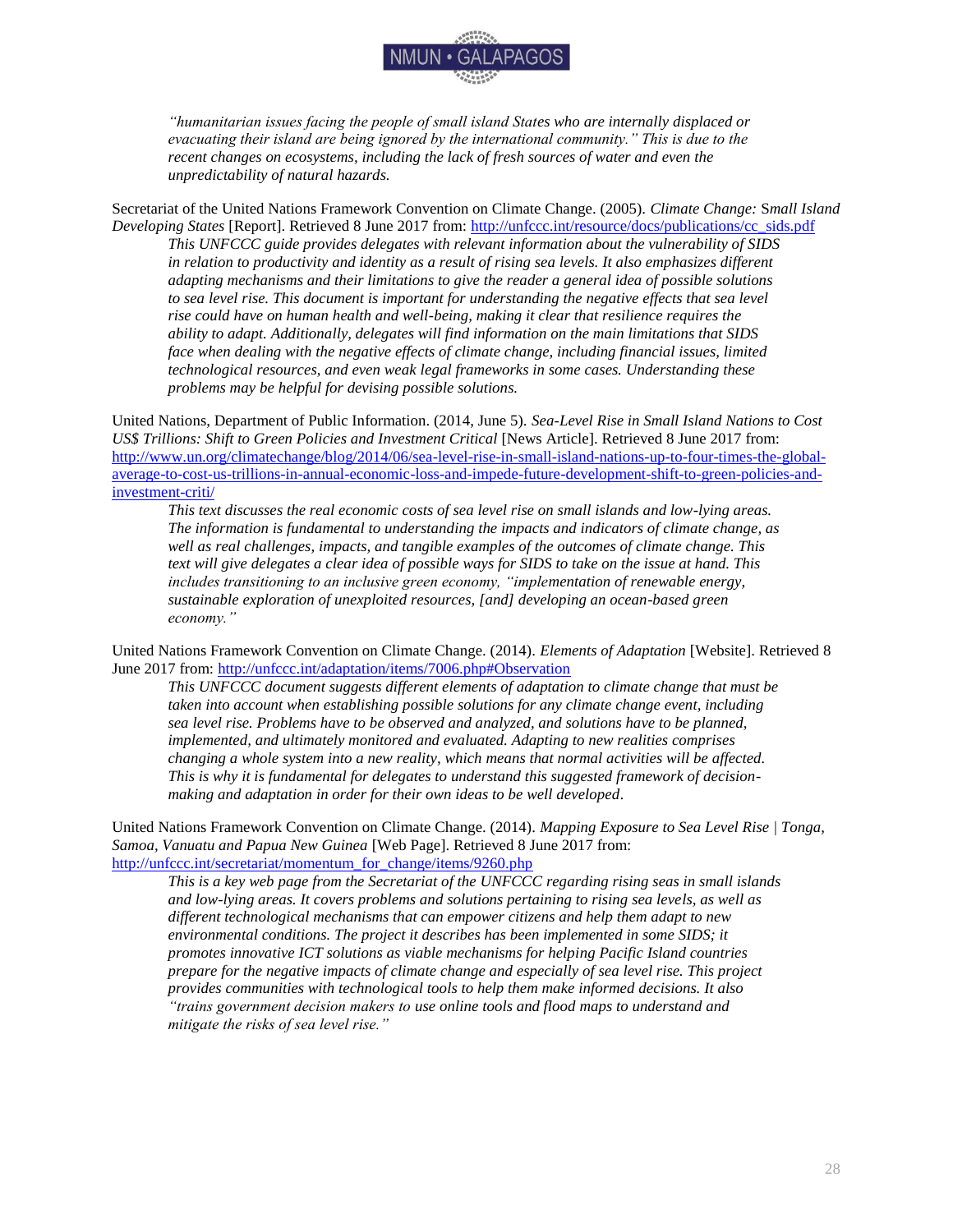

Intergovernmental Panel on Climate Change. (2013). *Climate Change 2013 – The Physical Science Basis: Working Group I Contribution to the Fifth Assessment Report of the Intergovernmental Panel on Climate Change*. Retrieved 8 June 2017 from: [http://www.climatechange2013.org/images/report/WG1AR5\\_ALL\\_FINAL.pdf](http://www.climatechange2013.org/images/report/WG1AR5_ALL_FINAL.pdf)

*Chapter 13 of the* Fifth Assessment Report *provides background information on the scientific record of sea level change, the historical context of sea level rise, various contributions of mean sea level rise, future contributions to global mean sea level rise, and long-term scenarios and consequences of climate change in small islands and low-lying areas. In addition to providing data on regional sea level changes, it covers topics such as the loss and contamination of fresh water, the regional consequences of rising sea levels, environmental and economic uncertainties, and future projections for changes in ocean waves. Scientists involved in this report state that "it is virtually certain that sea level will continue to rise during the 21st century and beyond," meaning that it is everyone's responsibility to cope with the facts and adapt to new realities. Chapter 13 of the* Fifth Assessment Report *may help delegates with understanding the global implications of sea level rise and is an excellent source of scientific facts to incorporate into working papers.*

## **Bibliography**

<span id="page-29-0"></span>*AOSIS Reaffirms Climate Platform at UNGA*. (2015, September 24). Alliance of Small Island States. Retrieved 20 August 2017 from:<http://aosis.org/aosis-reaffirm-climate-platform-at-unga/>

Boyle, A. (2012). Law of the Sea Perspectives on Climate Change. *The International Journal of Marine and Coastal*  Law, 27: 831-38. Retrieved 26 August 2017 from: [https://www.unclosdebate.org/citation/1485/law-sea](https://www.unclosdebate.org/citation/1485/law-sea-perspectives-climate-change)[perspectives-climate-change](https://www.unclosdebate.org/citation/1485/law-sea-perspectives-climate-change)

Conference of the Parties to the United Nations Framework Convention on Climate Change, Twenty-first session. (2015). *Paris Agreement*. Retrieved 31 August 2017 from: [http://unfccc.int/files/essential\\_background/convention/application/pdf/english\\_paris\\_agreement.pdf](http://unfccc.int/files/essential_background/convention/application/pdf/english_paris_agreement.pdf)

Deeb, A. (2002). *Lessons learned from Caribbean: Planning for Adaptation to Global Climate Change (CPACC)*. Retrieved 2 August 2017 from: [https://unfccc.int/files/cooperation\\_and\\_support/capacity\\_building/application/pdf/carribadapt.pdf](https://unfccc.int/files/cooperation_and_support/capacity_building/application/pdf/carribadapt.pdf)

Intergovernmental Panel on Climate Change. (2013). *Climate Change 2013 – The Physical Science Basis: Working Group I Contribution to the Fifth Assessment Report of the Intergovernmental Panel on Climate Change*. Retrieved 8 June 2017 from: [http://www.climatechange2013.org/images/report/WG1AR5\\_ALL\\_FINAL.pdf](http://www.climatechange2013.org/images/report/WG1AR5_ALL_FINAL.pdf)

Intergovernmental Panel on Climate Change. (2013). *IPCC Factsheet: What is the IPCC?*. Retrieved 29 June 2017 from[: http://www.ipcc.ch/news\\_and\\_events/docs/factsheets/FS\\_what\\_ipcc.pdf](http://www.ipcc.ch/news_and_events/docs/factsheets/FS_what_ipcc.pdf)

Jamero, M., et al. (2017). Small-island communities in the Philippines prefer local measures to relocation in response to sea-level rise. *Nature Climate Change*, 7: 581-86. Retrieved 21 August 2017 from: <http://www.nature.com/nclimate/journal/v7/n8/full/nclimate3344.html?foxtrotcallback=true>

National Aeronautics and Space Administration (NASA). (2015). *NASA Study Shows Global Sea Ice Diminishing, Despite Antarctic Gains*. Retrieved 15 August 2017 from: [https://www.nasa.gov/content/goddard/nasa-study-shows](https://www.nasa.gov/content/goddard/nasa-study-shows-global-sea-ice-diminishing-despite-antarctic-gains)[global-sea-ice-diminishing-despite-antarctic-gains](https://www.nasa.gov/content/goddard/nasa-study-shows-global-sea-ice-diminishing-despite-antarctic-gains)

National Geographic. (2016). *Sea-Level Rise* [Website]. Retrieved 18 July 2017 from: <http://www.nationalgeographic.com/environment/global-warming/sea-level-rise/>

Pacific Small Islands Developing States. (2013). *Views on the Possible Security Implications of Climate Change to be included in the report of the Secretary-General to the 64th Session of the United Nations General Assembly*. Retrieved 20 August 2017 from: [http://www.un.org/esa/dsd/resources/res\\_pdfs/ga-64/cc-inputs/PSIDS\\_CCIS.pdf](http://www.un.org/esa/dsd/resources/res_pdfs/ga-64/cc-inputs/PSIDS_CCIS.pdf)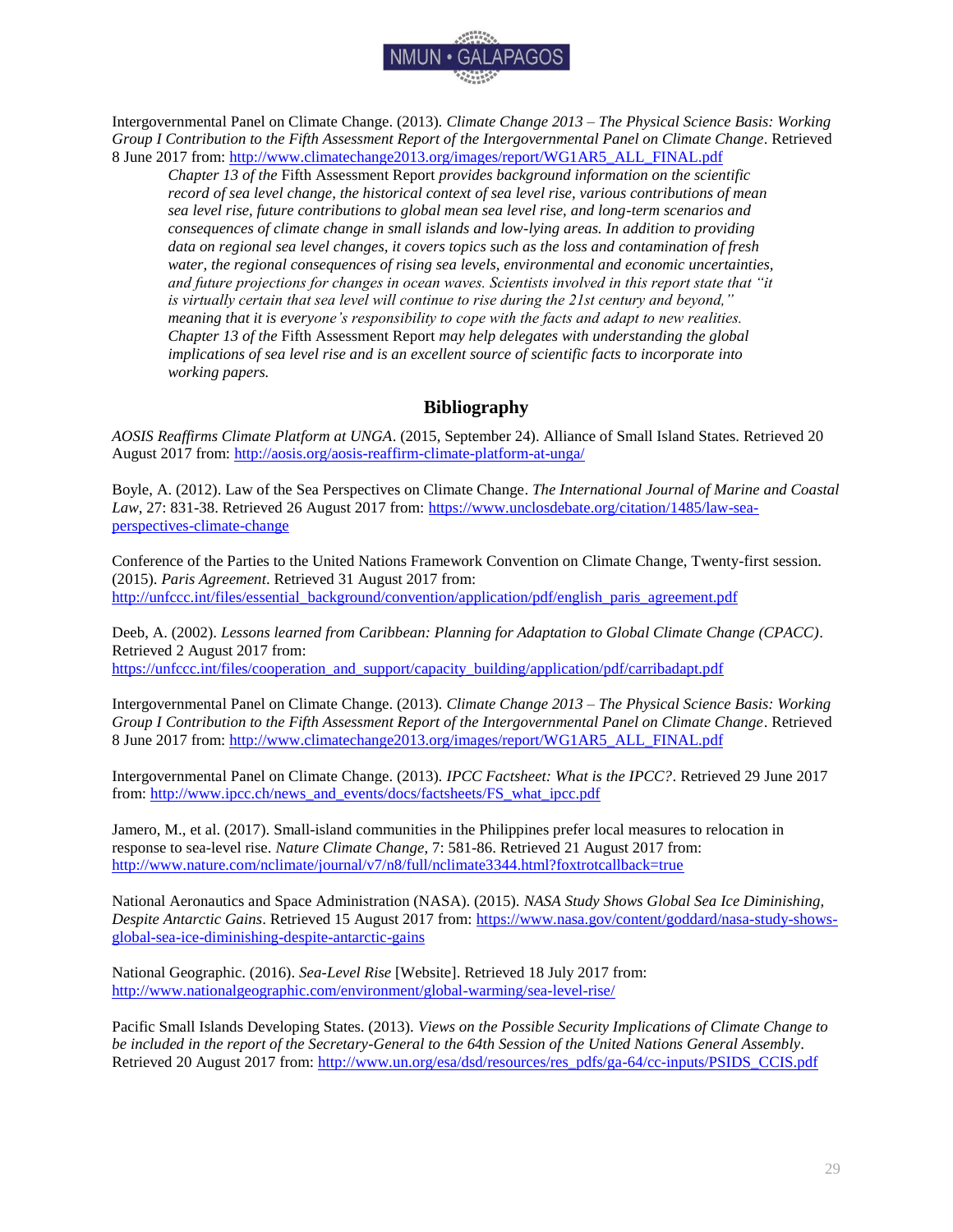

Sadat, N. (2009). Small Islands, Rising Seas. *UN Chronicle*. Retrieved 8 June 2017 from: <https://unchronicle.un.org/article/small-islands-rising-seas>

Secretariat of the United Nations Framework Convention on Climate Change. (2005). *Climate Change:* S*mall Island Developing States* [Report]. Retrieved 8 June 2017 from: [http://unfccc.int/resource/docs/publications/cc\\_sids.pdf](http://unfccc.int/resource/docs/publications/cc_sids.pdf)

Secretariat of the United Nations Framework Convention on Climate Change. (2007). *Vulnerability and Adaptation to Climate Change in Small Island Developing States* [Background Paper]. Retrieved 17 June 2017 from: [https://unfccc.int/files/adaptation/adverse\\_effects\\_and\\_response\\_measures\\_art\\_48/application/pdf/200702\\_sids\\_ada](https://unfccc.int/files/adaptation/adverse_effects_and_response_measures_art_48/application/pdf/200702_sids_adaptation_bg.pdf) [ptation\\_bg.pdf](https://unfccc.int/files/adaptation/adverse_effects_and_response_measures_art_48/application/pdf/200702_sids_adaptation_bg.pdf)

Sutter, J. D. (2015, June 10). 15 facts about sea level rise. *CNN*. Retrieved 10 July 2017 from: <http://edition.cnn.com/2015/06/10/opinions/sutter-climate-sea-level-facts/index.html>

United Nations Conference on Environment and Development. (1992). *Agenda 21* [Outcome Document]. Retrieved 31 August 2017 from:<https://sustainabledevelopment.un.org/content/documents/Agenda21.pdf>

United Nations Conference to Support the Implementation of Sustainable Development Goal 14: Conserve and sustainably use the oceans, seas and marine resources for sustainable development. (2017). *Our ocean, our future: call for action (A/CONF.230/11)* [Outcome Document]. Retrieved 30 August 2017 from: <http://undocs.org/A/CONF.230/11>

*United Nations Convention on the Law of the Sea*. (1982). Retrieved 31 August 2017 from: [http://www.un.org/depts/los/convention\\_agreements/texts/unclos/unclos\\_e.pdf](http://www.un.org/depts/los/convention_agreements/texts/unclos/unclos_e.pdf)

United Nations, Department of Economic and Social Affairs. (2017). *BPoA+5 (1999) - Five-year review of the Barbados Programme of Action* [Website]. Retrieved 31 August 2017 from: <https://sustainabledevelopment.un.org/conferences/bpoa1999>

United Nations, Department of Public Information. (2014, June 5). *Sea-Level Rise in Small Island Nations to Cost*  US\$ Trillions: Shift to Green Policies and Investment Critical [News Article]. Retrieved 8 June 2017 from: [http://www.un.org/climatechange/blog/2014/06/sea-level-rise-in-small-island-nations-up-to-four-times-the-global](http://www.un.org/climatechange/blog/2014/06/sea-level-rise-in-small-island-nations-up-to-four-times-the-global-average-to-cost-us-trillions-in-annual-economic-loss-and-impede-future-development-shift-to-green-policies-and-investment-criti/)[average-to-cost-us-trillions-in-annual-economic-loss-and-impede-future-development-shift-to-green-policies-and](http://www.un.org/climatechange/blog/2014/06/sea-level-rise-in-small-island-nations-up-to-four-times-the-global-average-to-cost-us-trillions-in-annual-economic-loss-and-impede-future-development-shift-to-green-policies-and-investment-criti/)[investment-criti/](http://www.un.org/climatechange/blog/2014/06/sea-level-rise-in-small-island-nations-up-to-four-times-the-global-average-to-cost-us-trillions-in-annual-economic-loss-and-impede-future-development-shift-to-green-policies-and-investment-criti/)

United Nations, Department of Public Information. (2017). *Global Issues: Climate Change* [Website]. Retrieved 18 July 2017 from:<http://www.un.org/en/sections/issues-depth/climate-change/>

United Nations, Department of Public Information. (2017). *Goal 13: Take urgent action to combat climate change and its impacts* [Website]. Retrieved 31 August 2017 from: [http://www.un.org/sustainabledevelopment/climate](http://www.un.org/sustainabledevelopment/climate-change-2/)[change-2/](http://www.un.org/sustainabledevelopment/climate-change-2/)

United Nations, Department of Public Information. (2017). *Goal 14: Conserve and sustainably use the oceans, seas and marine resources* [Website]. Retrieved 31 August 2017 from: <http://www.un.org/sustainabledevelopment/oceans/>

United Nations, Department of Public Information. (2017). *Goal 17: Revitalize the global partnership for sustainable development* [Website]. Retrieved 31 August 2017 from: <http://www.un.org/sustainabledevelopment/globalpartnerships/>

United Nations, Division for Ocean Affairs and the Law of the Sea. (1998). *The United Nations Convention on the Law of the Sea: A historical perspective*. Retrieved 25 August 2017 from: [http://www.un.org/depts/los/convention\\_agreements/convention\\_historical\\_perspective.htm](http://www.un.org/depts/los/convention_agreements/convention_historical_perspective.htm)

United Nations Educational, Scientific and Cultural Organization. (n.d.). *Intergovernmental Oceanographic Commission* [Website]. Retrieved 31 August 2017 from:<http://www.ioc-unesco.org/>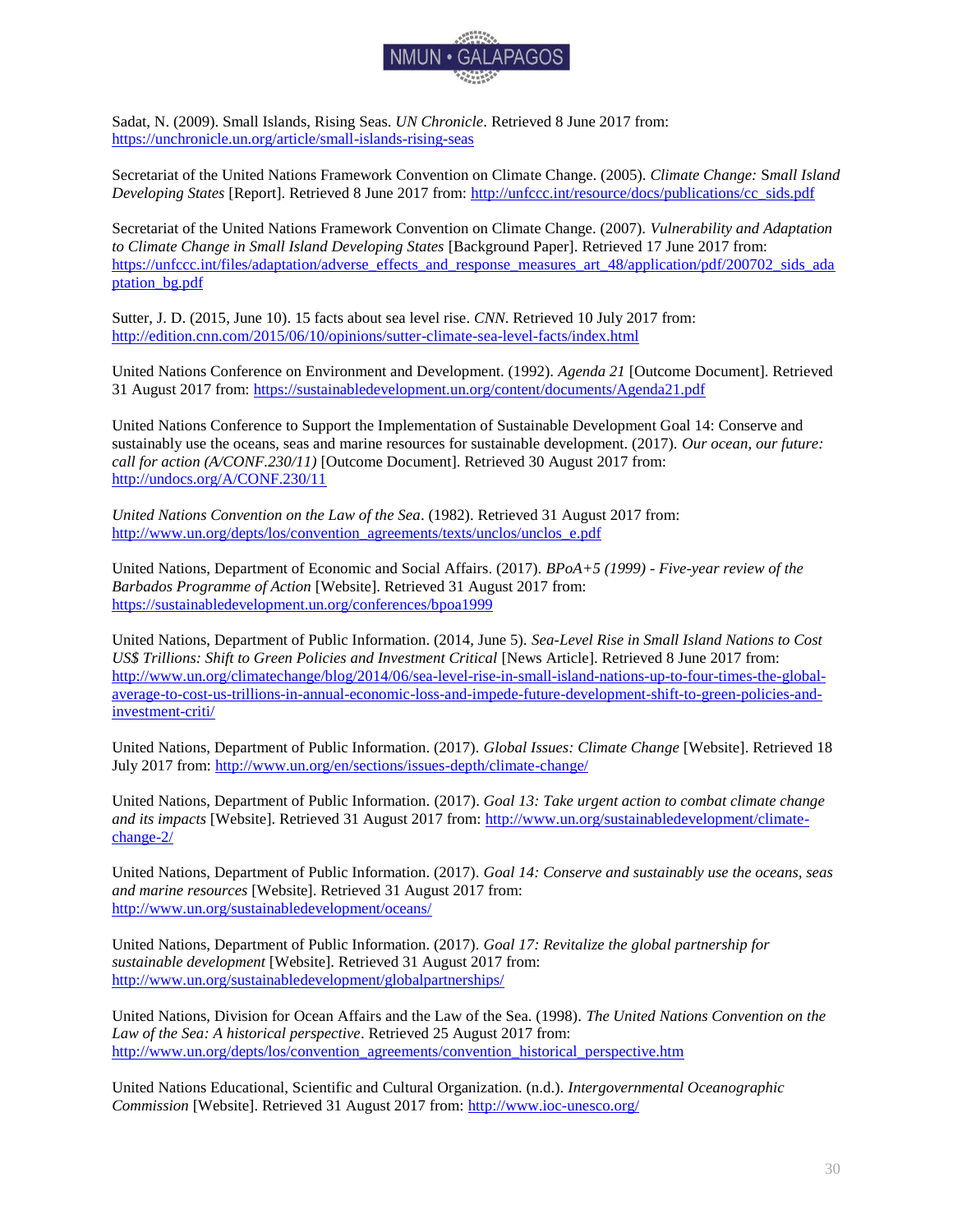

*United Nations Framework Convention on Climate Change*. (1992). Retrieved 31 August 2017 from: http://unfccc.int/files/essential\_background/convention/background/application/pdf/convention\_text\_with\_annexes english for posting.pdf

United Nations Framework Convention on Climate Change. (2014). *Background of the UNFCCC: The International response to climate change* [Website]. Retrieved 18 July 2017 from: [http://unfccc.int/essential\\_background/items/6031.php](http://unfccc.int/essential_background/items/6031.php)

United Nations Framework Convention on Climate Change. (2014). *Elements of Adaptation* [Website]. Retrieved 8 June 2017 from:<http://unfccc.int/adaptation/items/7006.php#Observation>

United Nations Framework Convention on Climate Change. (2014). *Mapping Exposure to Sea Level Rise | Tonga, Samoa, Vanuatu and Papua New Guinea* [Website]. Retrieved 15 June 2017 from: [http://unfccc.int/secretariat/momentum\\_for\\_change/items/9260.php](http://unfccc.int/secretariat/momentum_for_change/items/9260.php)

United Nations Framework Convention on Climate Change. (2014). *The Secretariat* [Website]. Retrieved 15 June 2017 from:<http://unfccc.int/secretariat/items/1629.php>

United Nations, General Assembly, Forty-fourth session. (1989). *Possible adverse effects of sea-level rise on islands*  and coastal areas, particularly low-lying coastal areas (A/RES/44/206) [Resolution]. Adopted on the report of the Second Committee (A/44/862). Retrieved 31 August 2017 from:<http://undocs.org/A/RES/44/206>

United Nations, General Assembly, Sixty-third session. (2009). *Climate change and its possible security implications (A/RES/63/281)* [Resolution]. Retrieved 31 August 2017 from:<http://undocs.org/A/RES/63/281>

United Nations, General Assembly, Sixty-ninth session. (2014). *SIDS Accelerated Modalities of Action (SAMOA) Pathway (A/RES/69/15)* [Outcome Document]. Retrieved 31 August 2017 from:<http://undocs.org/A/RES/69/15>

United Nations, General Assembly, Seventieth session. (2015). *Oceans and the law of the sea (A/RES/70/235)*  [Resolution]. Retrieved 31 August 2017 from:<http://undocs.org/A/RES/70/235>

United Nations, General Assembly, Seventieth session. (2015). *Transforming our world: the 2030 Agenda for Sustainable Development (A/RES/70/1)*. Retrieved 31 August 2017 from:<http://undocs.org/A/RES/70/1>

United Nations, General Assembly, Seventieth session. (2016). *Modalities for the United Nations Conference to Support the Implementation of Sustainable Development Goal 14: Conserve and sustainably use the oceans, seas and marine resources for sustainable development (A/RES/70/303)* [Resolution]. Retrieved 31 August 2017 from: <http://undocs.org/A/RES/70/303>

United Nations, General Assembly. (2017). *Functions and Powers of the General Assembly* [Website]. Retrieved 20 August 2017 from:<http://www.un.org/en/ga/about/background.shtml>

United Nations, Global Conference on the Sustainable Development of Small Island Developing States. (1994). *Report of the Global Conference on the Sustainable Development of Small Island Developing States (A/CONF.167/9)*. Retrieved 31 August 2017 from:<http://undocs.org/A/CONF.167/9>

United Nations, International Meeting to Review the Implementation of the Programme of Action for the Sustainable Development of Small Island Developing States. (2005). *Report of the International Meeting to Review the Implementation of the Programme of Action for the Sustainable Development of Small Island Developing States (A/CONF.207/11)*. Retrieved 31 August 2017 from:<http://undocs.org/A/CONF.207/11>

United Nations, World Summit on Sustainable Development. (2002). *Plan of Implementation of the World Summit on Sustainable Development*. Retrieved 31 August 2017 from: [http://www.un.org/esa/sustdev/documents/WSSD\\_POI\\_PD/English/WSSD\\_PlanImpl.pdf](http://www.un.org/esa/sustdev/documents/WSSD_POI_PD/English/WSSD_PlanImpl.pdf)